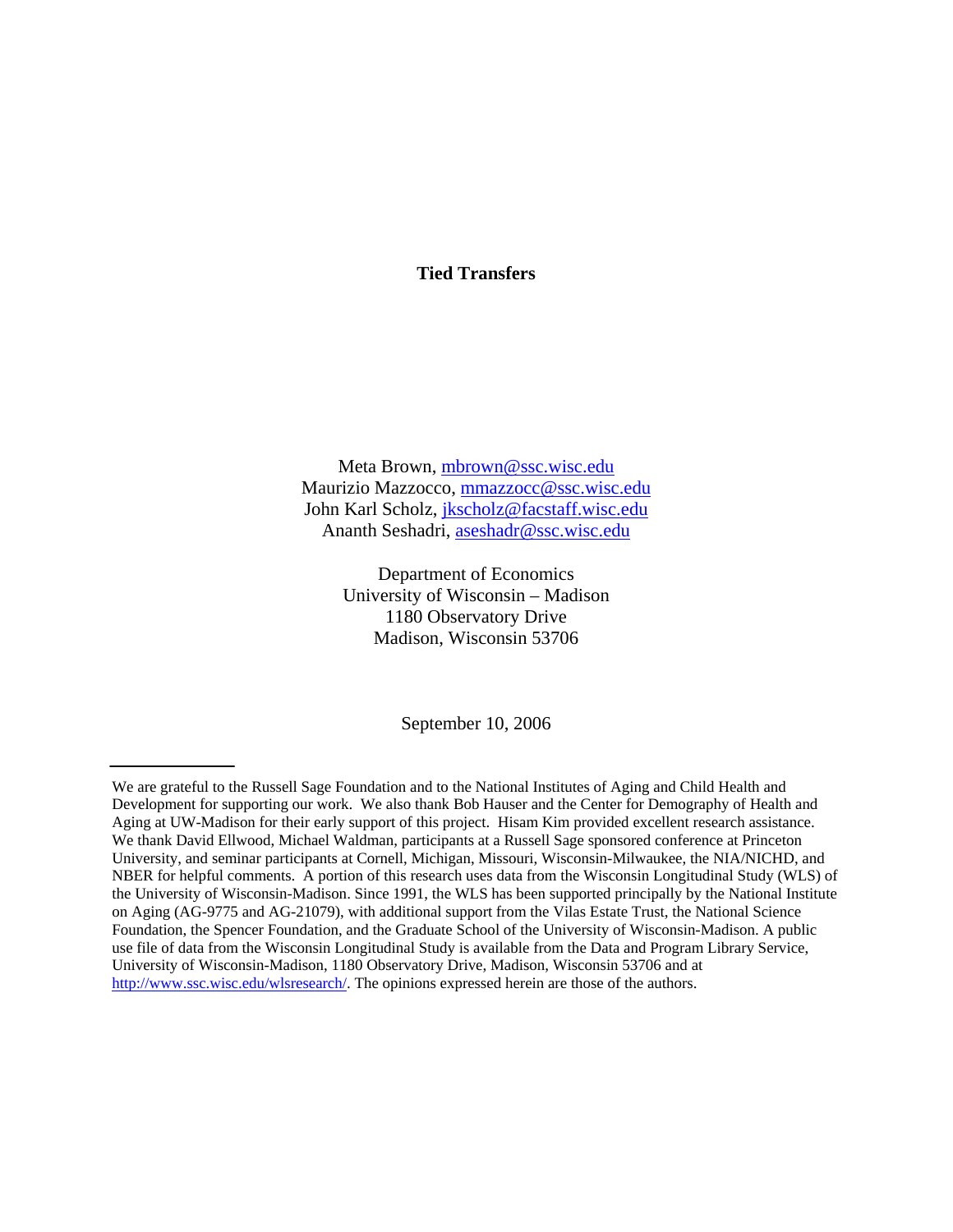Since Becker (1974) a great deal has been written about financial transfers from parents to children. The reasons for this are clear. Parental investments are a central input into children's human capital and well being. Parental transfers have the potential to undo or reinforce the public safety net, and hence may influence the behavioral effects of public transfers. And financial transfers may influence the evolution of inequality in the Uniter States either directly or through their effect on educational attainment.<sup>1</sup>

 A much smaller literature examines *inter vivos* transfers that are tied to expenses associated with higher education.<sup>2</sup> The existence of tied transfers raises a puzzle, because in-kind transfers constrain the choice set whereas cash transfers do not.<sup>3</sup> At least 50 percent of the families in the datasets we examine make educational transfers and the mean amount, conditional on giving, exceeds \$28,000. Moreover, educational transfers are more common and larger than cash transfers. Given their importance, writing down and testing models of tied transfers is an essential building block to fully understanding the financial relationships between parents and children.

 Tied and cash transfers, when they occur, represent operative economic linkages between generations. They may result from cooperative or noncooperative relationships between parents and children. Using data from the Panel Study of Income Dynamics (PSID), Altonji, Hayashi and Kotlikoff (1992) provide evidence against the income pooling implications of models of

 $\overline{a}$ 

<sup>&</sup>lt;sup>1</sup> The <u>New York Times</u>, for example, notes that "At prestigious universities around the country, from flagship state colleges to the Ivy League, more and more students from upper-income families are edging out those from the middle class, according to university data" ("As Wealthy Fill Top Colleges, New Efforts to Level the Field," David Leonhardt, April 22, 2004).

<sup>&</sup>lt;sup>2</sup> We use the term "tied transfers" to refer to in-kind transfers tied to specific purposes.<br><sup>3</sup> We generally think individuals profer each to in kind transfers of the same market value

<sup>&</sup>lt;sup>3</sup> We generally think individuals prefer cash to in-kind transfers of the same market value. A similar puzzle arises from the government's use of in-kind rather than cash transfers. See Coate (1995) and Brown (2004) for discussions of these issues in the context of government income transfer programs.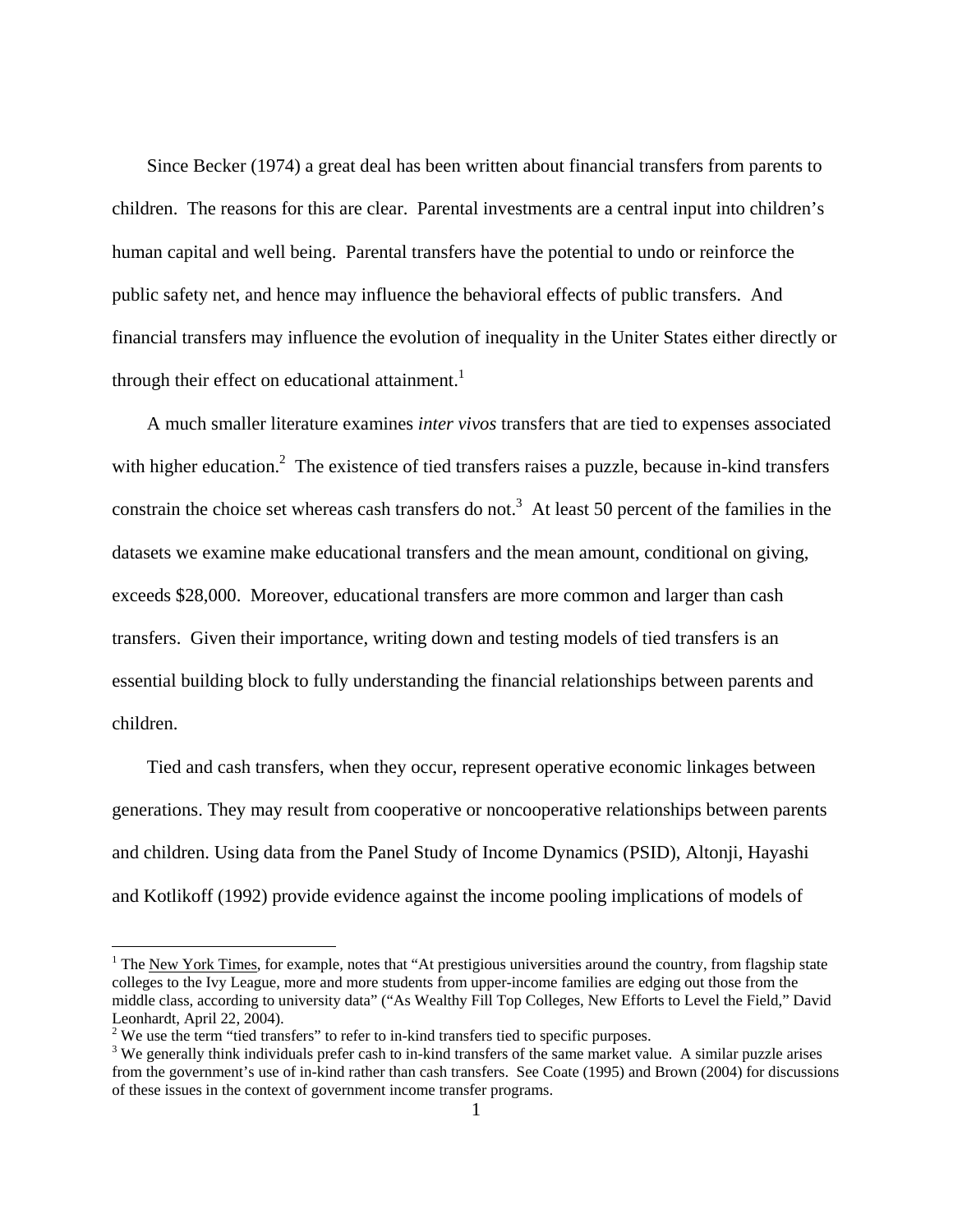altruistic transfers in which intergenerational linkages are uniformly operative. We examine this issue in Section 1, finding, like Altonji et al., that operative linkages must not characterize all of the extended families in our sample. We extend the argument to include the rejection of a standard class of cooperative models of behavior. Altonji et al. also argue that parental resources have only modest effects on adult children's consumption beyond their effects on children's incomes. Given these results, starting in section 2 we examine empirical implications that arise from a simple non-cooperative game between children and parents. Our model predicts conditions under which post-schooling economic linkages will and will not be operative, and that the dependence of children's post-schooling consumption on their parents' resources may be due in part or in full to educational investments.

 Our approach builds on the work of Altig and Davis (1992) and Bruce and Waldman (1990). Like Altig and Davis, we emphasize market imperfections as one of the key factors determining the timing and magnitude of transfers. Like Bruce and Waldman, our framework shows why a large portion of parent-child transfers are tied and in doing so, offers a theory about the timing of transfers.<sup>4</sup> We extend previous work by allowing a human capital investment decision and uncertainty in children's earnings, both features being essential for obtaining our empirical predictions.<sup>5</sup>

 Our model makes three testable empirical predictions. First, of total college expenditures for the child, the fraction paid by the parents increases with the level of parental wealth and altruism. The intuition is that wealthier and more altruistic parents have a greater economic

The standard economic environment where altruistic parents make transfers in order to equate marginal utilities across generations makes no predictions about the form, timing and the magnitude of intergenerational transfers. <sup>5</sup> Further, the equilibrium outcome within the family may not necessarily be Pareto efficient. This raises the possibility that market interventions could improve the wellbeing of some types of families.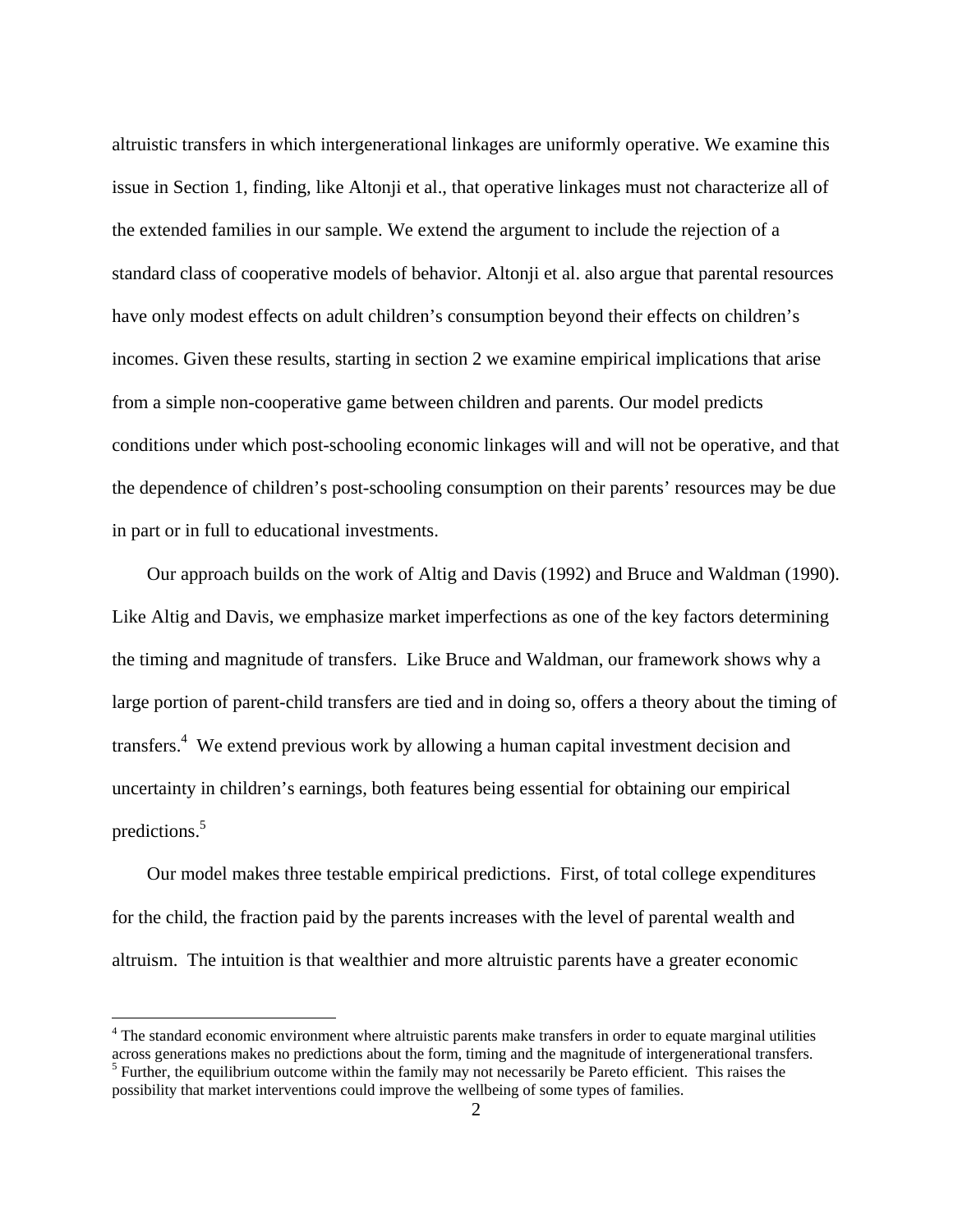incentive to curtail strategic behavior on the part of their children and do so by tying a larger share of total transfers. This effectively minimizes the child's ability to engage in strategic behavior.

 Second, if tying transfers is an effective strategy that some parents can use to mitigate strategic behavior, tied transfers and subsequent cash transfers ought to be negatively correlated. Put differently, tied transfers must "buy" something – what they buy (in some circumstances) is smaller subsequent cash transfers.

 Third, educational transfers as a percentage of total parental transfers (cash and tied) is decreasing in parental wealth. Even when parents and children behave non-cooperatively, both have an incentive to invest in education until their return to the child's education equals the market rate of return. Once this level of investment is achieved, further transfers are made in the form of cash.

 We examine these empirical propositions using data from the Health and Retirement Study (HRS) and the Wisconsin Longitudinal Study (WLS). Few datasets distinguish cash and tied transfers and have the necessary information to examine the empirical predictions. Only the HRS has the information to examine how the fraction of total educational expenditures paid for by the parent varies with the income, wealth, and altruism of the parent, since the WLS does not have information on the child's contribution to higher educational expenses. The WLS is best suited for examining the second and third empirical propositions, since it includes information on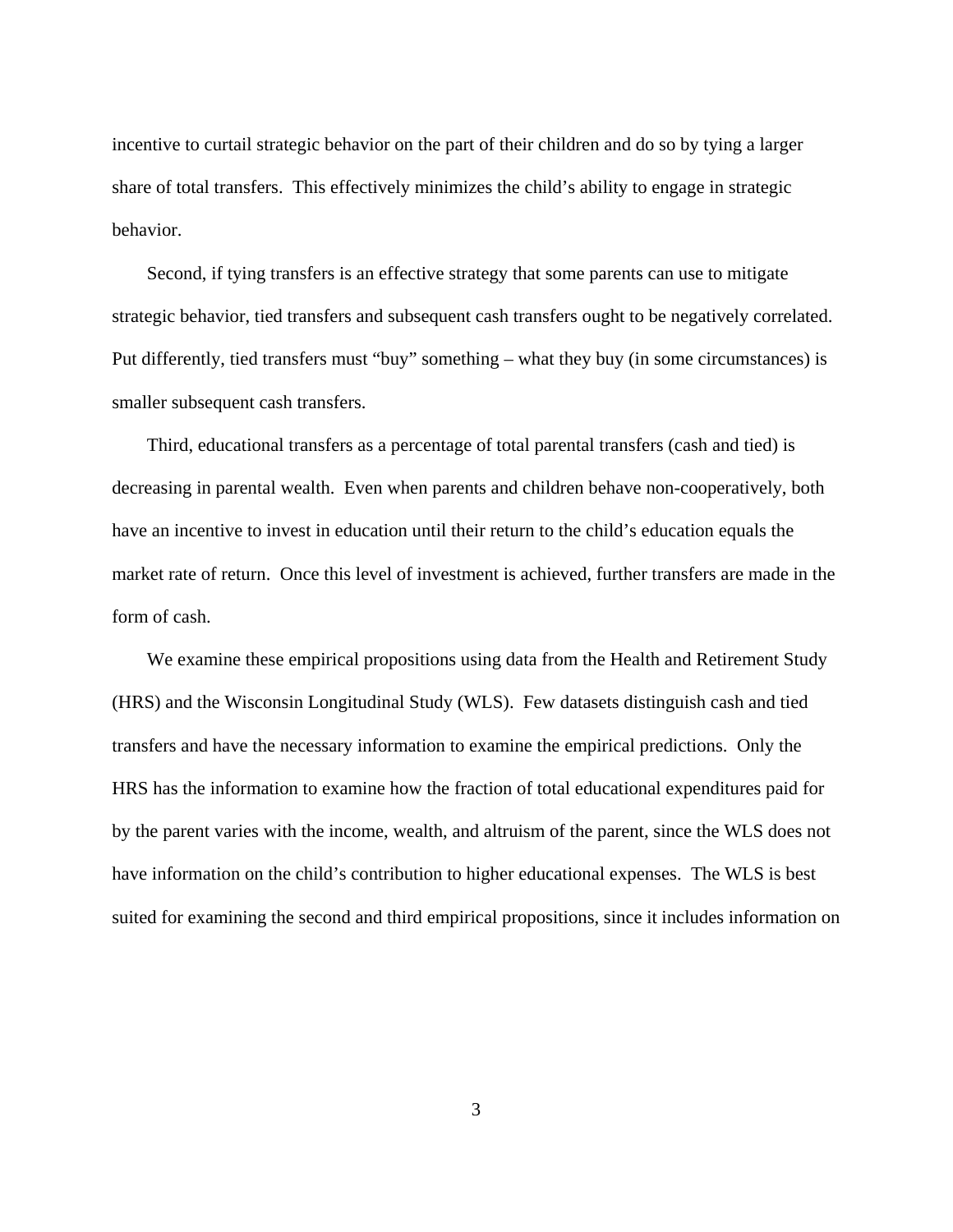specific dollar amounts of cash and tied transfers for multiple-child families, which allows us to estimate models with fixed effects that account for unobserved parental altruism.<sup>6</sup>

 As we discuss below, other models of parent-child interactions can generate one or two of these implications. But these alternatives do not, in a straightforward manner, yield all three. The data are consistent with all three implications, suggesting that the model, where children behave noncooperatively in the presence of capital market imperfections, provides a useful framework for examining household transfer patterns. Our results also provide new information on factors affecting the timing and composition of financial transfers between parents and children.

#### **I. Income Pooling Tests**

 $\overline{a}$ 

 There are two common approaches used to analyze the relationships between family members: (i) a model in which decisions are made cooperatively by family members, leading to allocations that are on the ex-ante Pareto frontier (see, for example, Browning and Chiappori 1998); or (ii) a model in which family members do not cooperate (see, for example, Bruce and Waldman, 1990). Commonly used models that employ each of these modes of interaction imply that parents and children pool income. In this section, we briefly consider an empirical test of the income pooling implication, which we use in Section 2 to guide our modeling choices.

 Though Altonji, Hayashi, and Kotlikoff (1992) provide a rejection of income pooling in the extended family, we replicate their test here for three reasons. First, since the objective of this paper is to explain transfers from parents to children, we drop from the sample split-offs that are the outcome of divorce and we focus on parents and their split-off children. Second, the tests of

<sup>&</sup>lt;sup>6</sup> The HRS does not yet separate information on tied and cash transfers, though the information will eventually be available for a subsample that participated in the Human Capital Mail Survey. Consequently, we cannot use the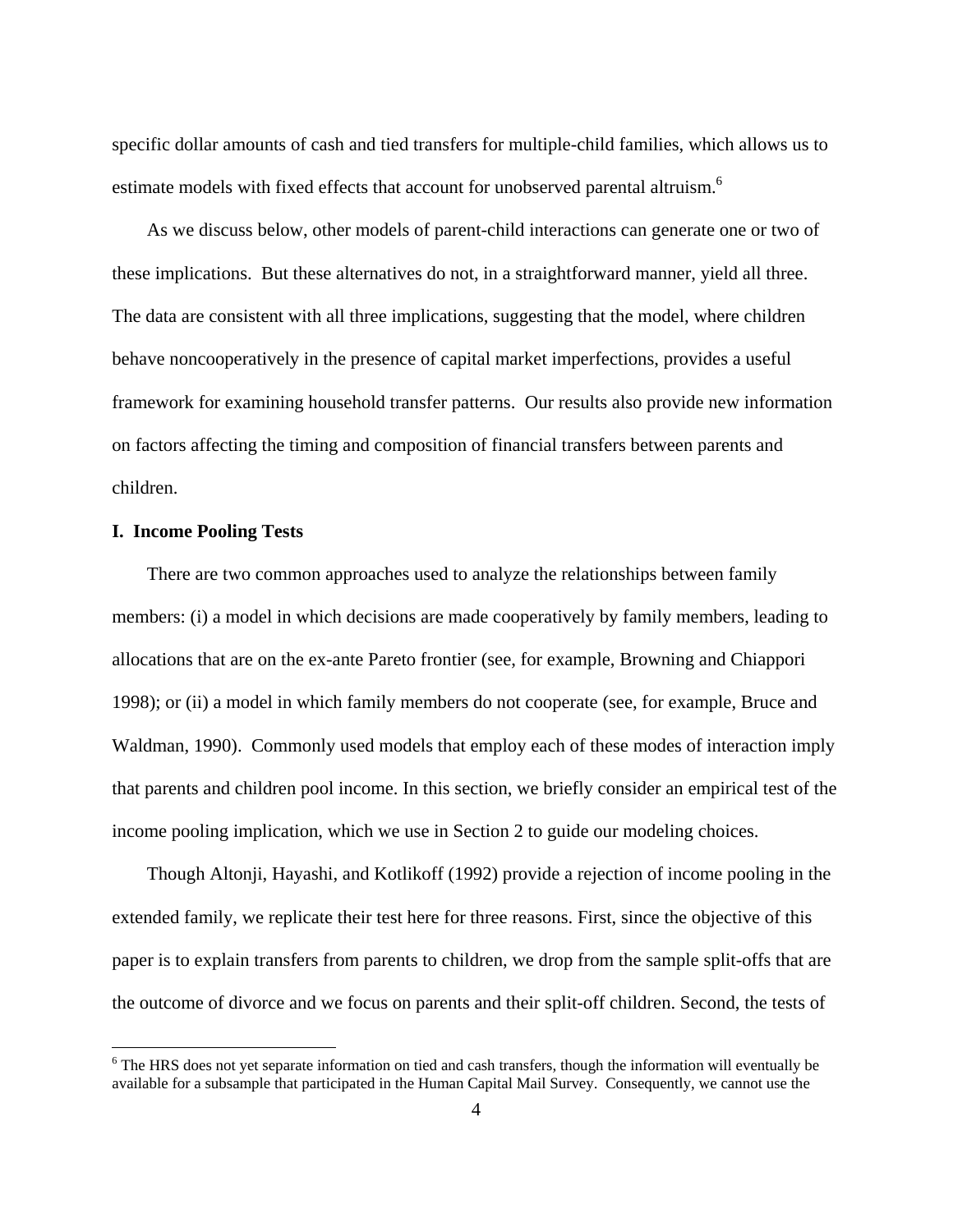the non-cooperative model used in the next sections can only be implemented using the 1994- 2000 HRS waves and WLS data beginning in 1992-93. To make the results as comparable as possible, we perform the pooling test using the 1993 wave of the  $PSID$ .<sup>7</sup> Altonji, Hayashi, and Kotlikoff use data from 1985. Lastly, we will test whether pooling is rejected for all extended families or only for extended families that include parents, children, parents in law, and their children. To that end we will use two different samples: (i) the entire sample of parents and children and (ii) the sample of never-married children and their parents.

 The pooling test is thoroughly described in Altonji, Hayashi, and Kotlikoff, so here we only outline the main idea. We also elaborate on our interpretation of the results as a rejection both of operative intergenerational transfer linkages for the full sample, as in Altonji, Hayashi, and Kotlikoff, and of cooperative behavior with income-independent Pareto weights. <sup>8</sup> Under each of these conditions, only aggregate resources of the extended family should affect parents' and children's decisions. Consequently, after controlling for family resources, the allocation of income between parents and children should have no influence on their behavior. To see this consider an extended family composed of a child and a parent with utility functions  $U^k$  and  $U^p + \alpha U^k$ , where  $\alpha$  is the altruism parameter. Observe that under efficiency, the behavior of the extended family can be described using the following Pareto problem:

HRS to examine the second and third empirical propositions.

 $<sup>7</sup>$  The PSID began in 1968. It is a longitudinal study of a representative sample of U.S. individuals (men, women,</sup> and children) and the family units in which they reside. The PSID is a natural data set to use for a test of efficiency because it provides information on the annual income and food consumption of both parents' and children's own families. The data on adult children are from the split-off families who have moved out of the original PSID households since 1968. By the 1993 wave of the PSID, we can identify 4,510 original families (some without children) and 5,467 split-off families, and merge them to get the data of parent-children household pairs. After dropping missing observations from the covariates of our empirical models, we have 3,427 parent-child pairs generated by 1,380 original families.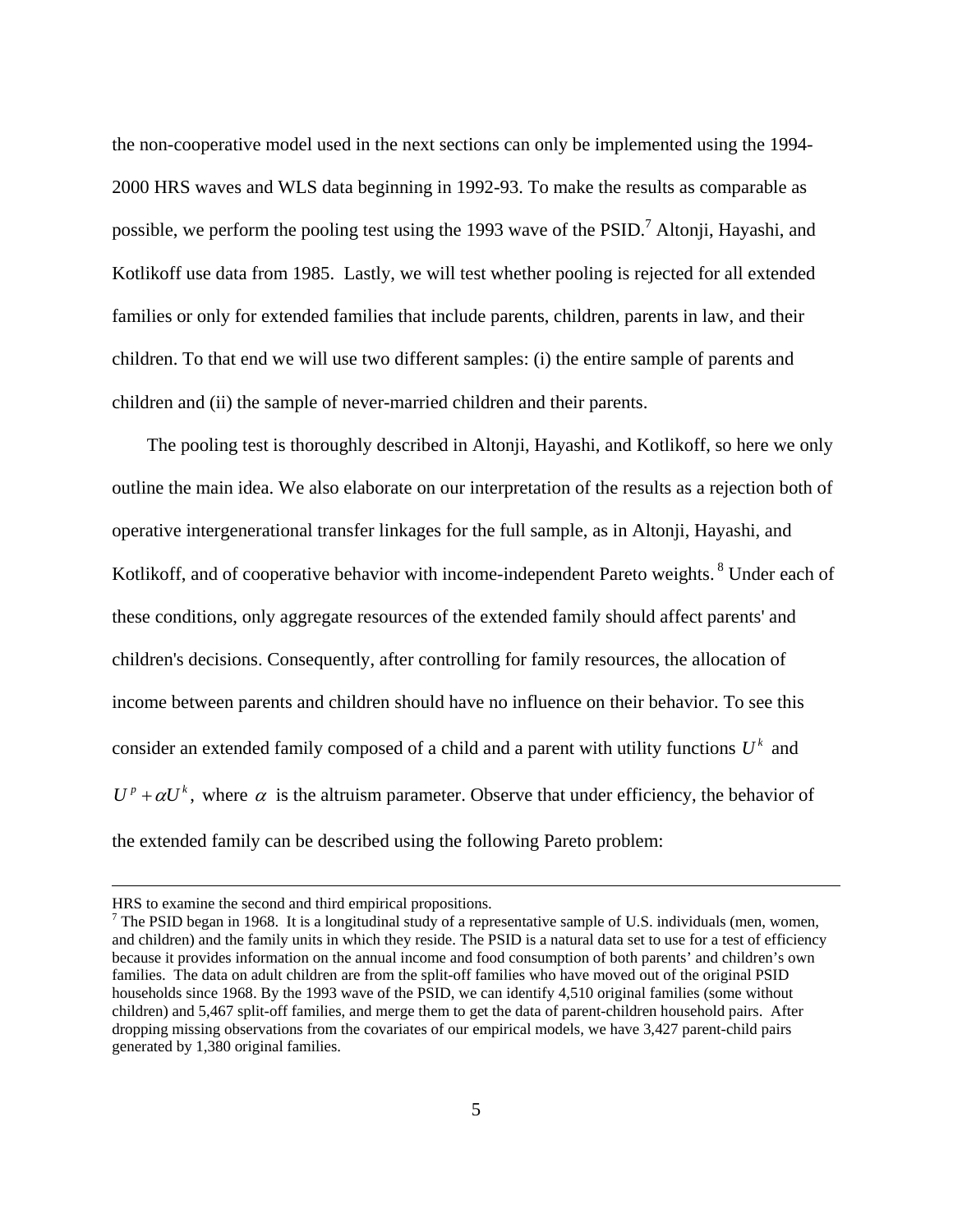$$
\max E\left[\mu^p \sum_{t=1}^T \beta^t U^p(c_t^p) + \mu^k \sum_{t=1}^T \beta^t U^k(c_t^k)\right]
$$
  
s.t.  $c_t^p + c_t^k + b_t = y_t^p + y_t^k + R_t b_{t-1}$  for each  $t$  and  $\omega$ 

where  $c_i^p$ ,  $c_i^k$ , and  $b_i$  denote consumption of the parent, consumption of the child, and family saving, and  $\omega$  is a possible realization of the variables that characterize the economy. The variables  $\mu^p$  and  $\mu^k$  are the weights assigned to the preferences of the parent and child, where  $\mu^k$  is a combination of Pareto weights and the altruism parameter  $\alpha$ .

Let  $\lambda_{t,\omega}$  denote the multiplier of the budget constraint if the realization  $\omega$  prevails in period *t* and let  $\varepsilon_{t,\omega}^p$  and  $\varepsilon_{t,\omega}^k$  be the logarithms of multiplicative measurement error terms in the observed parent's and child's consumption, respectively. Then, if utility exhibits constant relative risk aversion 1  $U(c) = \frac{c^{1-\gamma}}{1-\gamma}$ γ −  $=\frac{c}{1-\gamma}$ , the first order conditions of the Pareto problem can be written as

follows (suppressing the dependence on  $\omega$  for ease of exposition):

$$
\log(c_i^p) = -\frac{1}{\gamma} \log \lambda_i + \frac{1}{\gamma} \log \mu^p + \varepsilon_{t,\omega}^p,\tag{1}
$$

and

$$
\log(c_t^k) = -\frac{1}{\gamma} \log \lambda_t + \frac{1}{\gamma} \log \mu^k + \varepsilon_{t,\omega}^k. \tag{2}
$$

As long as the Pareto weights do not depend on the individual incomes, the first order conditions indicate that individual consumption depends only on the total amount of resources available in

<sup>-&</sup>lt;br>8 Others have drawn more general implications from Altonji, Hayashi, and Kotlikoff (1992). Townsend (1994, p. 585) points out, "For them, altruism is a way to motivate the models and to select candidate families, but it is the full risk-bearing implications for consumption which are being examined."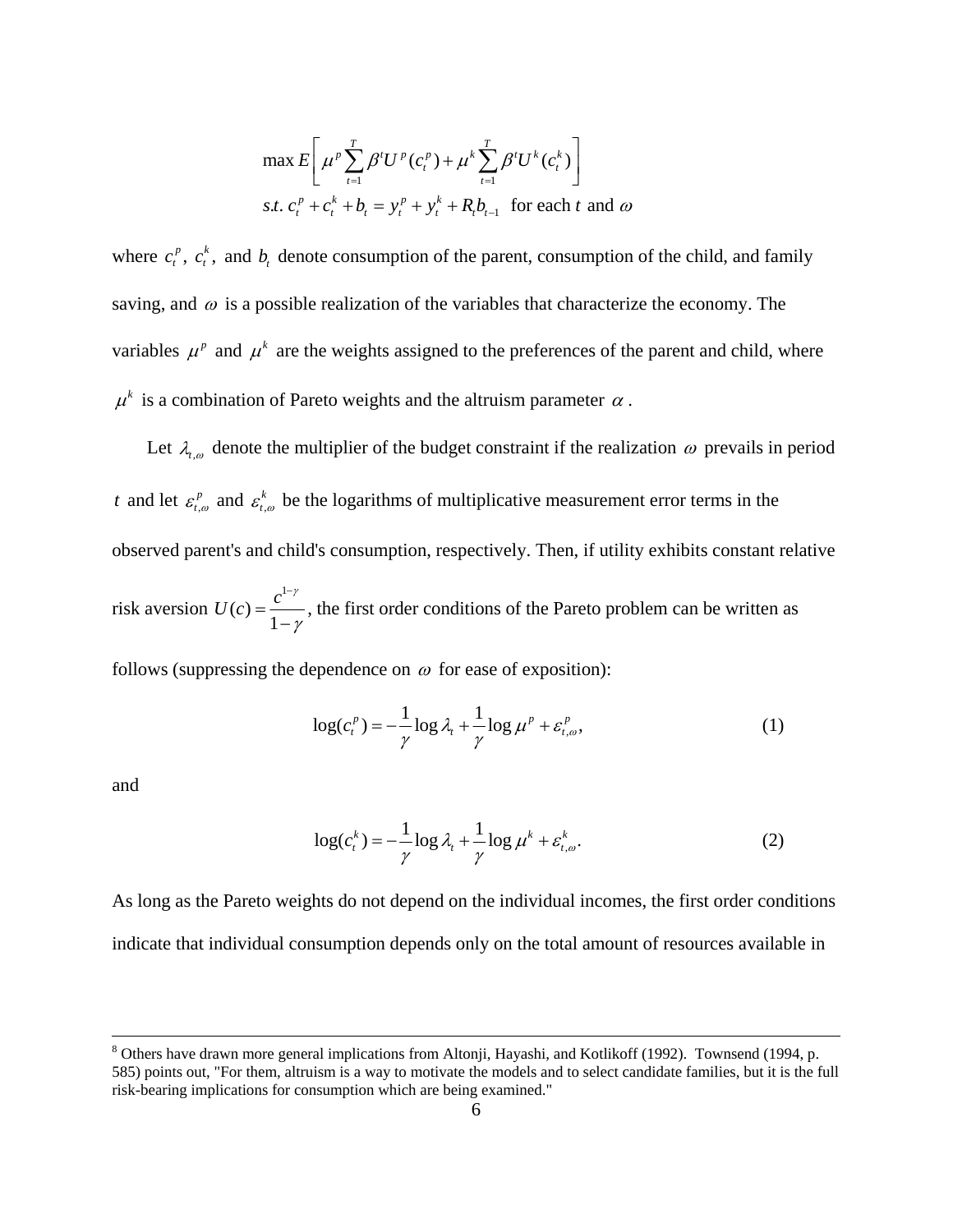period *t*, which are captured by the multiplier  $\lambda$ . The allocation of individual income (after fixing the total amount) should not affect the parent's and child's consumption.

 Alternatively, consider a noncooperative model of parent-child interaction with the above preferences and budgets in which the parent chooses to make a strictly positive transfer to the child. Where the transfer is positive, the parent chooses both her own and the child's consumption given total family resources to be consumed in the period. The parent's intratemporal allocation problem is equivalent to  $\max_{c_i^p, c_i^k} \{\mu^p U(c_i^p) + \mu^k U(c_i^k)\}$  $p_{II(a}p_{1}, k_{II(a}k)$  $\max_{c_t^p, c_t^k} \{ \mu^p U(c_t^p) + \mu^k U(c_t^k) \}$  s.t.  $c_t^p + c_t^p \le Y_t$ , where here we interpret  $\mu^p$  and  $\mu^k$  as the parent's preference weights on own and child's utility and *Y*, as family resources to be consumed in *t*. Therefore once again the parent's marginal utility of true consumption  $c_i^i \varepsilon_{t,\omega}^i$ ,  $i = p, k$ , is such that  $u^i(c_i^i \varepsilon_{t,\omega}^i) = \frac{\lambda_i}{\mu^i}$ , and once again assuming CRRA preferences we arrive at expressions  $(1)$  and  $(2)$ . <sup>9</sup> Where parents make strictly positive transfers, extended families behave within the period as if they are pooling income.

 Therefore, following Altonji, Hayashi, and Kotlikoff (1992) we test the income pooling implication of both the simple cooperative model and the noncooperative model with operative transfers by estimating the consumption equations (1) and (2) treating the multiplier  $\lambda$ <sub>*t*</sub> as a family fixed effect and adding individual income to the equations. The pooling implication is rejected if the coefficient on individual income is statistically significant.

#### *a. Data and results*

 $9$  Note that dynamics may distort the intertemporal margin in such a model, but generally the intratemporal margin in the period of the positive transfer remains undistorted. This is evident in the dynamic transfer model of Altonji, Hayashi, and Kotlikoff (1997), for example, and in Section 2 of this paper.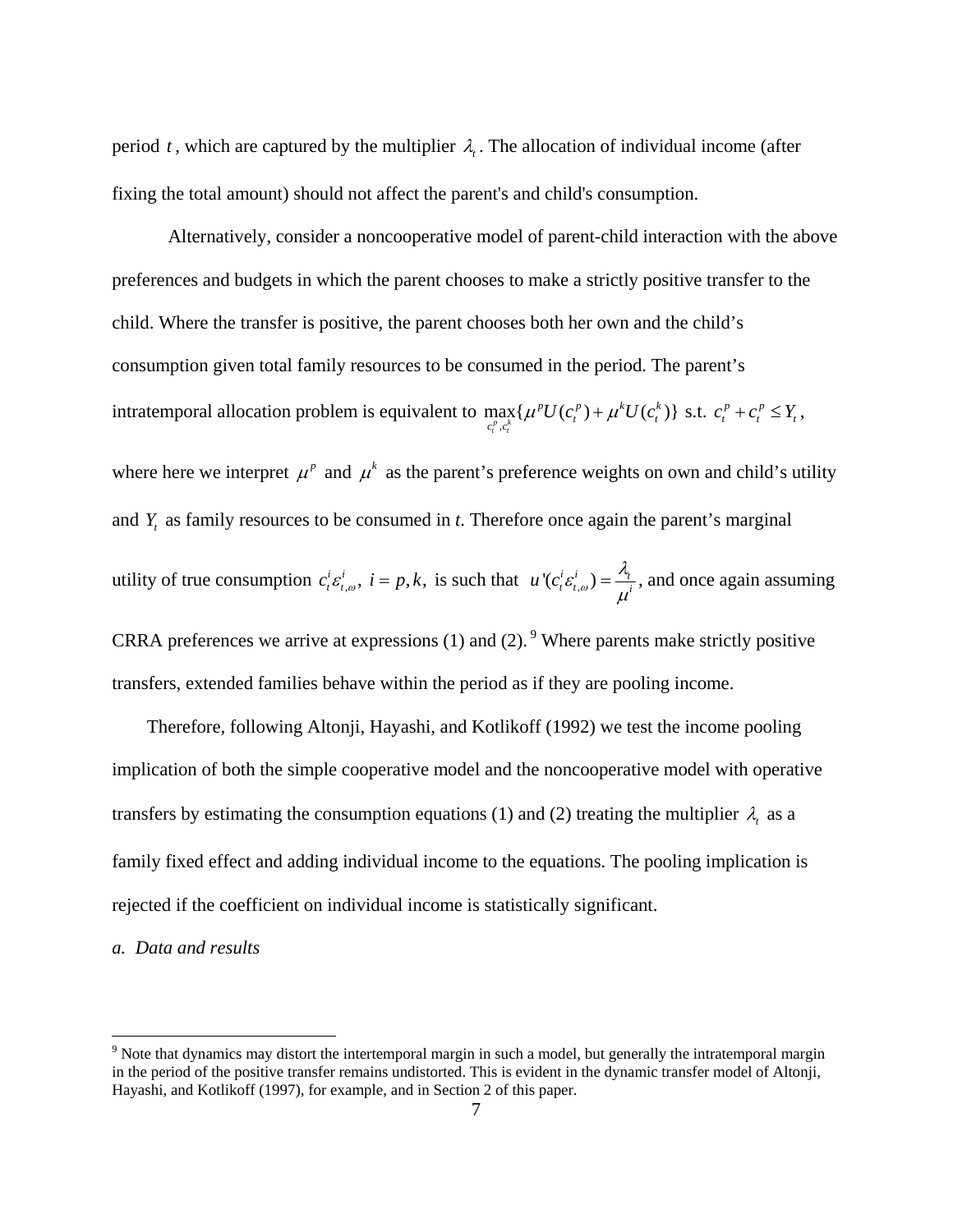Households included in the sample satisfy the following restrictions: the household was included in the original 1968 sample or the household is a split-off child of one of the original households; and data for the parents and children are available in the 1993 wave.

 Since the PSID collects only data on food consumption, we assume that other consumption goods are separable from food consumption. Hence, like Altonji, Hayaski and Kotlikoff (1992), we only use food consumption to implement the pooling test. Food consumption is computed by adding the three food expenditure variables available in the 1993 wave: (i) annual food expenditure for food used at home; (ii) annual food expenditure for meals away from home; and (iii) the value of food stamps.<sup>10</sup> Individual income is calculated as total family income less transfers received by the household head from family members living outside the household. In the estimation we control for the demographic variables that are used in Altonji, Hayashi, and Kotlikoff (1992). $^{11}$ 

 Results for specifications estimated with the entire sample and with a sample of nevermarried split-off children and their parents are summarized in Table  $1<sup>12</sup>$  The results are similar to those obtained by Altonji, Hayashi, and Kotlikoff (1992). The pooling implication is rejected since individual income explains a large fraction of the variation in individual consumption even after controlling for aggregate family resources. When the sample is restricted to never-married split-off children and their parents, the evidence against pooling is a bit weaker. After controlling for family resources the coefficient on individual income is roughly half the coefficient estimated

1

<sup>&</sup>lt;sup>10</sup> The qualitative results do not change when we use just (i), or (i) plus (ii) as the dependent variable. <sup>11</sup> Specifically, we condition on the number of males and females in the household in 10 age-brackets, dummies the household's race, dummies for the household's marital status, a fourth-order polynomial in the age of the head, a dummy for the sex of the head, a dummy for whether the household is a child or parent household, the square of the number of children, the number of adults squared, and the square of the household's size.

 $12$  Descriptive statistics for the PSID are given in Appendix Table 1. Detailed results for one specification given in Table 1 are giving in Appendix Table 4.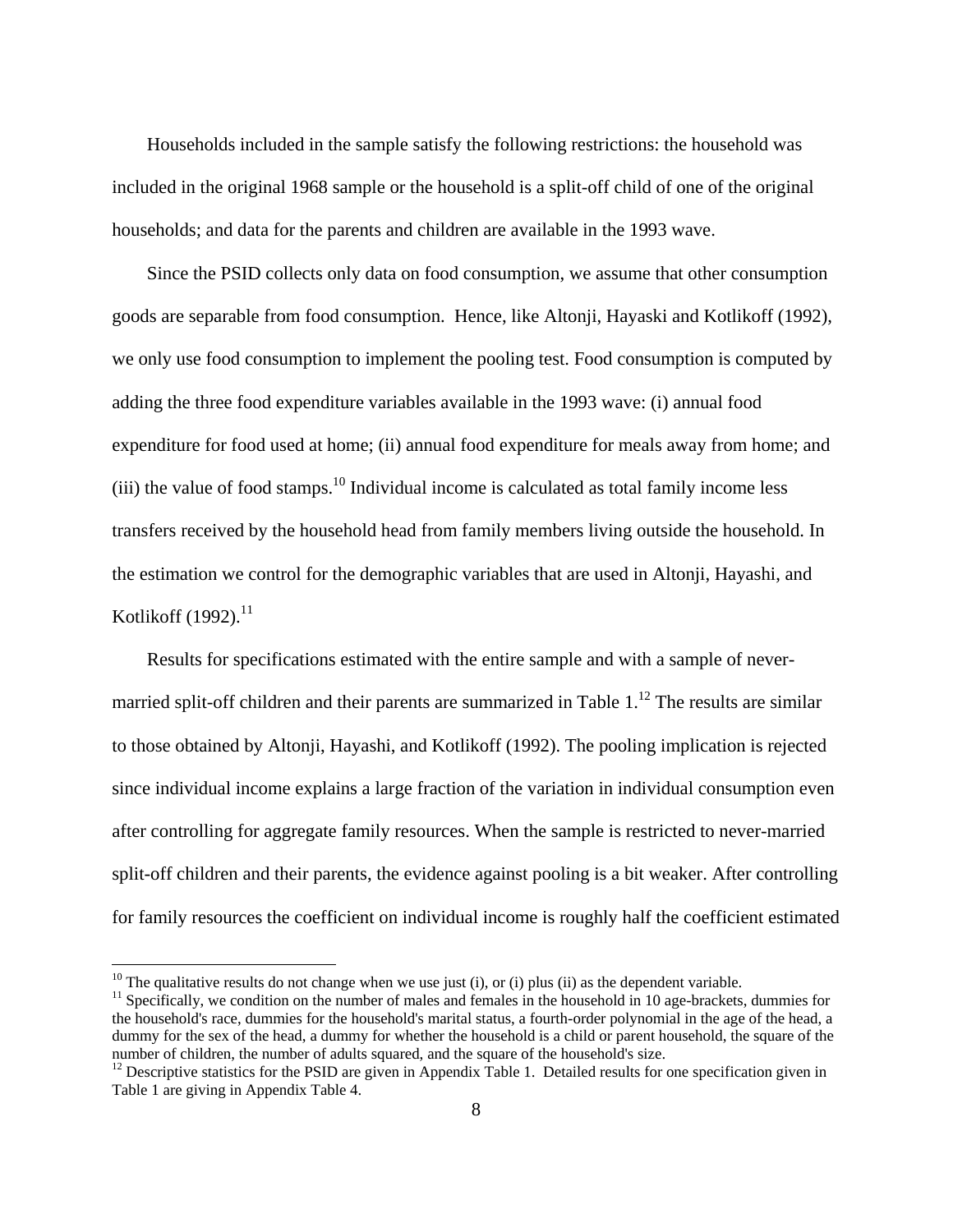using the entire sample, though it remains significant at usual levels of confidence. This suggests that the two models of transfer behavior described in this section, the first in which families cooperate using Pareto weights that are independent of individual incomes and the second in which families do not cooperate but transfers are operative in all cases, do not adequately describe the behavior of the families we observe in the PSID. Consequently, to be able to understand transfers from parents to children one requires a model that relies on neither the described class of cooperative behavior nor on post-schooling transfer linkages that are operative for most or all families.

## **II. A model of tied transfers**

 $\overline{a}$ 

 Our model builds on Bruce and Waldman (1991), who write down a model of repeated parent-child transfer opportunities. Under fairly general conditions, they show that even a nonpaternalistic parent, if sufficiently wealthy and altruistic, will value the ability to tie transfers to investments. The reason is that gifts of investments lower children's reliance on their parents. Our model shares this intuition.

 Our framework allows for a human capital investment decision and uncertainty in children's earnings. Having an explicit human capital investment decision allows us to disentangle the human capital production function from parents' preferences, which helps us generate empirical predictions that can be examined with data.<sup>13</sup> Children may invest in their own human capital. Parents may make tied educational transfers, or cash transfers when children are acquiring human capital, or cash transfers later on when children are out of school. Parents' behavior is

 $<sup>13</sup>$  Pollak (1988) presents a model of tied transfers and focuses on paternalistic preferences. Specifically, the parent's</sup> utility depends on the goods consumed by the child, rather than simply depending on the child's welfare. Our approach ensures that any distinction between the roles of tied and cash transfers does not arise from preferences.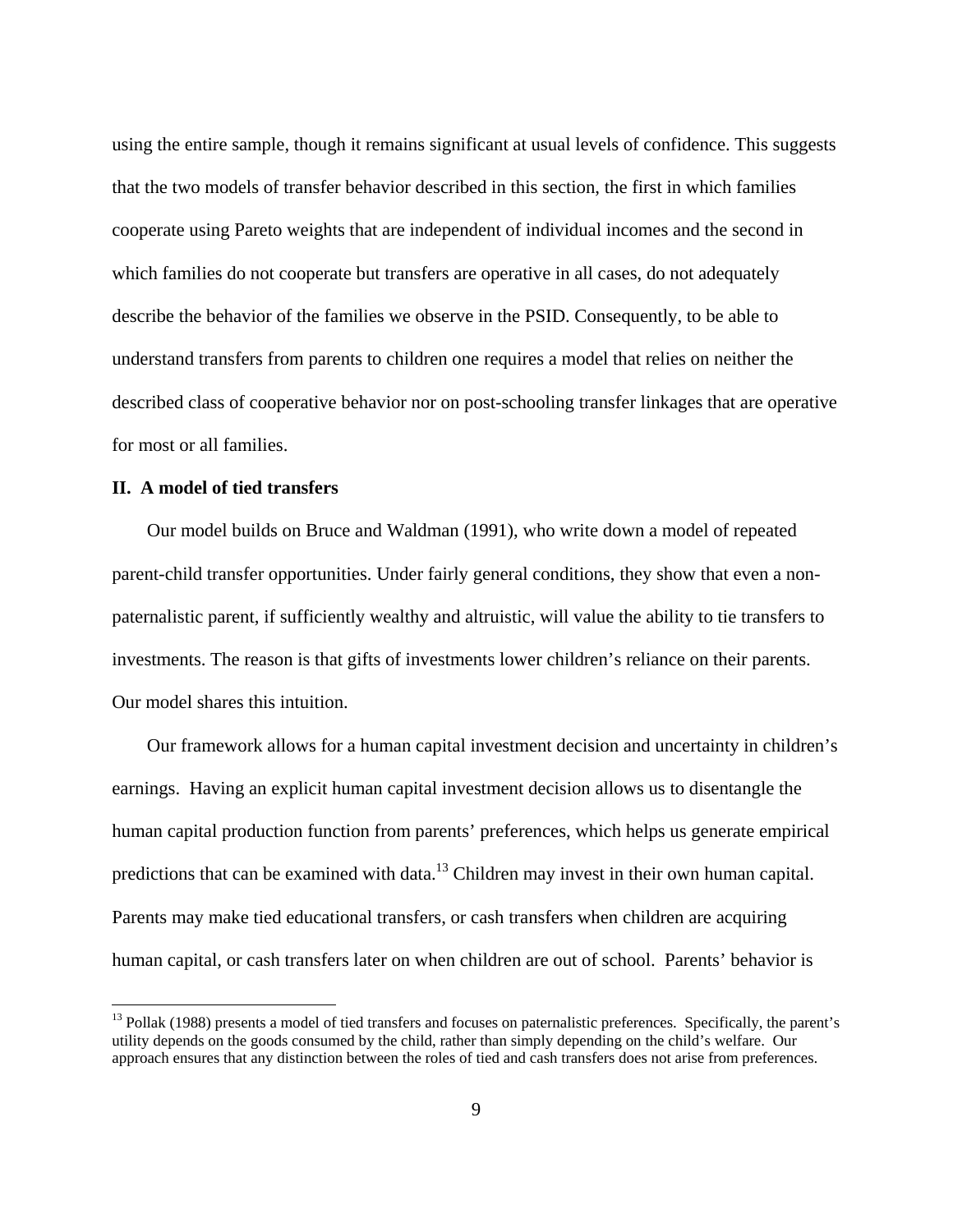affected by their endowment, children's ability and by the degree of altruism toward the child. And children may end up with inefficient human capital investment, even when the parent has access to the tied transfer mechanism. We show that uncertainty in children's earnings plays a crucial role in determining the timing of transfers

 We start our discussion with an analytic model, where there is no uncertainty over the child's earnings, that provides the essential intuition. We then incorporate uncertainty in child earnings and develop our key empirical predictions using numerical methods.<sup>14</sup>

# *a. The Economic Environment*

 Consider a two period model where parents are altruistic about the welfare of their children, caring about their children's utility. In the first period, parents decide how much in cash and educational transfers to pass on to their children and in the second period, decide how much in cash transfers to give to them. Given our rejection of income pooling, we assume that parents and children behave non-cooperatively. In particular, the parent moves first and decides how much in tied and cash transfers to give the child. The child sees these transfers and then decides how much to consume and save. In the second period, the parent first decides how much in cash to give the child and the child then decides how much to consume. We also assume that the child cannot borrow against his or her future income.<sup>15</sup>

Preferences undoubtedly play some role in understanding tied transfers, but we focus on other aspects of the problem that yield falsifiable implications.

 $14$  Our work is similar to Perozek (1996) in that she writes down a model of non-cooperative behavior between parents and children and derives empirical predictions from the model. We assume that parental expenditures and children's expenditures on education are perfect substitutes while Perozek assumes that they are complementary inputs. The empirical focus of the two papers is also somewhat different, as Perozek examines differences in educational investments across families with different numbers of children.

 $15$  While our two assumptions – non-cooperative behavior, and children cannot borrow against future income – are realistic, both assumptions are necessary to obtain empirical predictions on the timing and magnitude of transfers.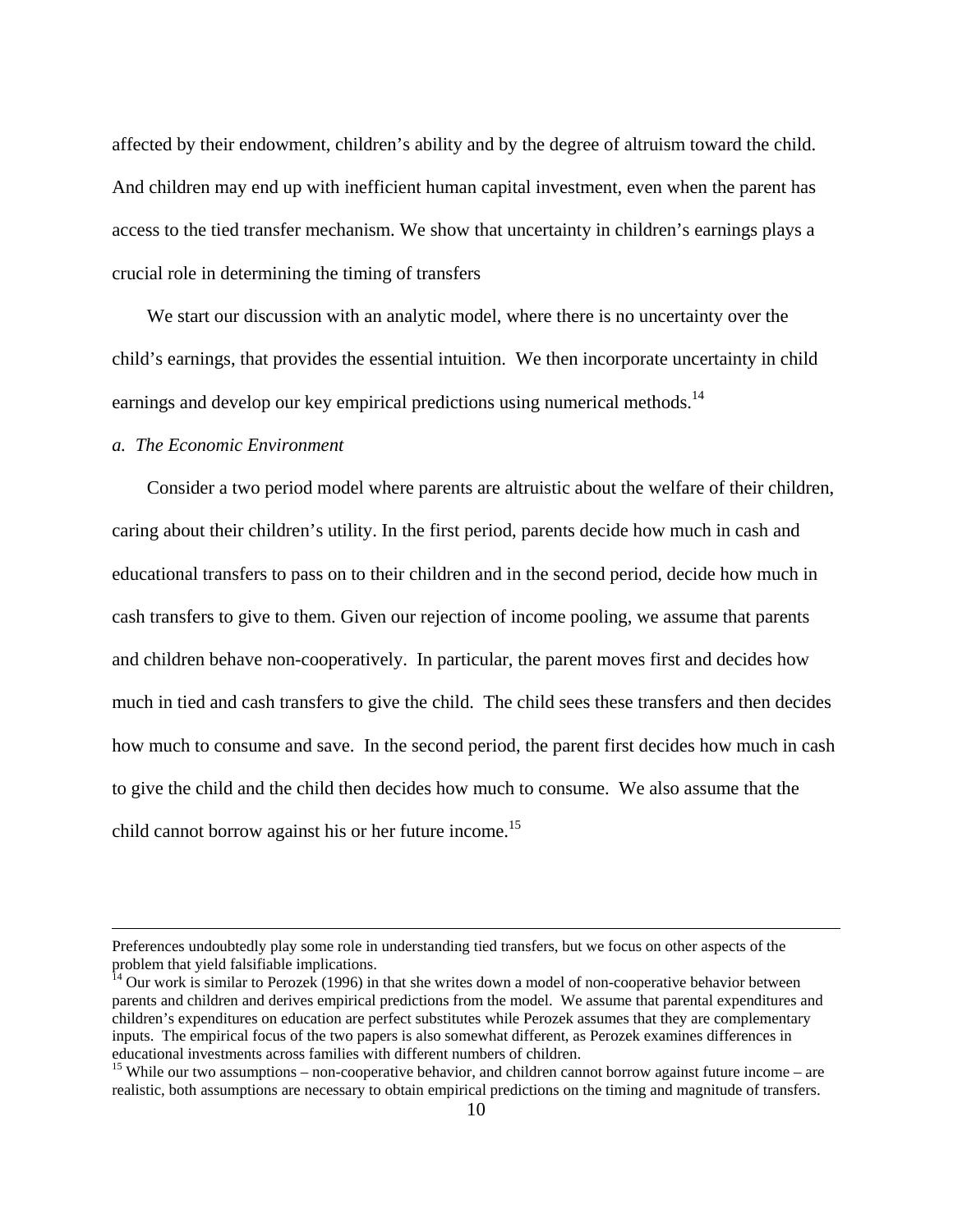Consider a parent and child choosing investment in physical capital, *a*, and investment in the child's postsecondary education, *e*. Assume that the rate of return on physical capital is constant at *R* and the return to total human capital investment *e* is *h(e)* such that

 $h'(\cdot) > 0$ ,  $h''(\cdot) < 0$  and  $h'(0) > R$ .

The parent, *p*, and child, *k*, have utilities of consumption in the two periods given by

$$
U^{k}(c_{1}^{k}, c_{2}^{k}) = u(c_{1}^{k}) + \beta u(c_{2}^{k}) \text{ and}
$$
  
\n
$$
U^{p}(c_{1}^{p}, c_{2}^{p}, c_{1}^{k}, c_{2}^{k}) = u(c_{1}^{p}) + \beta u(c_{2}^{p}) + \alpha \left( u(c_{1}^{k}) + \beta u(c_{2}^{k}) \right),
$$

where  $c_i^j$  represents the period *t* consumption of agent *j*,  $\alpha$  expresses the parent's degree of purely altruistic concern for the child's welfare, and  $\beta$  is the rate at which each agent discounts future utility. Single period utility of consumption for each agent,  $u(·)$ , is such that  $u'(\cdot) > 0$ ,  $u''(\cdot) < 0$  and  $u'(0) = +\infty$ .

The parent acts as a Stackleberg leader, moving first in period 1, choosing  $c_1^p$ ,  $a^p$ ,  $e^p$  and first period transfer to the child  $g_1$ , subject to constraints  $c_1^p + a^p + e^p + g_1 \le x^p$ ,  $g_1 \ge 0$  and  $e^{p} \ge 0$ . As a result of the one-sided altruism and non-cooperative interaction between the parent and the child, the parent is unable to draw resources from the child either through a negative transfer or through negative investment in the child's education. The non-negativity of cash transfers in the second period will play a crucial role in determining equilibrium investments.

The child takes the parent's choices of  $c_1^p$ ,  $a^p$  and  $e^p$  as given, choosing  $c_1^k$ ,  $a^k$  and  $e^k$ subject to constraints  $c_1^k + a^k + e^k \leq g_1$ ,  $e^k \geq 0$  and  $a^k \geq 0$ . In the second period, the parent determines consumption  $c_2^p$  and the amount of the second period cash transfer to the child,  $g_2$ ,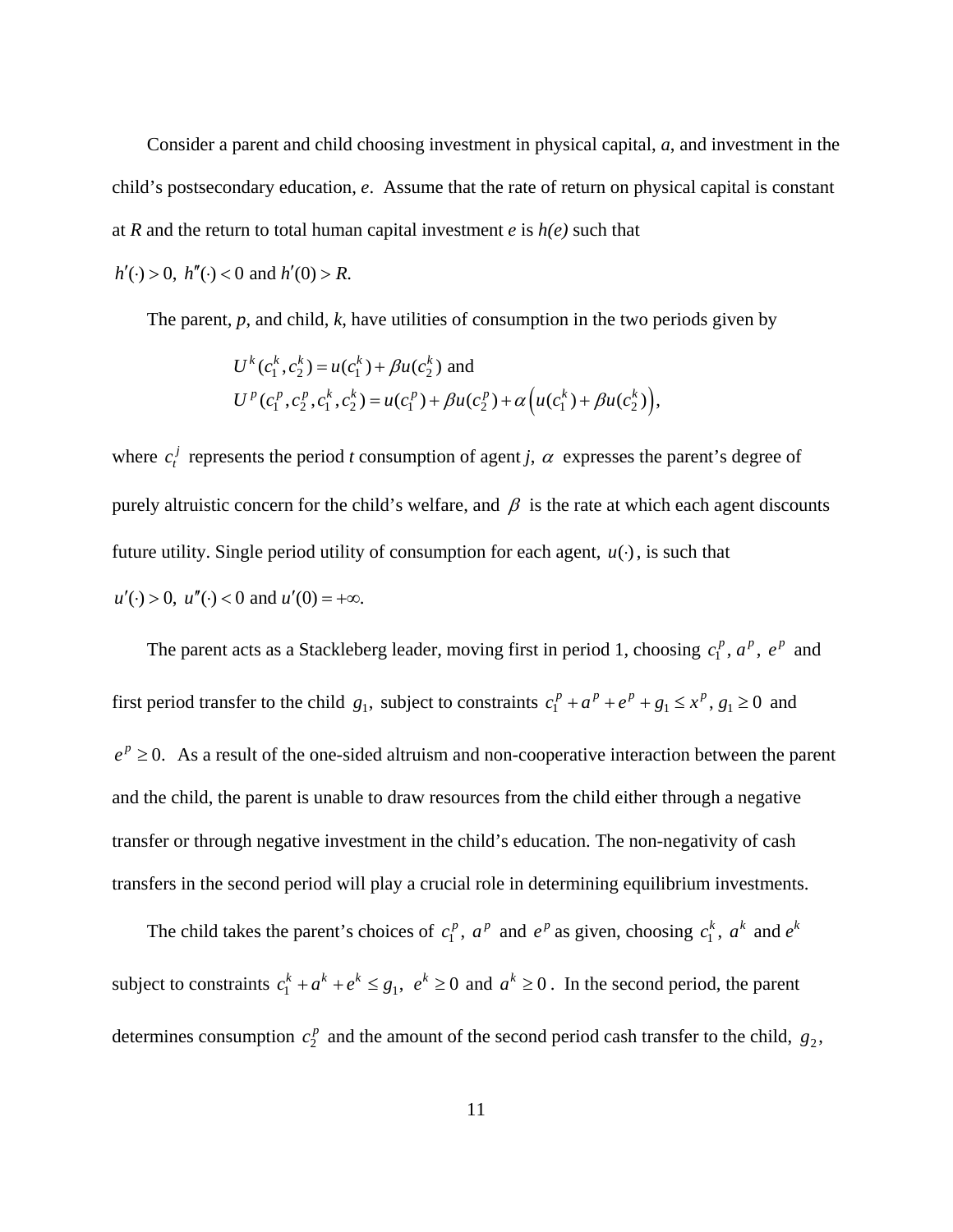subject to constraints  $c_2^p + g_1 \leq Ra^p$  and  $g_2 \geq 0$ . The child consumes his total resources, so that

$$
c_2^k = Ra^k + h(e^p + e^k) + g_2.
$$

## *b. Period 2*

The parent's problem in the second period is

$$
\max_{g_2 \ge 0} \left\{ u(Ra^p - g_2) + \alpha u(Ra^k + h(e^p + e^k) + g_2) \right\},\,
$$

and the optimal transfer, given the second period resources of the parent and child, is

$$
g_2(Ra^p, Ra^k + h(e^p + e^k)) = \begin{cases} g_2 \text{ such that } u'(Ra^p - g_2) = \alpha u'(Ra^k + h(e^p + e^k) + g_2) \\ \text{where } u'(Ra^p) < \alpha u'(Ra^k + h(e^p + e^k)), \end{cases}
$$
 (3)

When the transfer that equates second period marginal utilities across generations is positive, the parent achieves his or her preferred allocation of the family's total final-stage resources. The important feature of this second period transfer is that it is compensatory. The parent's altruism toward the child implies that the final transfer decreases with the child's assets and earnings.

# *c. Period 1: Child*

 In the first period, the child determines his or her own consumption, saving, and educational investment given the  $(g_1, a^p, e^p)$  chosen by the parent. The child's problem is

$$
\max_{c_1^k, c_2^k, e^k \ge 0, a^k \ge 0} \left\{ u(c_1^k) + \beta u(c_2^k) \right\}
$$
  
s.t.  $c_1^k + e^k + a^k \le g_1$ ,  
 $c_2^k = Ra^k + h(e^p + e^k) + g_2(Ra^p, Ra^k + h(e^p + e^k))$  and  
 $g_2(Ra^p, Ra^k + h(e^p + e^k))$  as in (3).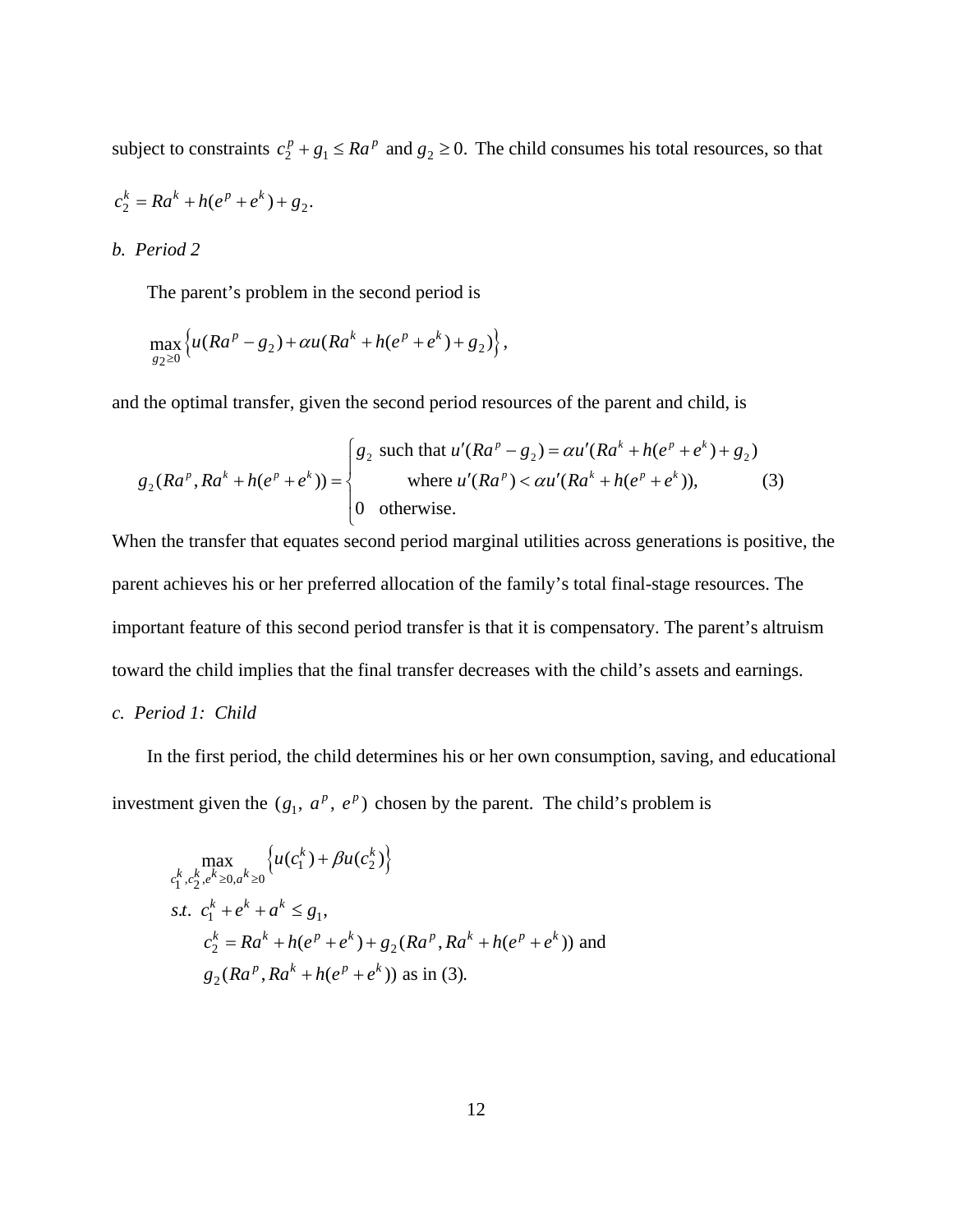The function  $g_2(Ra^p, Ra^k + h(e^p + e^k))$  is continuous but non-differentiable where  $\alpha u'(Ra^k + h(e^p + e^k)) = u'(Ra^p)$ . This non-differentiability creates two segments of the family's problem, representing the regions in which second period transfers do and do not take place.

We learn two useful things from the child's first order conditions. First, the child will overconsume in the first period in order to achieve consumption path  $\{c_1^k, c_2^k\}$  such that

$$
u'(c_1^k) = \beta \max \left\{ R, h'(e^p + e^k) \right\} \left( 1 + \frac{\partial g_2}{\partial (Ra^k + h(e^p + e^k))} \right) u'(c_2^k)
$$
 (4)

*whenever*  $g_2 > 0$  and the child can choose  $e^k$  and  $a^k$  to meet (4) and still satisfy  $a^k \geq 0$  and  $e^k \geq 0$ . Second,  $a^k \geq 0$  and  $e^k \geq 0$  both bind for the child if the parent chooses  $e^p$ ,  $a^p$  and  $g_1$  such that

$$
u'(g_1) \ge \beta \max \left\{ R, h'(e^p) \right\} \left( 1 + \frac{\partial g_2}{\partial (h(e^p))} \right) u'(h(e^p) + g_2(Ra^p, h(e^p))). \tag{5}
$$

Recalling expression (3), we see that if  $e^p$ ,  $a^p$  and  $g_1$  satisfy both

$$
\alpha u'(h(e^p)) \ge u'(Ra^p) \tag{6}
$$

and (5), then  $g_2(Ra^p, Ra^k + h(e^p + e^k)) \ge 0$  does not bind in period 2 and both  $e^k \ge 0$  and  $a^k \geq 0$  bind at the child's optimum. If  $e^p$ ,  $a^p$  and  $g_1$  satisfy (5) but not (6), then both  $e^k \geq 0$  and  $a^k \geq 0$  still bind at the child's optimum, but  $g_2(Ra^p, Ra^k + h(e^p + e^k)) \geq 0$  binds in period 2. This set of conditions will be useful in solving the parent's problem.

*d. Period 1: Parent*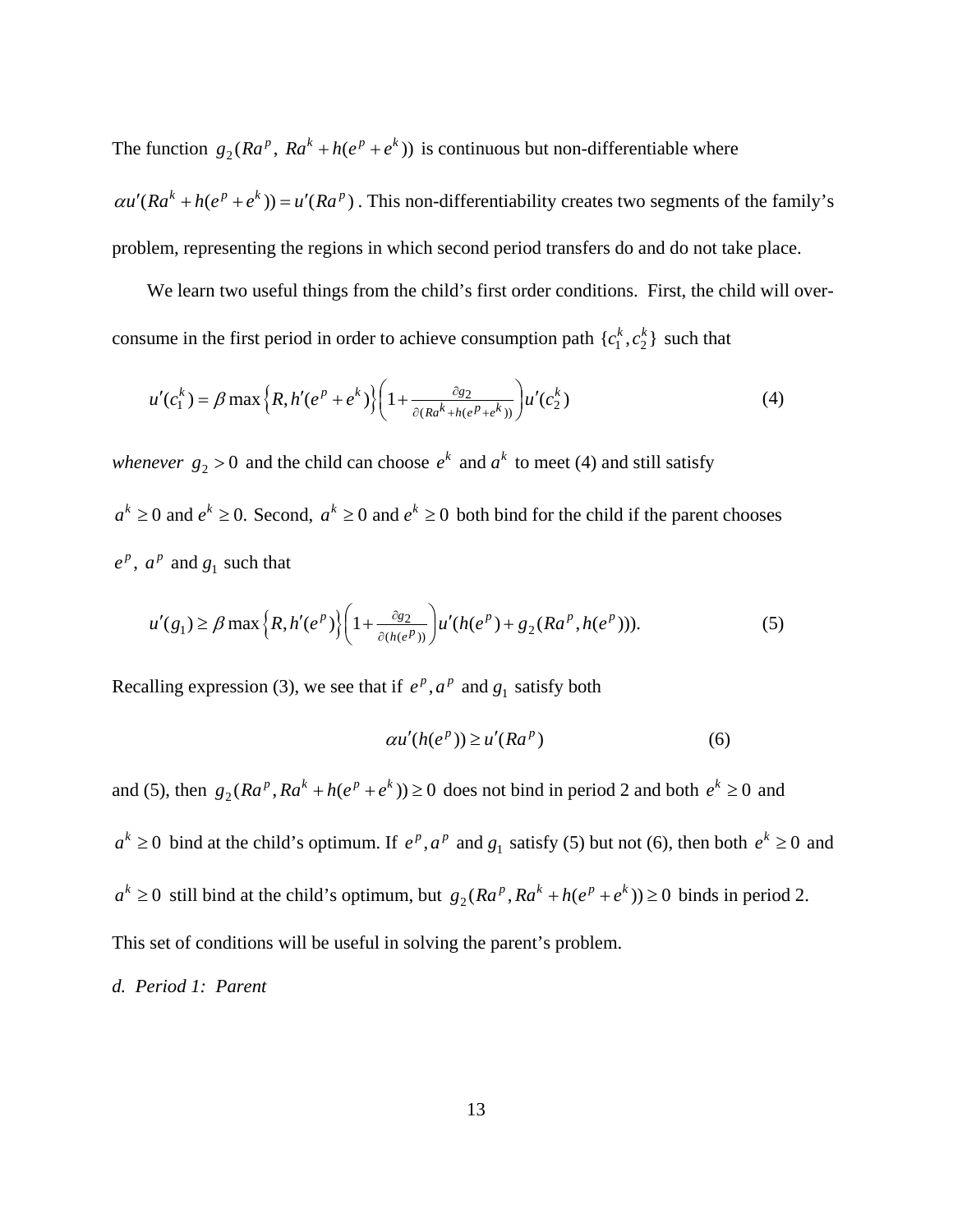In period 1, the parent chooses  $c_1^p$ ,  $g_1$ ,  $e^p$  and  $a^p$  to maximize his or her utility, subject to  $c_1^p + a^p + e^p + g_1 \le x^p$ ,  $g_1 \ge 0$  and  $e^p \ge 0$ . <sup>16</sup>

*Proposition 1: (i)* There exists a unique set of equilibrium consumption levels  $\{c_1^p, c_2^p, c_1^k, c_2^k\}$ .

*(ii)* If  $g_2 > 0$  in any equilibrium, then  $\frac{e}{\sqrt{2\pi}} = 1$ *p*  $p \rightarrow k$  $\frac{e^p}{e^p + e^k} = 1$  and the equilibrium is unique. *(iii)* If  $g_2 = 0$  in

any equilibrium, then  $\frac{c}{\sqrt{2}} \in [0,1]$ *p*  $p \rightarrow k$ *e*  $e^p + e$ ∈ + and the equilibrium need not be unique.

*Proof*: See Appendix A.

1

The first type of equilibrium is one in which  $g_2 > 0$  and  $\frac{e}{\sqrt{2}} = 1$ *p*  $p \rightarrow k$  $\frac{e^p}{e^p + e^k} = 1$ . In this case, parents'

second period transfer liabilities generate strategic concerns, and therefore the parent bears all responsibility for the investment in the child's education. The child realizes that the parent will be in the interior of the transfer region in the second period and hence over-consumes in the first period to extract as much as possible from the parent. The parent, in turn, takes this into account and gives as much as possible in tied transfers in the first period. The value of the tied transfer is such that the marginal return to an additional dollar equals the real interest rate.

The second type of equilibrium is one in which  $g_2 = 0$  and  $\frac{e}{g_1 - k} \in [0,1]$ *p*  $p \rightarrow k$ *e*  $e^p + e$ ∈ + . Here the parent is poor relative to his or her child and consequently intends not to make transfers in the second period. In this equilibrium the parent and child agree on the inter-temporal condition to be met by the child's consumption and the family's net investment in the child's education. In this

<sup>&</sup>lt;sup>16</sup> Note that the assumptions throughout the problem imply that  $g_1 \ge 0$  and  $e^p \ge 0$  do not bind at the parent's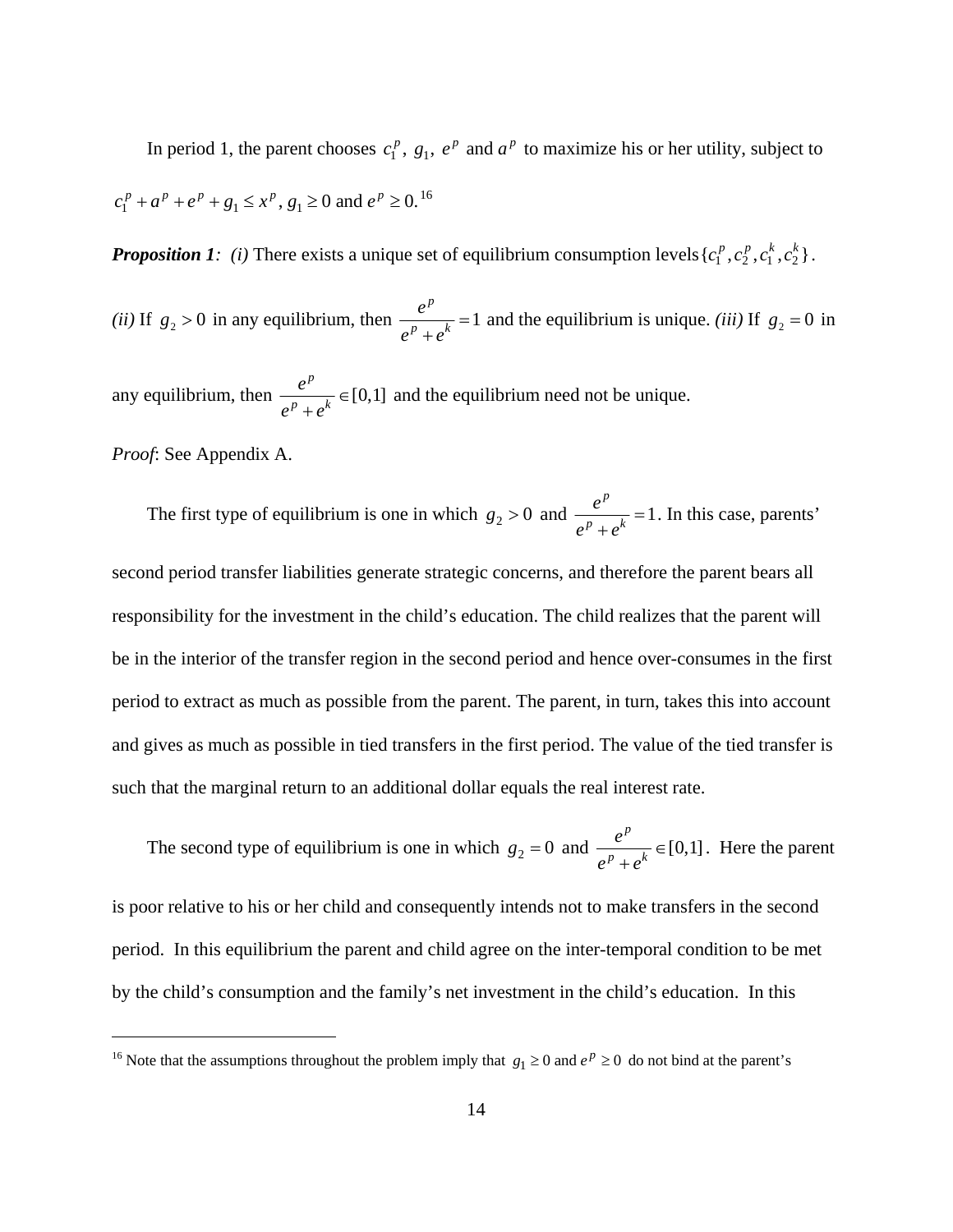region, the child does not have an incentive to behave strategically. The fact that the parent and child each prefer for  $e^p + e^k$  to meet  $u'(g_1 - e^k) = \beta h'(e^p + e^k)u'(h(e^p + e^k))$  implies that if the parent decreased her choice of  $e^p$  by \$1 and increased her choice of  $g_1$  by \$1, then the child would allocate the entire increase in the first period gift to  $e^k$ . Thus only  $g_1 + e^p$  is determined for families in the second type of equilibrium. What happens here is that since the parent and the child "agree," the parent simply transfers an amount in the first period and is indifferent to what part is tied and what part is cash. Indeed, only the total sum is determinate.

 The indeterminacy in the second type of equilibrium can be eliminated by moving from the deterministic model presented above to a more realistic stochastic model where second period child income is uncertain.

#### *e. A Stochastic Version of the Model*

 $\overline{a}$ 

 The analytic model sharply distinguishes families by whether or not they will make cash transfers in period 2. Those that will interact strategically with their children. Those that will not do not need to worry about strategy. This sharp separation of families into type, however, is too stark when trying to match model with data. As Proposition 1 above demonstrates, if the parent knows with certainty that he or she will transfer nothing in period 2, then the amount of tied transfers in period 1 is indeterminate. To obtain sharper predictions, we add to the model uncertainty in children's earnings. Families surely do not know the future incomes of their children at the time they make educational investments. If second period child income is uncertain, this expands the fraction of families where strategic concerns come into play. Adding

optimum:  $u'(0) = +\infty$  and  $\alpha > 0 \Rightarrow g_1 \ge 0$ ;  $u'(0) = +\infty$ ,  $\alpha > 0$  and  $h'(0) > R \Rightarrow e^p > 0$ .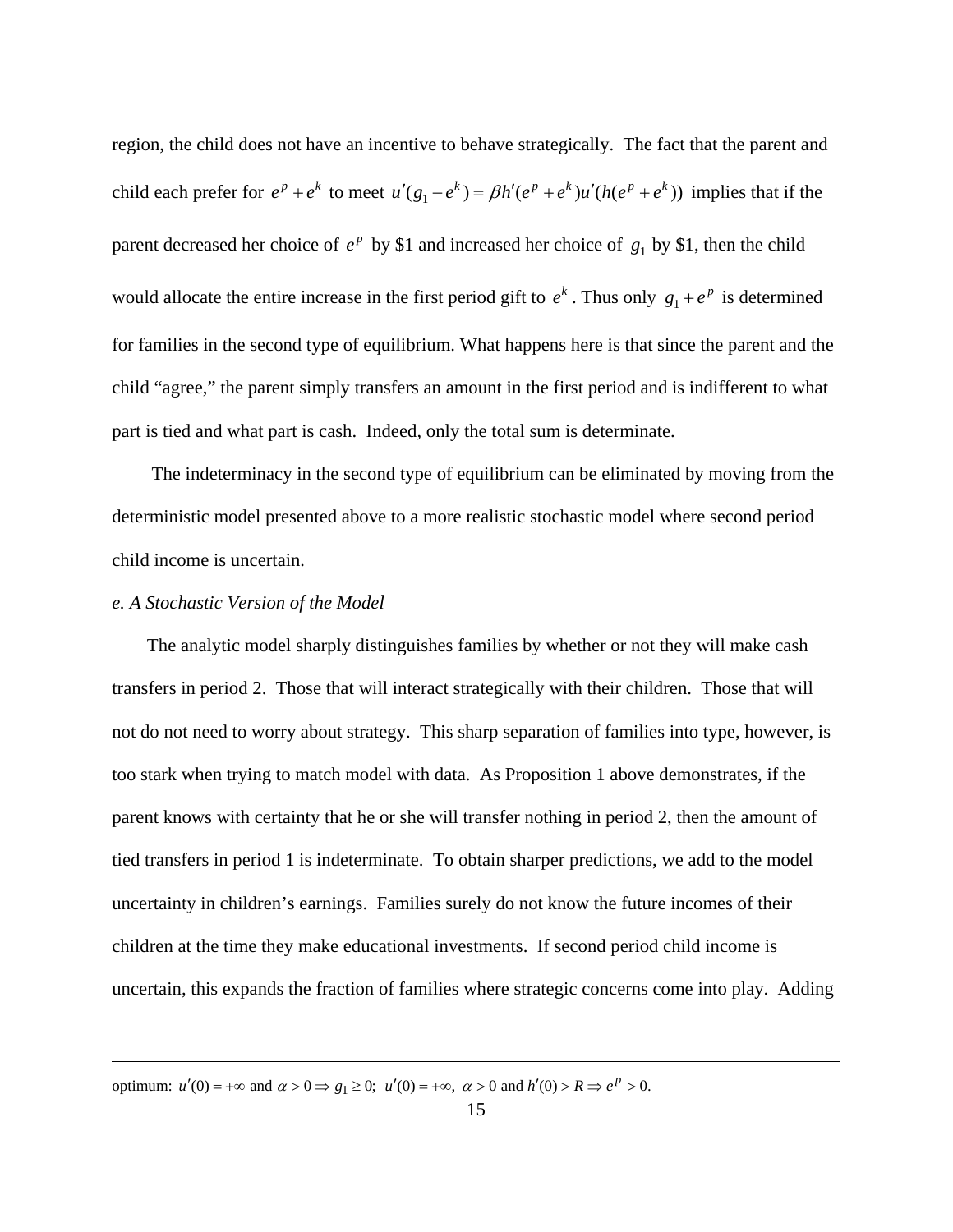uncertain second period child income is sufficient to generate two strong empirical predictions that we describe below.

Consider a shock to the child's earnings,  $\theta$ , which is realized in period 2 and drawn from a distribution  $\Theta(\theta)$ . We assume that the shock is i.i.d.

In period 1 the child solves

$$
V_k(g_1, e^p, a^p) = \max_{c_1^k, e^k \ge 0, a^k \ge 0} \left\{ u(c_1^k) + \beta \int u(c_2^k) d\Theta(\theta) \right\}
$$
  
s.t.  $c_1^k + e^k + a^k \le g_1$ ,  
 $c_2^k = Ra^k + \theta h(e^p + e^k) + g_2(Ra^p, Ra^k + \theta h(e^p + e^k))$ .

Notice the dependence of  $g_2$  on  $\theta$ . This makes the second period gift uncertain and plays a crucial role in determining optimal first period transfers. The parent in the first period solves

$$
\max_{c_1^p, e^p \ge 0, a^p \ge 0} \left\{ u(c_1^p) + \beta u(c_2^p) + \alpha V_k(g_1, e^p, a^p) \right\}
$$
  
s.t.  $c_1^p + e^p + a^p + g_1 \le x^p$ ,  
 $c_2^p = Ra^p - g_2(Ra^p, Ra^k + \theta h(e^p + e^k))$ .

 For simplicity, we assume there is no uncertainty in the parent's income. Note that the term  $a<sup>p</sup>$  appears as a state variable in the child's problem. The child keeps track of the parent's second period wealth to ascertain how much he or she will receive from his parent. If the parent is in the  $g_2 > 0$  region, then a higher  $a^p$  will induce a higher transfer and hence lead to strategic behavior. However, the presence of uncertainty in the model (and the fact that these earnings shocks are uninsurable) exacerbates strategic considerations. The parent understands that some state of the world could be realized in period 2 that would require some transfer to the child. The child recognizes this and is therefore more willing to over-consume. This creates an incentive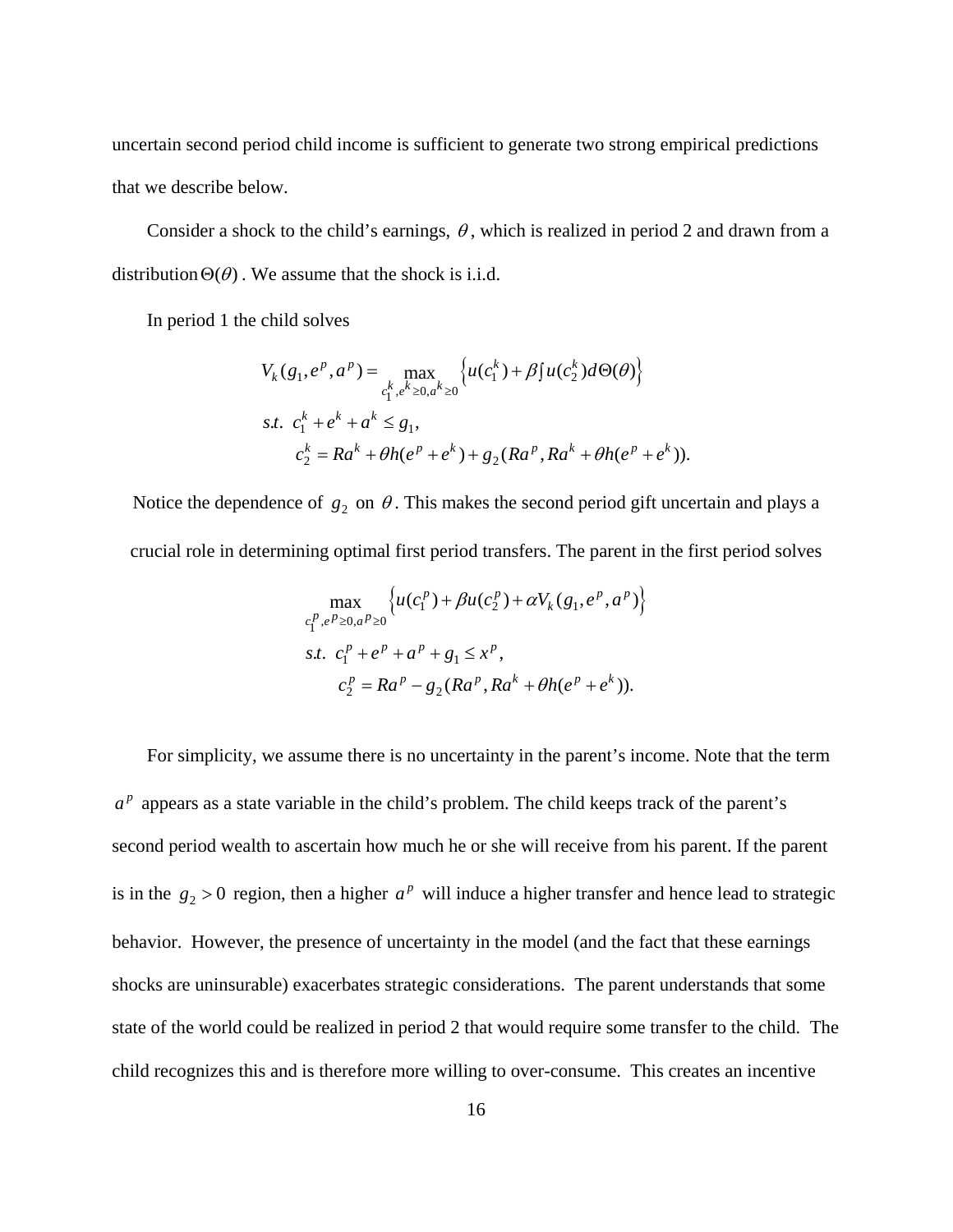for the parent to tie part of the period 1 transfer, removing the indeterminacy of the analytic version of the model.

 We solve the model numerically and our testable implications do not depend on the specific parameter values that we pick. We assume that the utility function is of the CRRA variety and

the shock to earnings is log-normally distributed. Specifically, 1  $U(c) = \frac{c^{1-\gamma}}{1-\gamma}$ γ −  $=\frac{c}{1-\gamma}$ ,  $h(e) = e^{\phi}$  and

 $\theta \sim \log N(\mu_\theta, \sigma^2)$ . Our predictions hold for  $\gamma \in [1,5]$  and  $\phi \in [0.4,0.99]$ .<sup>17</sup>

### *f. Testable Implications*

 $\overline{a}$ 

 The stochastic version of the model makes three key predictions that we take to the data. First, the model implies that wealthier (higher  $x^p$ ) or more altruistic parents (higher  $\alpha$ ) will invest more in their children's education as a fraction of total educational expenditures. Children of wealthier or more altruistic parents realize that they have more to gain by trying to manipulate their parents, relative to children of parents who are less wealthy or less altruistic. The wealthier or more altruistic parents respond by spending more on their children's education.

Specifically, our model predicts that *p*  $p \rightarrow k$ *e*  $e^p + e$ is increasing in parental wealth and in parental

altruism. Furthermore, concavity of the human capital production function also guarantees that this relationship is concave.

 Recall that we consider three sources of heterogeneity: parental wealth (and income), parental altruism, and the ability of children. Tied and subsequent cash transfers ( $e^p$  and  $g_2$ ) will be positively correlated if parental resources are the only underlying source of variation in

 $17$  Our numerical analysis has examined these specific ranges of parameters – we are sure that the three central empirical predictions hold for a broader range of parameters than these.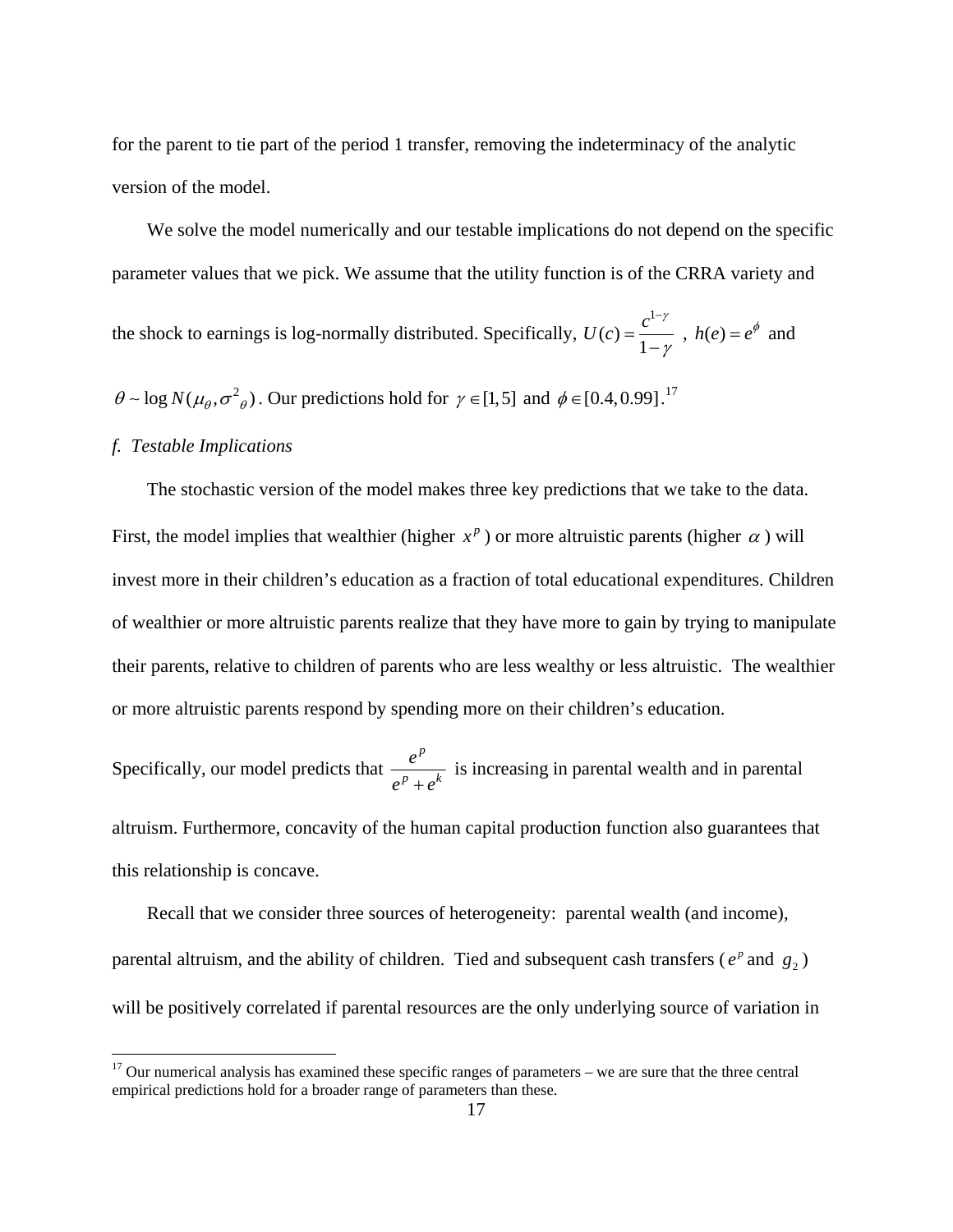the data. Similarly, tied and cash transfers will be positively correlated if parental altruism is the only source of variation in the data. Thus, in empirical work it is necessary to condition on parental wealth, income, and altruism when examining the correlation between tied and cash transfers. If we focus our attention on the sample of parents for whom  $g_2$  is positive, parents who end up in equilibrium giving more in  $e^p$  (and they will end up giving more in  $e^p$ , the higher their children's ability) will, on average, compensate for it by reducing their subsequent cash transfers. Thus, our second empirical prediction is that, conditional on parental resources and the degree of altruism, tied transfers,  $e^p$ , and subsequent cash transfers,  $g_2$ , are negatively correlated. Since there are shocks to children's earnings realized in period 2, there will be parents who make second period transfers, simply because their children have received a bad draw and not because they want to compensate them for lower first period transfers. Consequently, our numerical results also suggest that this degree of correlation between tied transfers and subsequent cash transfers must be less than 1.

 Our third empirical prediction is that the share of total transfers that the parent ties to education,  $1^{+}$   $52$ *p p e*  $e^p + g_1 + g_2$ , is decreasing in the parent's wealth. The range of second period child income realizations for which positive transfers take place is larger for wealthier parents, and therefore the strategic benefit to tying transfers is greater for wealthier parents. However, the concavity of the human capital production function and the relatively low marginal utility of own consumption for wealthier parents overwhelm their strategic incentives, generating a

 $1 \tcdot 52$ *p p e*  $e^p + g_1 + g_2$ profile that decreases monotonically in parental wealth.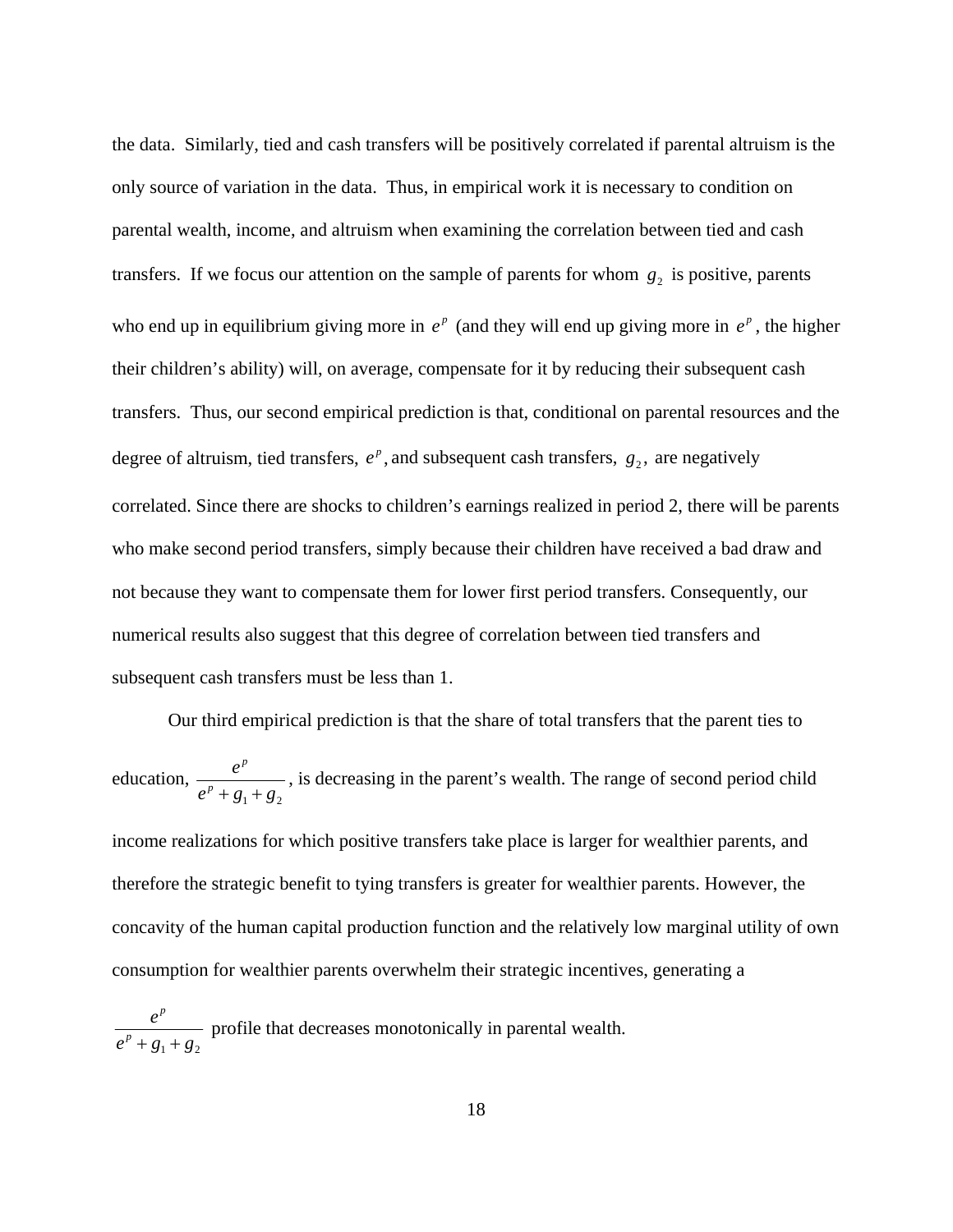# **III. Tests of the model propositions**<sup>18</sup>

 Only a handful of datasets in the United States have information on both cash and tied transfers for representative samples of the population. To examine the empirical propositions, we focus on two data sets: the Health and Retirement Study (HRS) and the Wisconsin Longitudinal Study (WLS). Only the HRS has information needed to examine how the fraction of total educational expenditures paid for by the parent varies with the income, wealth and altruism of the parent.<sup>19</sup> The WLS is best suited for examining the second and third empirical propositions, since it includes information on specific dollar amounts of cash and tied transfers for multiple-child families, which allows us to estimate models with fixed effects that account for unobserved parental altruism.<sup>20</sup> We describe the datasets and empirical estimates below.

## *a. The Health and Retirement Study (HRS)*

1

 The HRS is a national panel study with an initial sample (in 1992) of 12,652 persons and 7,607 households.<sup>21</sup> It oversamples blacks, Hispanics, and residents of Florida. The baseline 1992 study consisted of in-home, face-to-face interviews with the 1931-1941 birth cohort and their spouses, if married. Follow-up interviews were given by telephone in 1994, 1996, 1998, 2000, and 2002.

Over the first three waves, the questions on financial and tied transfers varied. In Wave 1

 $^{18}$  Descriptive statistics for the datasets used in the paper are given in Appendix Tables 1 (PSID), 2 (HRS), and 3 (WLS).

 $19$  The WLS, for example, does not have information on the child's contribution to higher educational expenses. Consequently, it cannot be used to examine the first empirical proposition. Consequently, it cannot be used to examine the first empirical proposition.<br><sup>20</sup> The HRS does not yet separate information on tied and cash transfers, though the information will eventually be

available for a subsample that participated in the Human Capital Mail Survey. Consequently, we cannot use the HRS to examine the second empirical proposition.

<sup>&</sup>lt;sup>21</sup>The survey covers a wide range of topics, including batteries of questions on health and cognitive conditions and status; retirement plans and perspectives; attitudes, preferences, expectations, and subjective probabilities; family structure and transfers; employment status and job history; job demands and requirements; disability; demographic background; housing; income and net worth; and health insurance and pension plans.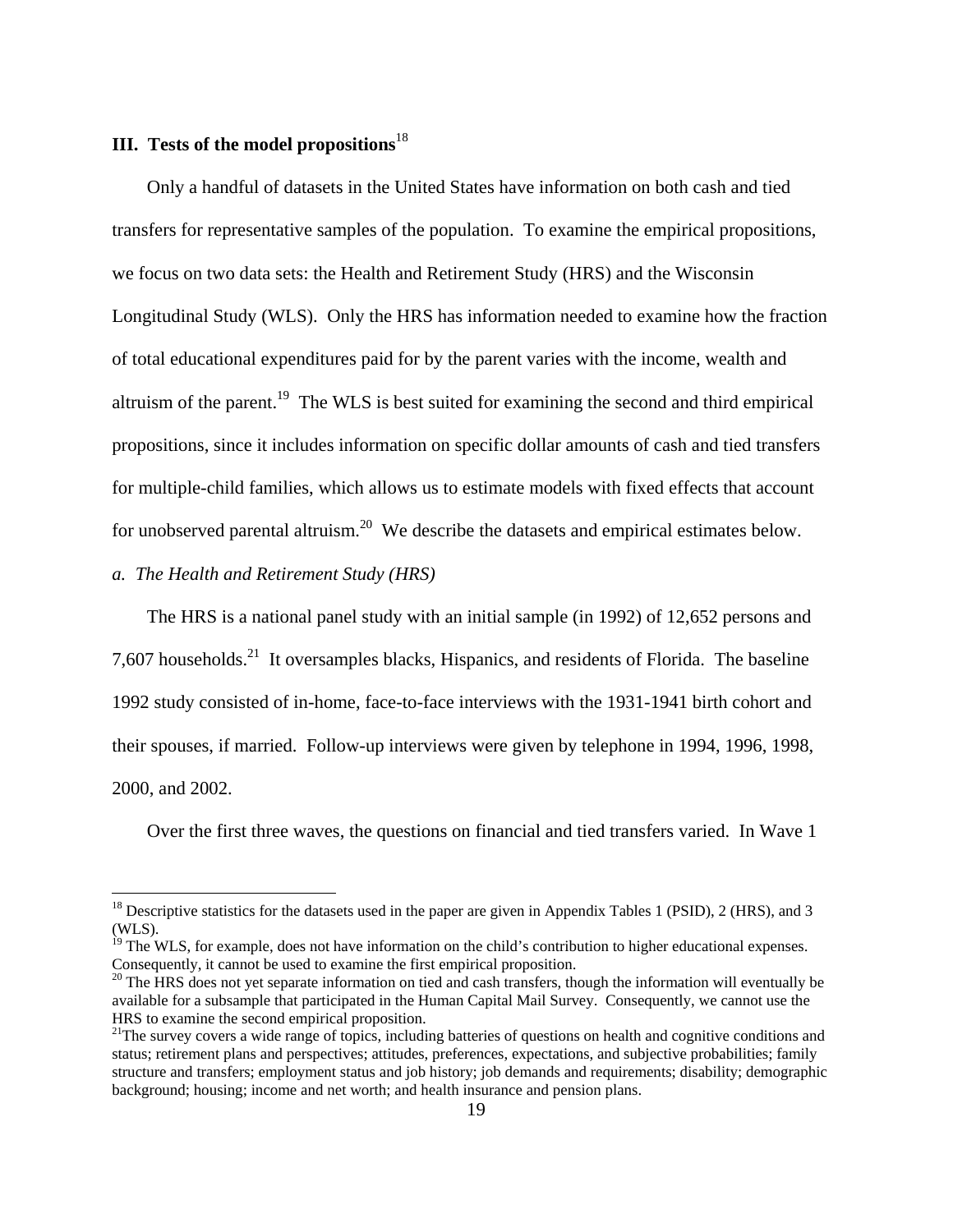(1992) the question asked about transfers exceeding \$500 in the last 12 months, in Wave 2 (1994) it asked about transfers exceeding \$100 in the last 12 months, and in waves 3 through 6 the questions asked about transfers exceeding \$500 in the last 24 months. The specific question in 2000 (Wave 5), for example, reads:

"Including help with education but not shared housing or shared food (or any deed to a house), in the last 2 years did [the Respondent or Spouse] give financial help totaling \$500 or more to any of their children or grandchildren?"

Those answering "yes" were then asked how much. The 2000 wave of the HRS also asked specifically about educational transfers for each child, but the amounts were not elicited. Rather, parents were asked if they paid "none, some, or most or all" of the costs associated with education beyond high school.

 Additional information on tied transfers comes from the 2001 Human Capital Mail Survey (HUMS) of the HRS. A subset of HRS respondents received and returned the HUMS, which included a question on the percent of each child's college tuition paid by the parent. The benefit of this measure is that it provides continuous information on the parent's share of investment; its drawback is that we observe the percent of tuition in the HUMS for only 2,166 of the 7,139 general survey children who have attended college by 2000.

 The HRS also contains an unusual proxy measure for the parent's degree of altruism. Modules in the 1996 and 2000 HRS ask respondents about the conditions under which they would be willing to give to a variety of individuals and organizations. The survey question that we employ as a measure of each parent's economic altruism toward her children is the following:

Suppose that [your child/one of your children] had only [one half/three-quarters/one third] as much income to live on per person as you do. Would you be willing to give your child 5% of your own family income per month, to help out until things changed – which might be several years?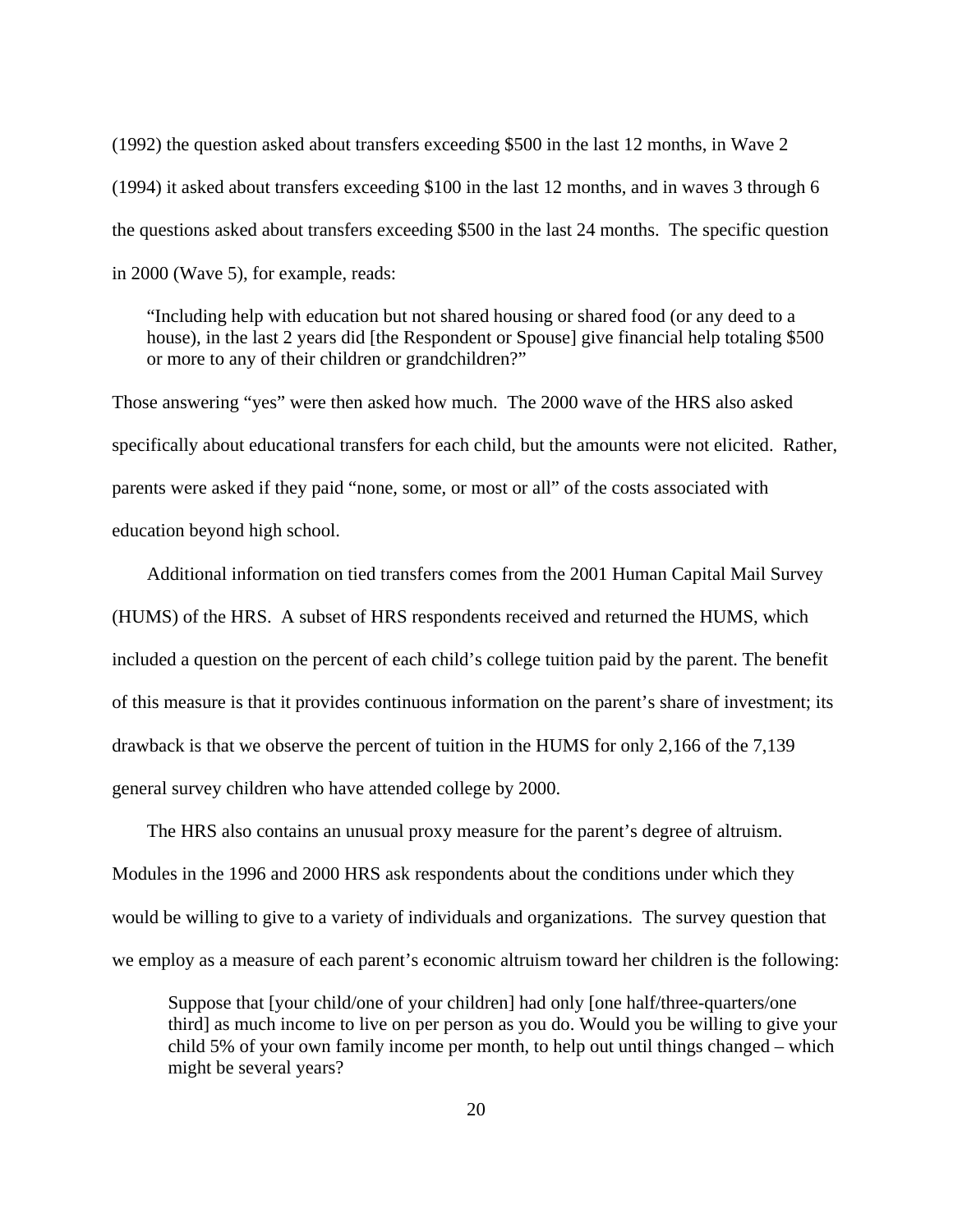Since roughly ninety percent of parents replied that they would transfer to a child with one-third or one-half of their income, we focus on responses for the hypothetical case in which the child has three-quarters of the parent's income. Sixty-two percent of parents in our sample responded positively to this version of the question in either 1996 or 2000.

#### *b. Wealthier and more altruistic parents finance greater shares of their children's education.*

 Our empirical model examines the share of educational expenses paid for by the parent conditioning on family demographic characteristics and parents' assets and reported degree of economic altruism

$$
\frac{e^{p}}{e^{p}+e^{k}} = X \beta + \phi \cdot \chi(\alpha_{3/4}) + W \delta + \varepsilon,
$$
\n(7)

where *W* is a vector of measures of the parents' affluence, including the parent's household income, income squared, and net worth. The measure of  $\frac{e^p}{e^p + e^k}$ *e*  $e^p + e$  used in the ordered logistic specification shown in Table 2 is the HRS 2000 wave information on whether the parent paid for none, some, or all of the child's post-secondary education expenses. The measure of  $\frac{e^p}{e^p + e^k}$ *e*  $e^p + e$ used in Table 3 is the percent of the child's tuition paid by the parent as reported in the HUMS subsample. The covariates included in *X* are parent's age, number of children, and indicator variables for the parent's educational attainment, race and ethnicity. We also include in *X* the child's age, gender, and whether he or she is a stepchild.

The key coefficients of interest in Table 2 are the  $\delta$  vector of coefficients on the parent's income, income squared, and net worth and the  $\phi$  coefficient on the indicator for the parent's willingness to make an altruistic transfer to the child. The tied transfers model implies that the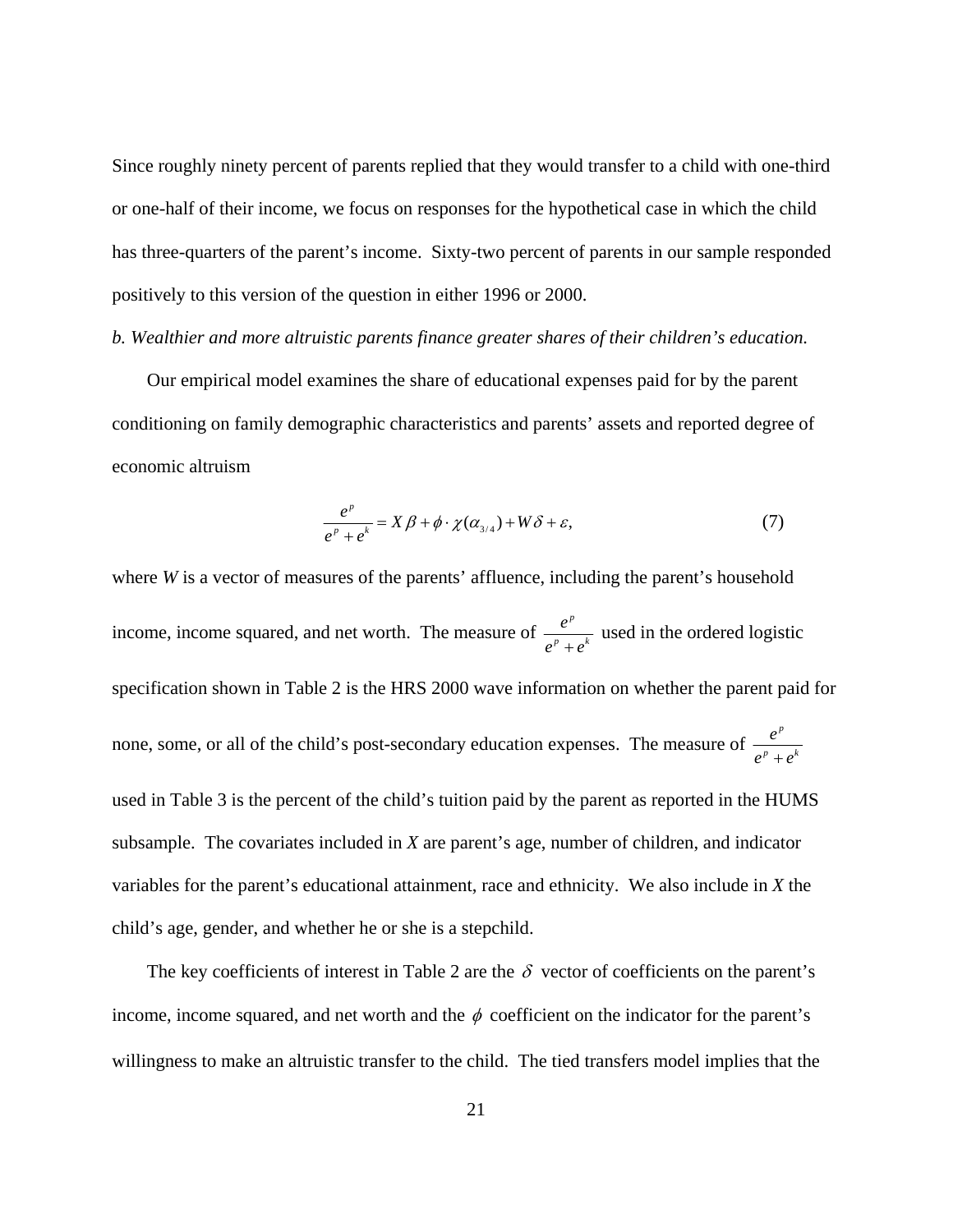elements in  $\delta$  should reflect an increasing share of educational investment from the parent as the parent's income and wealth increases, and that  $\phi$  should reflect a positive effect of the parent's degree of economic altruism on the parent's share of educational investment.

 The Table 2 estimates indicate a significantly positive conditional correlation of parents' educational investment shares and their income and net worth. The effect of a marginal dollar of income on the outcome of interest, here the probability of a greater transfer share, is positive (at a decreasing rate) for all incomes below \$1.67 million, which includes all but the highest incomes observed in the sample. The estimated coefficient on net worth implies that, at sample mean characteristics, an increase of \$100,000 in household net worth is associated with a 1.1 percentage point increase in the probability that the parent pays for all of the child's schooling, and a 0.99 percentage point decrease in the probability that the parent pays for none of the child's schooling.

 The correlation between the measure of parental altruism and parents' investment shares, evaluated when  $\chi(\alpha_{3/4})=1$  and where  $\chi(\alpha_{3/4})=0$  and at the sample mean of all other characteristics, is 6.9 percent. Put differently the parent who reports that she would give transfers to a child with ¾ of her income is 6.9 percentage points more likely to pay for all of her child's schooling than a parent who would not give. A similar calculation implies that a parent who would give transfers to a child with ¾ of her income is 6.5 percentage points *less* likely to not pay for any of her child's schooling.

 Table 3 presents similar regressions to those presented in Table 2, but using as the dependent variable the HRS HUMS question about the percentage of the child's educational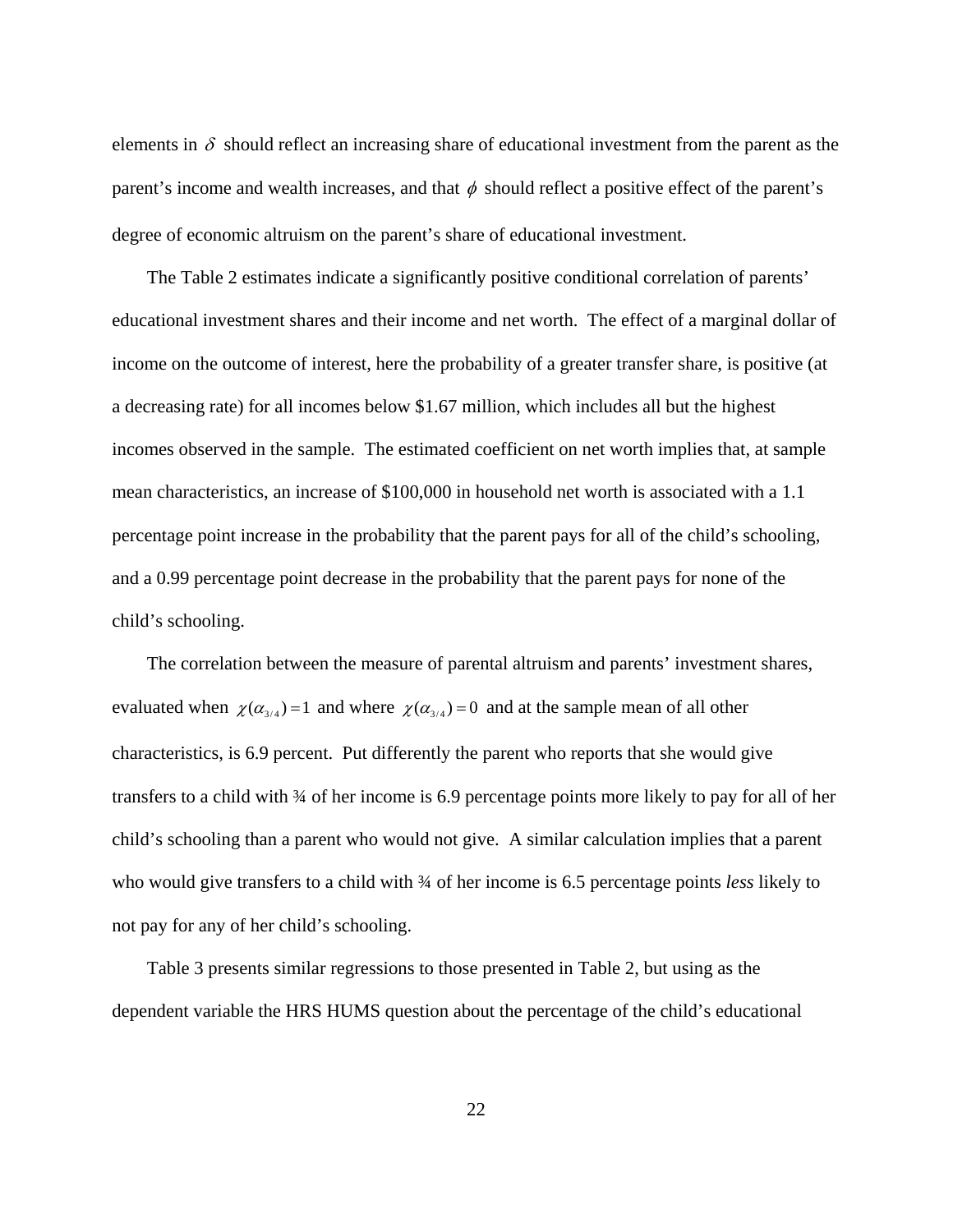expenses paid for by parents.<sup>22</sup> As in Table 2, the coefficients on income and net worth in Table 3 are significantly, positively correlated with the percent of the child's tuition paid by the parent. The effect of the marginal dollar of income on the percent of covered tuition increases at a decreasing rate, and, at the reported point estimates for the coefficients on income and income squared, it is positive for almost the entire range of incomes in the sample. The indicator variable for whether the parent would transfer to a child with  $\frac{3}{4}$  of her income is associated with a 6.49 percentage point increase in the share of tuition paid by the parent. Together, Tables 2 and 3 provide evidence of a generally large, significant positive association between parental assets and the shares of investment in children's human capital, and between parental altruism and shares of human capital investment.

1

 $22$  Given the continuous dependent variable, we estimate OLS models. Results are similar if we estimate two-limit Tobit models.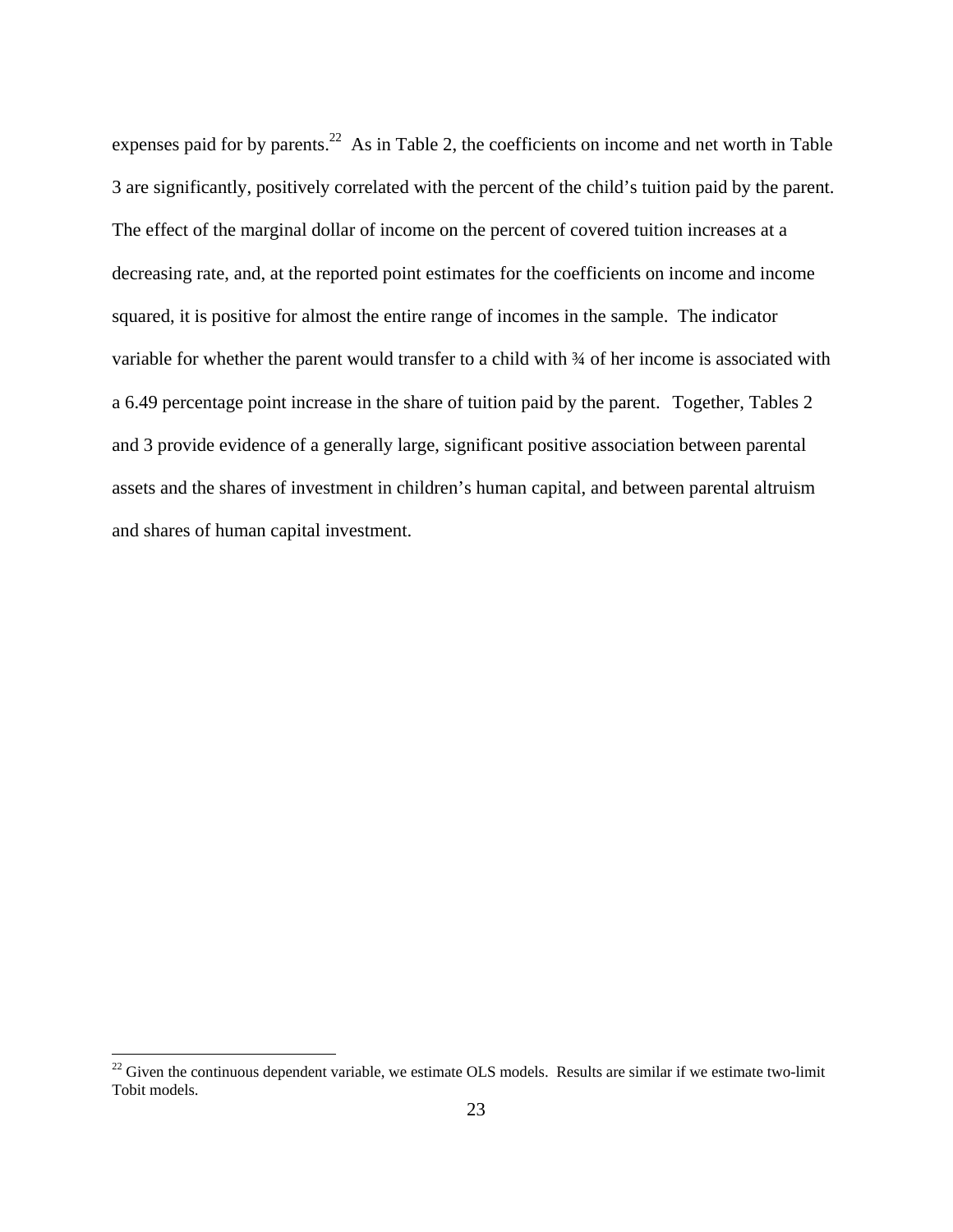## *c. The Wisconsin Longitudinal Survey*

 $\overline{a}$ 

Given a specific parental endowment, degree of parental altruism, and human capital production function, the stochastic version of the model predicts a unique level of human capital investment (the same is true in the model without uncertainty when  $g_2 > 0$ ). Further, the model predicts that the parent achieves greater transfer savings by investing up to  $e^p = h^{-1}(R)$  where the child is more able, which is to say the efficient level of investment is higher. Thus, in a collection of parent-child pairs with fixed  $x^p$  and  $\alpha$  but varying child ability, and in which positive post-education transfers occur, we should observe a negative association between cash and tied transfers. In equilibrium, it should be the case that tied transfers buy increased independence for the child, and therefore transfer savings to the parent. The model also predicts that educational transfers as a percentage of total parental transfers (cash and tied) is decreasing in parental wealth.

 To test these implications we need data on the dollar amounts of tied transfers and subsequent cash transfers. Although the 2000 HRS and HUMS provide information on parental share of educational investments, they do not yet report the exact dollar amounts of educational transfers. Therefore, we test the second empirical proposition using the intergenerational transfer data in the WLS, which contain the dollar amount of educational transfers.<sup>23</sup> We do not have good measures of child ability in the WLS (or in the HRS, for that matter). Our strategy, therefore, is to compare the interactions between a single WLS parent and two or more of her children. Doing so, we are comparing parent-child pairs in which the parent's per-child economic resources are identical. We argue that in this instance we are also comparing parent-

 <sup>24</sup>   $^{23}$  The WLS, however, does not report total educational expenses or information that can be used in calculating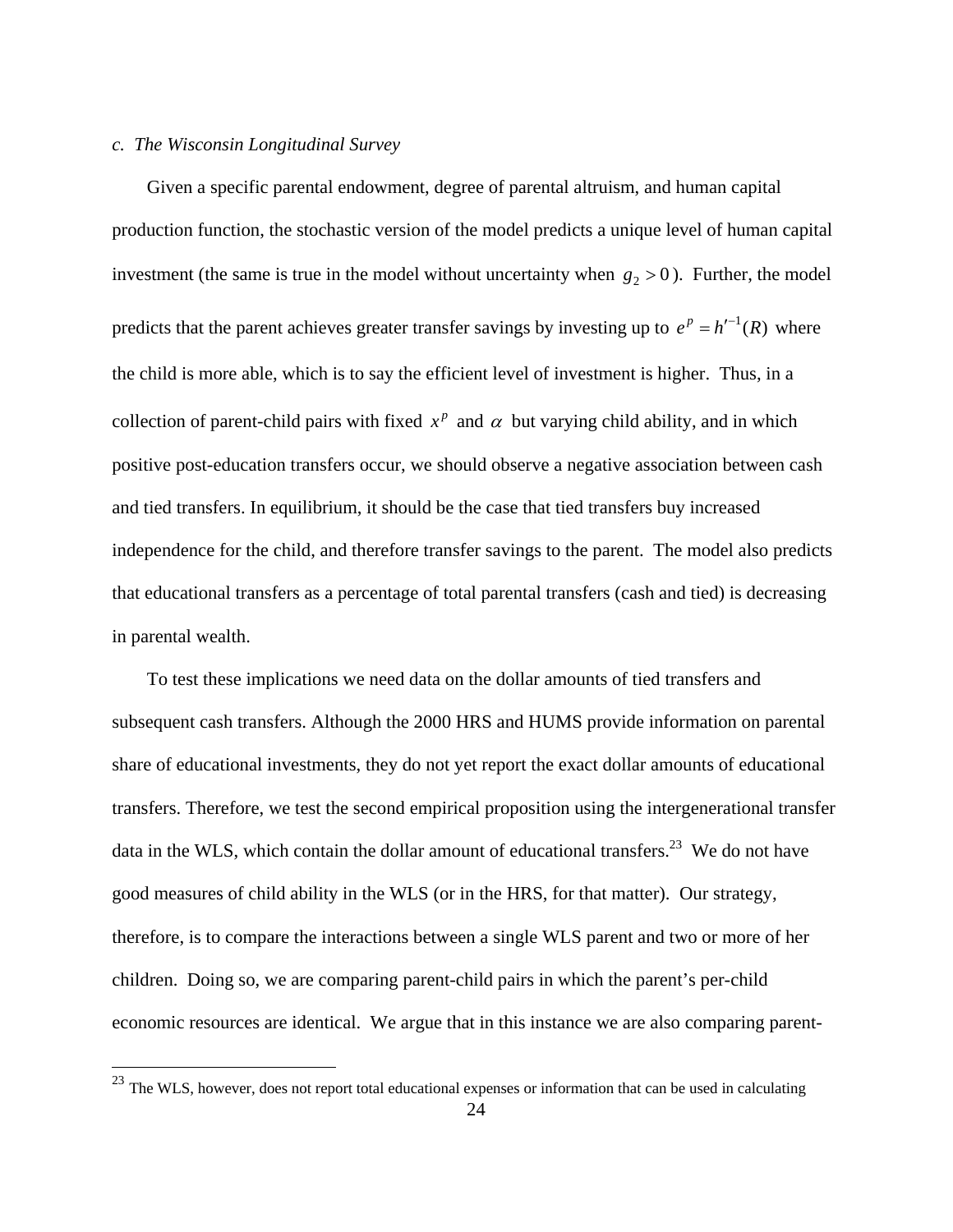child pairs in which the degree of parental altruism is similar. If educational investments made by the parent serve the purpose implied by the strategic model of tied transfers, then we should see significant savings in post-education cash transfers associated with a dollar of tied transfers in within-family estimates of the dependence of cash on tied transfers.

 The WLS is a long-term study of a random sample of 10,317 men and women who graduated from Wisconsin high schools in 1957 and of their randomly selected brothers and sisters.<sup>24</sup> Data were collected from the original respondents or their parents in 1957, 1964, 1975, and 1992. The WLS has enjoyed remarkably high rates of response and sample retention; for example, in the 1992 wave 87 percent of the 9,741 surviving members of the original sample were interviewed. In the 1993 wave, the sample was expanded to include a randomly selected sibling of every respondent.<sup>25</sup>

 In the 1992 and 1993 WLS surveys, respondents and selected siblings were asked to report monetary transfers made to their parents and children since 1975 and the reason for the transfer. Possible reasons included: down payment for a home, to increase wealth or reduce debt, payments for housing or other living expenses, educational expenses, or to spend any way the recipient wanted. Sixty-three percent of respondents and 56 percent of siblings reported making at least one transfer to their children.

*d. Among parents facing strategic concerns, tied transfers reduce the magnitude of subsequent cash transfers*.

shares of educational investment; and therefore it is not used to test the first implication.<br><sup>24</sup>The WLS data provide a full record of social background, youthful aspirations, schooling, military service, family formation, labor market experiences, and social participation of the original respondents. In 1992 the survey was also extended to obtain detailed occupational histories and job characteristics; incomes, assets, and interhousehold transfers; social and economic characteristics of parents, siblings, and children, and descriptions of the respondents' relationships with them; and extensive information about mental and physical health and well-being.  $^{25}$  In 1977, the study design was expanded with the collection of parallel interview data for a highly stratified

subsample of 2,429 siblings of the primary respondents.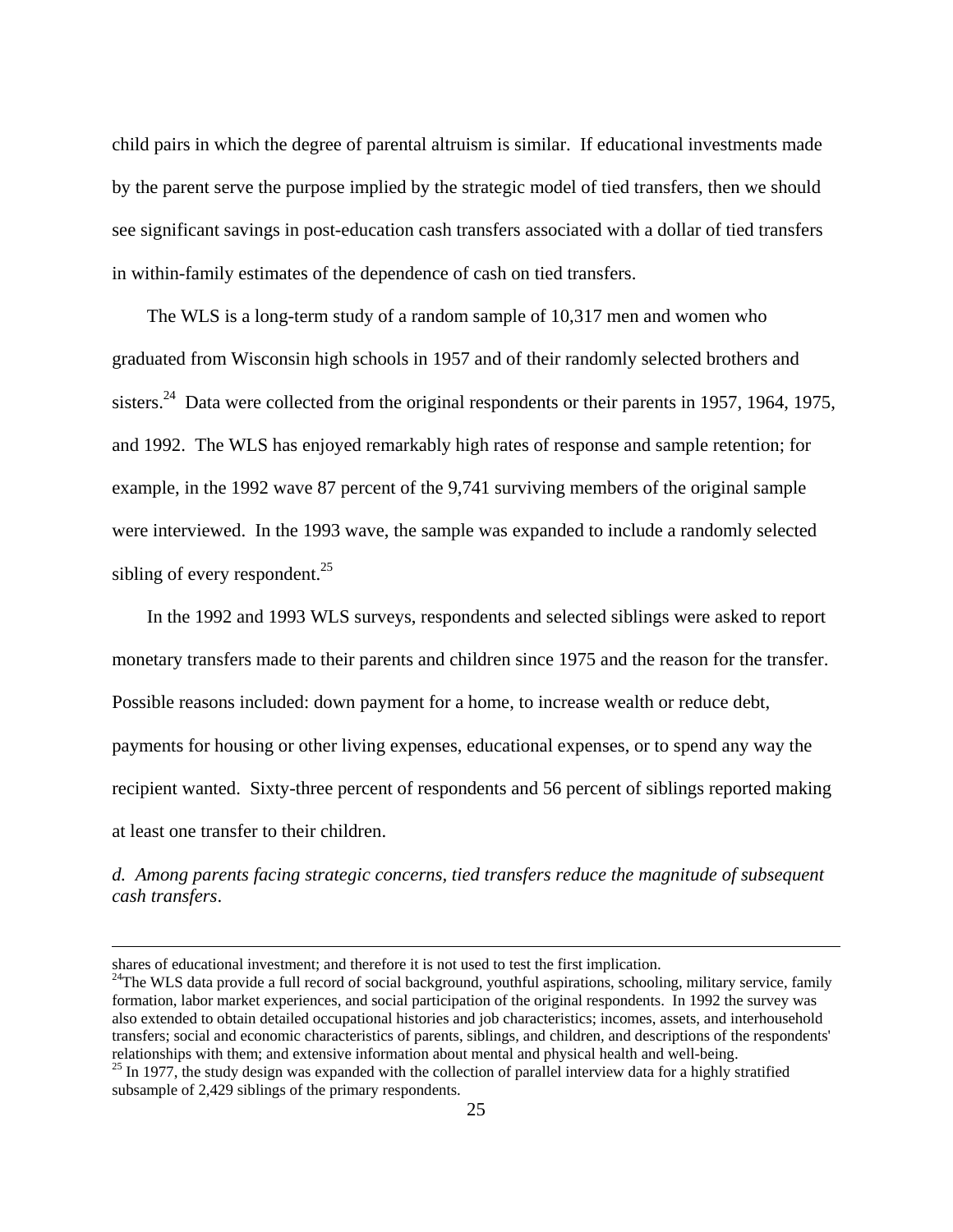Families are included in the estimation sample based on the availability of all relevant transfer and demographic information for at least two children, along with the requirement that positive parent-child cash transfers take place. In addition, in an attempt to measure tied transfers for only completed post-secondary schooling, the children sample is confined to those who attended at least some college and were not in schools at the time of interview.<sup>26</sup>

Our empirical specification is a fixed effect model

1

$$
g_2 = X\beta + \lambda e^p + \omega,\tag{8}
$$

where  $g_2$  now represents all cash transfers to the child made between 1975 and 1992 following the child's completion of schooling.<sup>27</sup> The fixed effect is for each family: recall, parent-child pairs are the unit of observation. The tied transfer represented in expression (6) is the amount of the transfers made over this period that the parent reports were for educational expenses. The covariates, *X* , include child age and indicators for whether the child is the oldest, youngest, male, adopted, married, or living with his or her parents.

 The fixed effect estimates are shown in Table 4. Tied transfers are significantly, negatively correlated with cash transfers within WLS families. The coefficient on tied transfer indicates a substantial offset of subsequent cash transfers resulting from transfers for education. One dollar of tied transfers saves the parent an average of \$.36 in cash transfers between the year in which the child completes school and 1992. Presumably the transfer savings associated with educational expenditures do not terminate in 1992 for this relatively young sample, and so the

 $26$  Because children's education was not reported for all the WLS sibling respondents – only a small subset of the sibling sample interviewed by mail surveys reported children's education – we restrict the sample to primary WLS respondents and their children.

<sup>&</sup>lt;sup>27</sup> WLS graduates were generally between the ages of 36 and 53 over this period. Using the survey questions on the years each transfer was made, our  $g_2$  measure excludes cash transfers made in the same year or prior to the year when educational transfers were given. Put differently,  $g_2$  does not include  $g_1$ .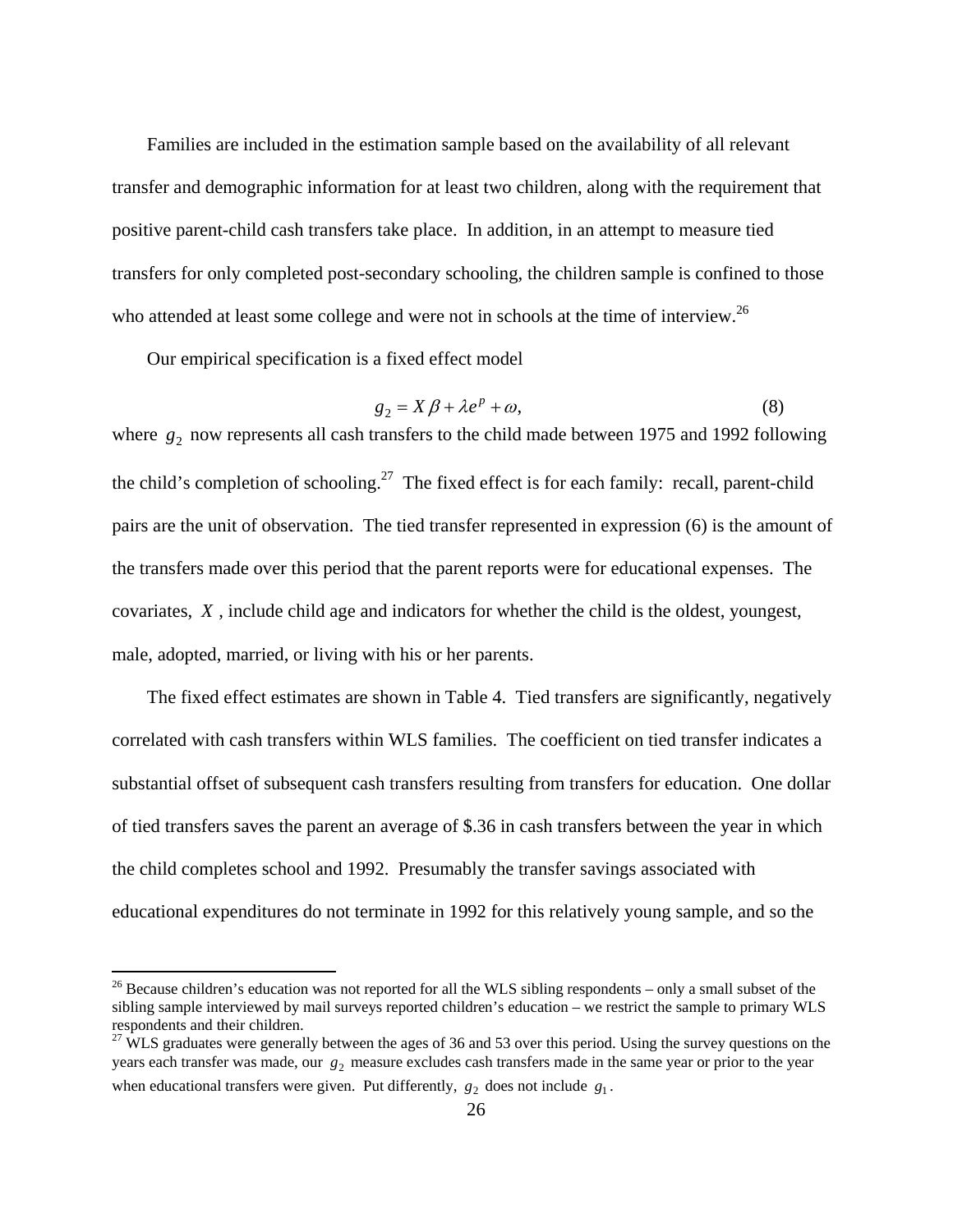total return to the tied dollar for the parent will include transfer savings in excess of \$.36, as well as the parent's benefit from the influence of the tied dollar on the child's lifetime earnings.<sup>28</sup> Thus, as implied by the theory, we observe significant savings in post-education cash transfers associated with a dollar of tied transfers, fixing parental resources and altruism.

## *e. Transfers for education as a percentage of total transfers*

 $\overline{a}$ 

 The third model implication is that educational transfers as a percentage of total parental cash and tied transfers are decreasing in parental wealth. We restrict the sample to those who made either a tied or cash transfer and estimate the correlations between educational transfers (as a percentage of total transfers) and net worth (and income) using a two-limit Tobit empirical model. More than one-third of households in the sample are at corners where they give no tied transfers and more than one-third of households make all their transfers in tied form.

 Table 5 shows two specifications, one with the child's educational attainment, the other without. The child's educational attainment is clearly not exogenous when considering parental transfers for higher education, so we focus on the second panel of Table 5, where the child's educational attainment is excluded.

 Several characteristics are correlated with a greater percentage of total transfers being tied. Educational achievement is strongly, positively correlated with parental educational attainment. They are negatively correlated with male children, older children, married children, and the child being adopted. As hypothesized, tied transfers (as a percentage of total transfers) are negatively correlated with parental income and negatively correlated with parental net worth. The latter

 $28$  We can get some sense of the fraction of lifetime cash transfers received by the WLS respondent's children at the time we observe them in our data by "moving back" a generation and looking at the timing of transfer *receipts* of WLS respondents. Sixty-four percent of their transfer receipts occurred after they were 40. Forty is the oldest age of the transfer recipients in our sample.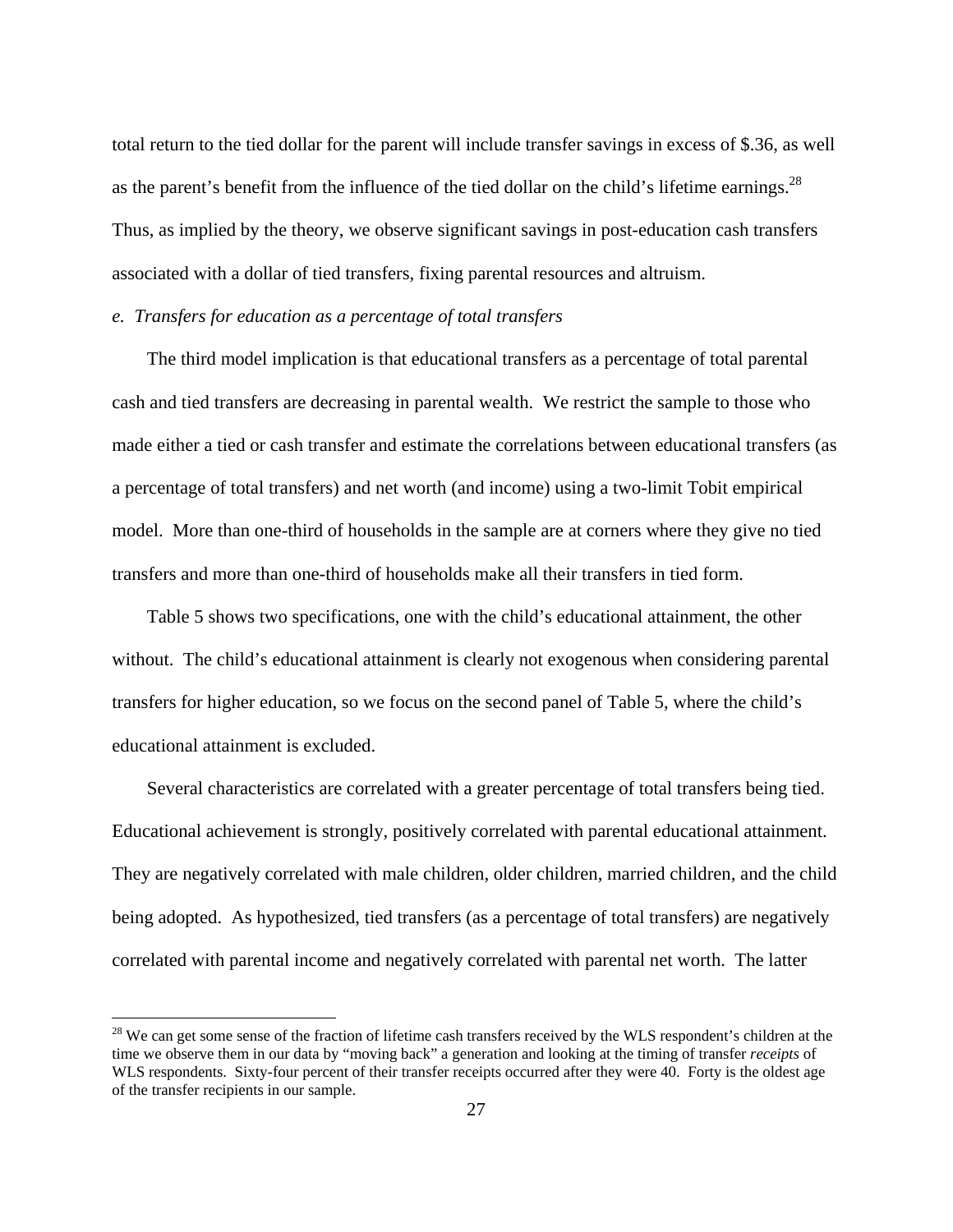coefficient is significant at only the 8 percent level.

## *f. Discussion*

 There are few prior models of tied and cash transfers from parents to children to which to compare our specification and results. Two early approaches that represent substantial progress on the subject of transfers for college are seen in Pollak (1988) and Bruce and Waldman (1991). Neither, however, produces testable predictions analogous to the three predictions described above. Pollak is the first to demonstrate that, in order to explain the widely observed phenomenon of tied educational transfers, one must provide reasons both for the disagreement between parents and children over the optimal educational investment and for the child's inability to "cash out" the tied transfer through resale or borrowing. He relies on paternalistic preferences to drive the disagreement between parents and children. As a result, any observed educational transfer may be rationalized using the parent's preferences.

Bruce and Waldman's model is the first to motivate the necessary disagreement between parents and children using more standard objectives and the strategic concern that emerges for parents from simple noncooperative interaction. In doing so, they focus on the  $g_2 > 0$  case, in which parents are relatively wealthy and altruistic, and their children's abilities are relatively modest. This leads to the prediction that parents pay the entire cost of their children's education, which is counter to the first prediction we test and easily contradicted by the data.<sup>29</sup> In general, we have not found another model of educational transfers in the literature that supports the three testable predictions described above.

#### **IV. Conclusions**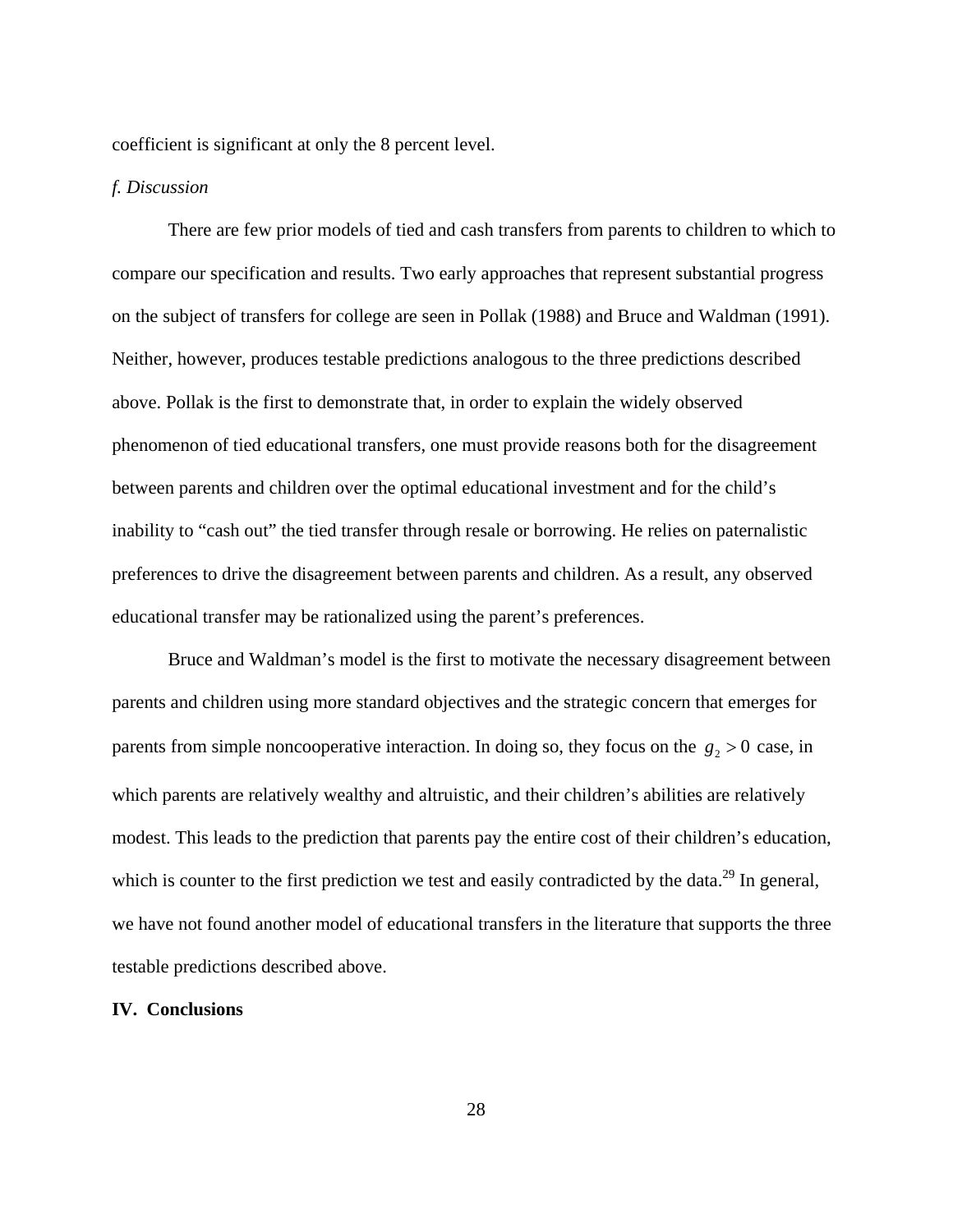In this paper we present a theory of the timing and magnitude of cash and tied transfers, with an explicit focus on tied educational transfers. The theory yields three testable implications. Empirical models estimated with data from the HRS and WLS support to these implications, suggesting that the framework used in the paper, wherein children behave non-cooperatively in the presence of capital market imperfections, provides a useful benchmark with which to analyze household transfer patterns. The magnitude and timing of parental transfers reflects the desire not only to smooth marginal utilities across generations but also to relieve liquidity constraints and limit children's ability to manipulate parents. Indeed, if the parent has sufficient resources, by altering the timing of transfers, efficiency in the allocation of resources within the family can be restored.

 Models of parent-child interactions that assume cooperative behavior result in an efficient allocation of resources within the family. A direct consequence is that these models make no predictions about the timing of transfers. As we demonstrate, the addition of uncertainty into the non-cooperative model generates a rich set of predictions that we can take to the data. The theory presented here, which the data support, uniquely determines the timing of transfers. We also present new empirical work on an understudied, but quantitatively important part of the literature on inter-family transfers. The share (not just the level) of higher educational expenses paid by parents increases with measures of parental altruism and wealth, and parental investments in higher education appear to reduce subsequent cash transfers.

 $29$  This unrealistic prediction is clearly the result of a judicious simplification given their objectives. In fact, our model can be read as an extension of theirs in order to consider the strategic and credit concerns of poor families along with those of rich ones.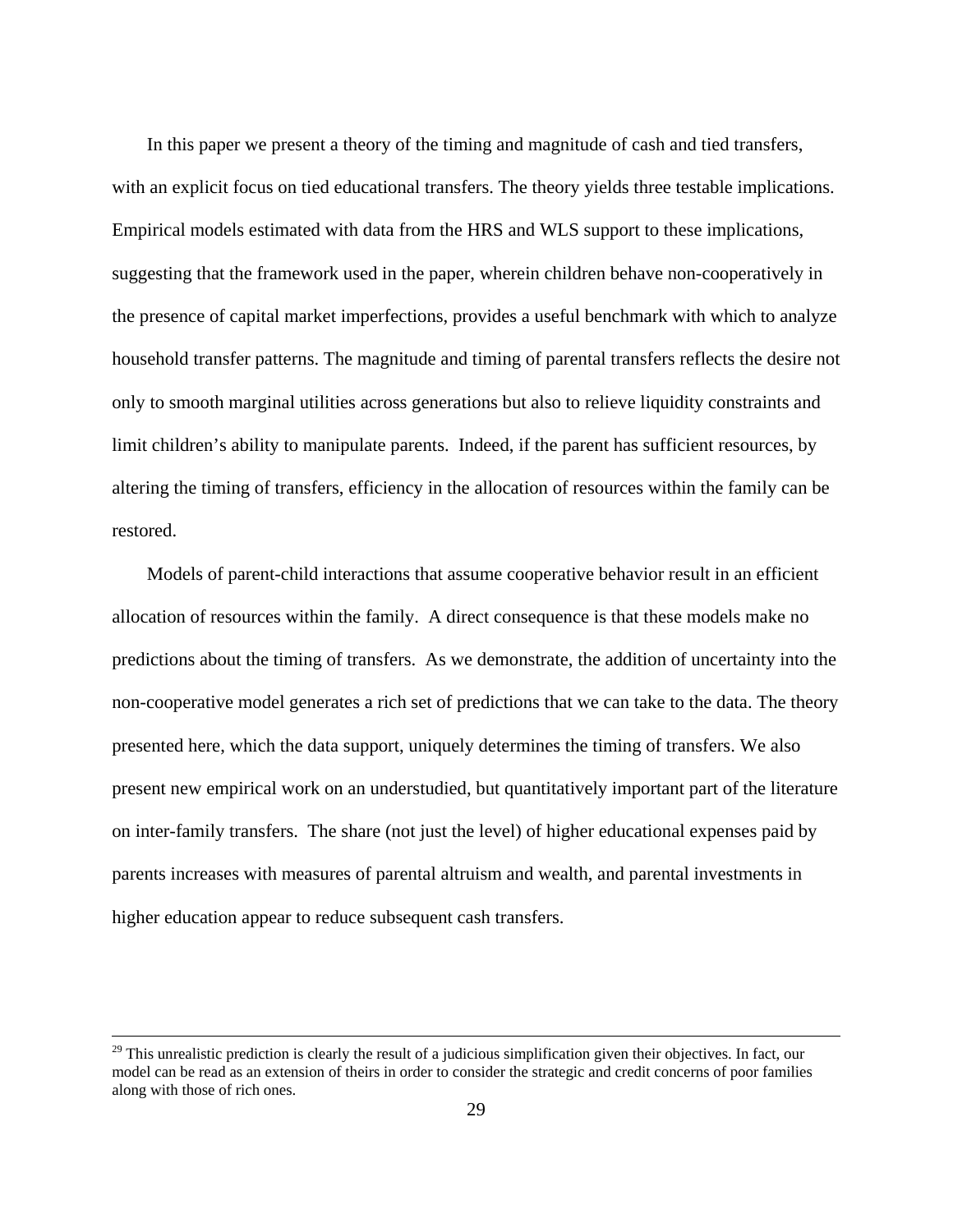## **References**

Altig, David and Davis, Steven J. 1992. "The Timing of Intergenerational Transfers, Tax Policy, and Aggregate Savings," *The American Economic Review*, *82*(5): 1199-220.

Altonji, Joseph G., Fumio Hayashi, and Laurence J. Kotlikoff. 1992. "Is the Extended Family Altruistically Linked? Direct Tests Using Micro Data," *American Economic Review*, 82 (5): 1177-98.

Altonji, Joseph G., Fumio Hayashi, and Laurence J. Kotlikoff. 1997. "Parental Altruism and Inter Vivos Transfers: Theory and Evidence." *Journal of Political Economy*, 105 (6): 1121-66.

Becker, Gary S. 1974. "A Theory of Social Interactions." *Journal of Political Economy*, 82: 1063-1093.

Brown, Meta. 2004. "Mandatory Retirement Saving and the Efficiency Consequences of Transfers to the Elderly." Mimeo, University of Wisconsin—Madison, **http://www.ssc.wisc.edu/~mbrown/MandatorySaving2.pdf**

Browning, M. and P.-A. Chiappori (1998), "Efficient Intra-Household Allocations: a General Characterization and Empirical Tests," *Econometrica*, 66: 1241-1278.

Bruce, Neil and Michael Waldman. 1990. "The Rotten-Kid Theorem Meets the Samaritan's Dilemma." *Quarterly Journal of Economics*, 105 (1): 155-65.

Bruce, Neil and Michael Waldman. 1991. "Transfers in Kind: Why They Can be Efficient and Nonpaternalistic." *American Economic Review*, 81: 1345-51.

Coate, Stephen. 1995. "Altruism, the Samaritan's Dilemma, and Government Transfer Policy." *American Economic Review*, 85(1), March, 46-57.

Lindbeck, Assar and Jorgen W. Weibull. 1988. "Altruism and Time Consistency: The Economics of Fait Accompli." *Journal of Political Economy*, 96: 1165-1182.

Perozek, Maria G. 1996. "The Implications of a Dynamic Model of Altruistic Intergenerational Transfers." Mimeo, Board of Governors of the Federal Reserve.

Pollak, Robert A. 1988. "Tied Transfers and Paternalistic Preferences." *American Economic Review*, 78(2), May: 240-44.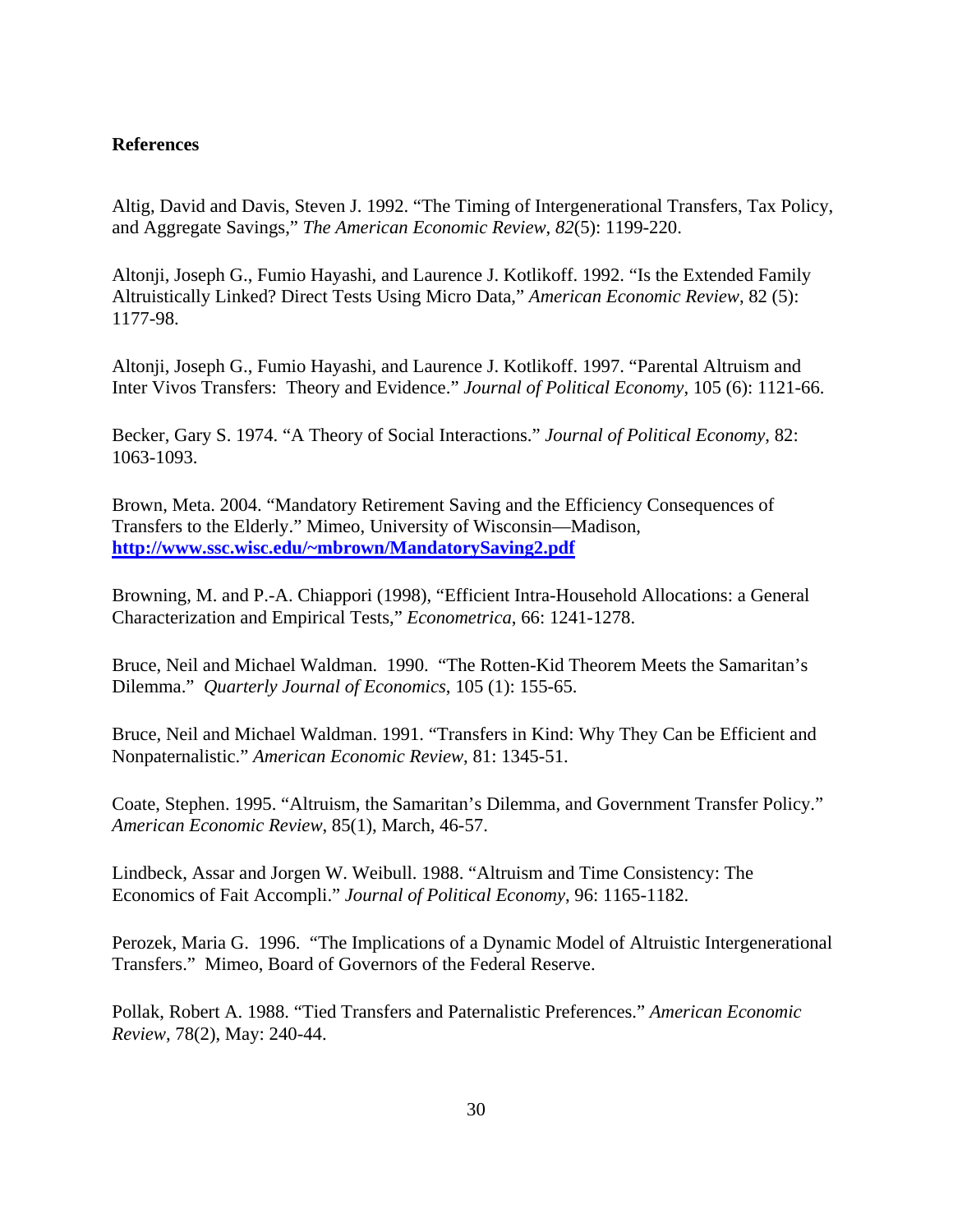Appendix 1: Proofs

*Lemma 1:* If  $g_2 > 0$  in equilibrium, then it must be the case that  $a^k = 0$ .

The intuition behind lemma 1 is that, since both the parent and the child earn return *R* on physical capital investment, the parent who anticipates a positive second period gift will always prefer to save for the child. A proof of lemma 1 is available form the authors.

*Lemma 2*: In the first period, the parent can do no better than to choose  $(g_1, a^p, e^p)$  to maximize  $\{u(c_1^p) + \beta u(c_2^p) + \alpha \left(u(g_1) + \beta u(c_2^k)\right)\}$  subject to  $c_1^p + a^p + e^p + g_1 = x^p$ ,  $c_2^p = Ra^p - g_2(Ra^p, h(e^p))$ ,  $c_2^k = h(e^p) + g_2(Ra^p, h(e^p))$ ,  $g_2(Ra^p, h(e^p))$  as in (3), and  $e^k \ge 0$  and  $a^k \ge 0$  binding for the child.

Assume an equilibrium consisting of

$$
(e^p, a^p, g_1, e^k, a^k, g_2(Ra^p, Ra^k + h(e^p + e^k)))
$$

where  $e^{k} + a^{k} > 0$ , and associated consumption levels

$$
\{c_1^p, c_2^p, c_1^k, c_2^k\} = \{x^p - g_1 - e^p - a^p, Ra^p - g_2(Ra^p, Ra^k + h(e^p + e^k)),
$$
  

$$
g_1 - e^k - a^k, Ra^k + h(e^p + e^k) + g_2(Ra^p, Ra^k + h(e^p + e^k))\}.
$$

We find that the parent can replicate the consumption paths of any such equilibrium by deviating from the equilibrium in period 1 to choose first period transfer  $\tilde{g}_1 = g_1 - a^k - e^k$ , savings  $\tilde{a}^p = a^p + a^k$  and human capital investment  $\tilde{e}^p = e^p + e^k$ . In the deviation, constraints  $e^k \ge 0$ and  $a^k \geq 0$  bind for the child. The parent can replicate any feasible consumption path by choosing  $(g_1, a^p, e^p)$  in the first period such that  $e^k \ge 0$  and  $a^k \ge 0$  bind, and therefore the parent can do no better than to choose her most preferred period 1  $(g_1, a^p, e^p)$  subject to  $e^k \ge 0$ and  $a^k \geq 0$  binding for the child. A formal proof of lemma 2 is available from the authors.

Proof of Proposition 1:

*Proof* Given Lemma 2, consider the parent's solution to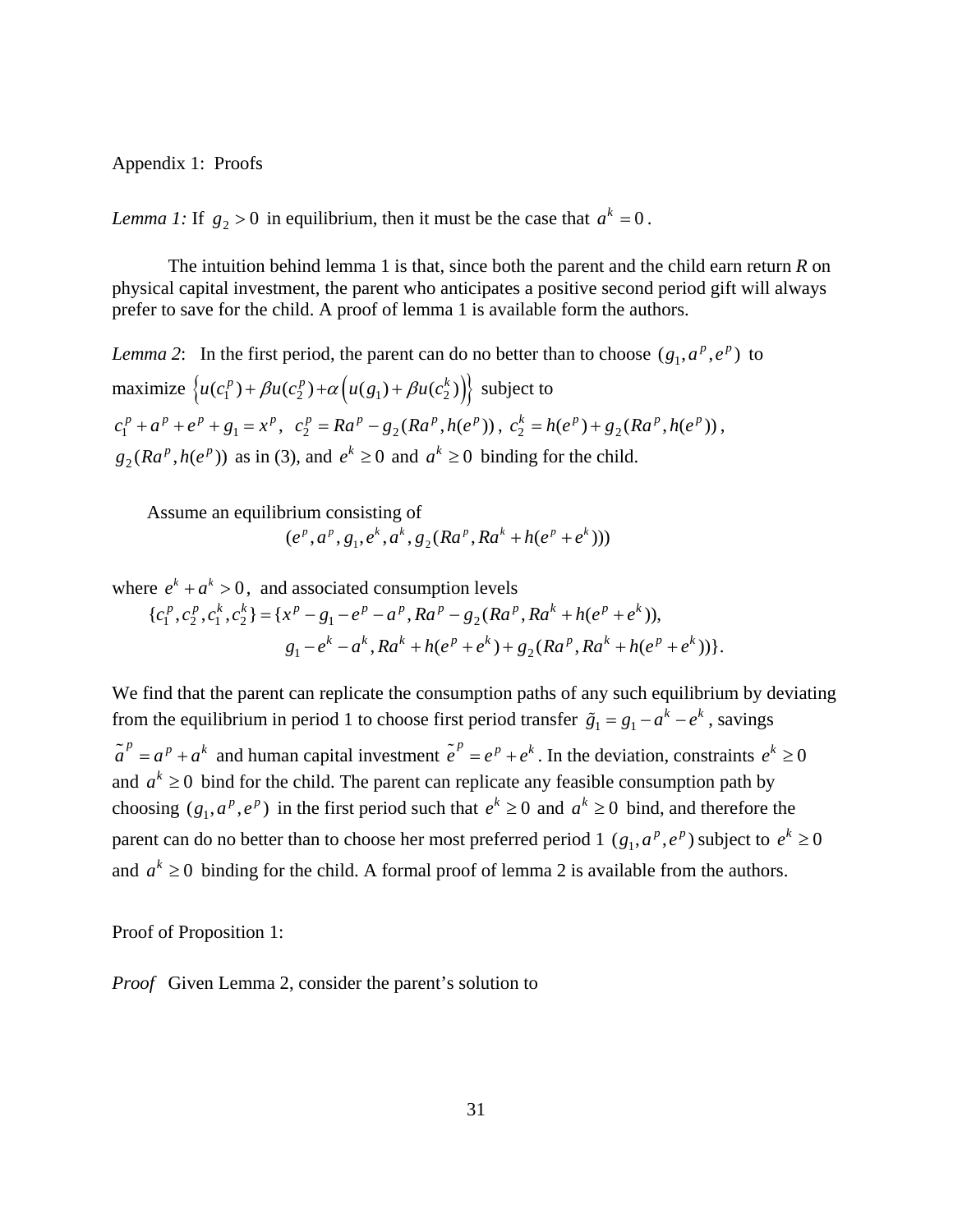$$
\max_{g_1, a^P, e^P} \left\{ u(c_1^P) + \beta u(c_2^P) + \alpha \left( u(g_1) + \beta u(c_2^k) \right) \right\}
$$
  
s.t.  $c_1^P + a^P + e^P + g_1 = x^P$ ,  $c_2^P = Ra^P - g_2(Ra^P, h(e^P))$ ,  $c_2^k = h(e^P) + g_2(Ra^P, h(e^P))$ , (9)

 $g_2(Ra^p, h(e^p))$  as in (1), and  $e^k \ge 0$  and  $a^k \ge 0$  binding for the child.

Recall that the requirement that condition (5) holds is equivalent to the requirement that  $e^k \ge 0$ and  $a^k \geq 0$  bind. Suppose that the parent is permitted to choose  $g_2$  such that  $u'(Ra^p - g_2) = \alpha u'(h(e^p) + g_2)$ , even if this implies  $g_2 < 0$ . Without imposing (5), the parent's choice of  $(g_1, a^p, e^p)$  meets conditions

$$
u'(c_1^p) = \alpha u'(c_1^k), \ u'(c_1^p) = \beta R u'(c_2^p), \ h'(e^p) = R, \text{ and } u'(c_2^p) = \alpha u'(c_2^k),
$$
  
where  $c_1^p = x^p - g_1 - e^p - a^p$ ,  $c_1^k = g_1$ ,  $c_2^p = Ra^p - g_2$ , and  $c_2^k = h(e^p) + g_2$ . (10)

Conditions (10) imply  $u'(c_1^k) = \beta R u'(c_2^k)$ . In transfer expression (3),  $\frac{\partial g_2}{\partial (h(e^p))} \le 0$ *g h e*  $\frac{\partial g_2}{\partial g_2} \leq$ ∂ . Given

$$
h'(e^{p}) = R \text{ and } c_1^k = g_1 \text{ in (10), it must be the case that}
$$
  

$$
u'(c_1^k) = \beta R u'(c_2^k)
$$
  

$$
\Rightarrow u'(g_1) \ge \beta \max\{h'(e^p), R\} \left(1 + \frac{\partial g_2}{\partial(h(e^p))}\right) u'(c_2^k)
$$

and therefore (5) is satisfied at the parent's preferred feasible  $(g_1, a^p, e^p)$ . Conditions (10) are met by a unique set of consumption levels  $\{c_1^p, c_2^p, c_1^k, c_2^k\}$ . If conditions (10) can be met with  $g_2 \geq 0$ , then these consumption levels result from the parent's optimal actions given her resource constraints and the choices available to the child.

However, it is possible that conditions (10) cannot be met with  $g_2 \ge 0$ . Where  $g_2 \ge 0$  binds for the parent, the solution to (9) is such that

$$
u'(c_1^p) = \alpha u'(c_1^k), u'(c_1^p) = \beta R u'(c_2^p), \quad h'(e^p) > R, \quad u'(c_2^p) > \alpha u'(c_2^k), \text{ and}
$$
  
\n
$$
u'(c_1^k) = \beta h'(e^p) u'(c_2^k), \text{ where } c_1^p = x^p - g_1 - e^p - a^p, \quad c_1^k = g_1, \quad c_2^p = Ra^p, \text{ and } c_2^k = h(e^p).
$$
  
\nNote that  $h'(e^p) > R$ ,  $u'(c_1^k) = \beta h'(e^p) u'(c_2^k), \quad \frac{\partial g_2}{\partial (h(e^p))} \le 0$ , and  $c_1^k = g_1$  together imply  
\n
$$
u'(g_1) = \beta h'(e^p) u'(c_2^k)
$$
  
\n
$$
\ge \beta \max \{h'(e^p), R\} \left(1 + \frac{\partial g_2}{\partial (h(e^p))}\right) u'(c_2^k),
$$

so that again (5) need not be imposed. Like conditions (10), conditions (11) are satisfied by a unique set of consumption levels  $\{c_1^p, c_2^p, c_1^k, c_2^k\}$ . In either case, proposition 2 implies that the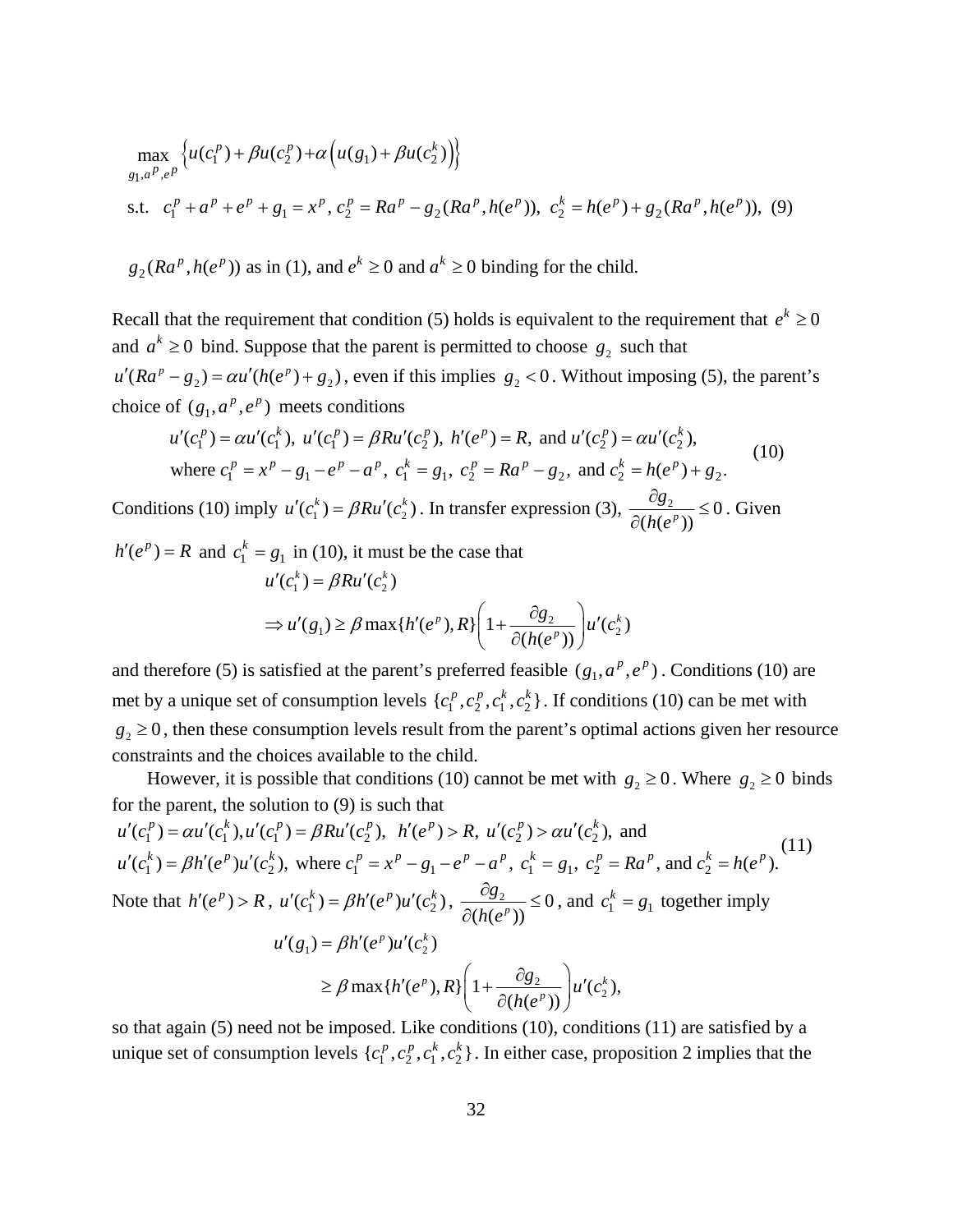parent's lifetime welfare at this consumption vector,  $u(c_1^p) + \beta u(c_2^p) + \alpha \left( u(c_1^k) + \beta u(c_2^k) \right)$ ,

represents the maximum equilibrium welfare available to the parent given the resource constraints and the child's available choices. The uniqueness of the consumption levels that solve (9) implies that no other set of feasible consumption levels yields higher welfare for the parent, and therefore  $\{c_1^p, c_2^p, c_1^k, c_2^k\}$  represents the family's unique equilibrium consumption, completing the proof of *(i)*.

We know, based on (10) and (11), that  $\{c_1^p, c_2^p, c_1^k, c_2^k\}$  can be generated by only one set of parental choices  $\{g_1, a^p, e^p, g_2\}$  at which  $e^k \ge 0$  and  $a^k \ge 0$  bind. It may still be the case, however, that this same consumption path can be supported by different transfers and investments where  $e^k$  and  $a^k$  take positive values. Define  ${c_1^p(0), c_2^p(0), c_1^k(0), c_2^k(0), g_1(0), a^p(0), e^p(0), g_2(0)}$  as the values of  $\{c_1^p, c_2^p, c_1^k, c_2^k, g_1, a^p, e^p, g_2\}$  in the only equilibrium in which  $e^k + a^k = 0$ . The parent transfers to the child through  $g_1(0)$ ,  $e^p(0)$ , and  $g_2(0)$ . We seek to determine whether the same consumption is supported where the parent transfers some portion of  $g_2(0)$  or  $e^p(0)$  through  $g_1$ , expecting the child to save for herself or invest in her own education.

Where  $g_2(0) > 0$ , the answer is clear. The child's choices of  $e^k$  and  $a^k$  meet condition (4) where  $e^{k} + a^{k} > 0$ . Whenever  $g_2(0) > 0$ , (3), (4), and  $h'(e^{p}) = R$  together imply  $u'(c_1^k) < \beta Ru'(c_2^k)$ . However, among conditions (10) is the requirement that  $u'(c_1^k) = \beta Ru'(c_2^k)$ . Thus whenever  $g_2(0) > 0$ , the parent and the child disagree on the child's optimal intertemporal consumption path. Allowing the child to save independently or invest in her own education will lead to consumption other than  $\{c_1^p(0), c_2^p(0), c_1^k(0), c_2^k(0)\}$ . Thus the  $e^k + a^k = 0$  equilibrium is the only set of actions that supports the parent's preferred  $\{c_1^p, c_2^p, c_1^k, c_2^k\}$ . The parent chooses  ${g_1, a^p, e^p, g_2} = {g_1(0), a^p(0), e^p(0), g_2(0)}$  as in (8) in this unique equilibrium, imposing  $e^{k} + a^{k} = 0$  and therefore  $\frac{e^{p}}{p} = 1$  $p \rightarrow k$  $\frac{e^p}{e^p + e^k} = 1$ . This completes the proof of *(ii)*.

Where  $g_2(0) = 0$ , however, the parent may reallocate transfers and still achieve  ${c_1^p(0), c_2^p(0), c_1^k(0), c_2^k(0)}$ . Only the reallocation of  $e^p$  to  $g_1$  must be considered. Define  $e$  such that  $u'(Ra^p(0)) = \alpha u'(h(\underline{e}))$ . Suppose that the parent increases  $g_1$  to  $g_1 = g_1(0) + \varepsilon$ , where  $\varepsilon \in (0, e^p(0) - \underline{e})$ , while maintaining  $a^p = a^p(0)$  and  $g_1 + e^p = g_1(0) + e^p(0)$ . Since  $e^p \ge \underline{e}$ , the second period transfer is still zero. Further, the child's choice of  $e^k = 0$  given  $(g_1(0), a^p(0), e^p(0))$  implies that she chooses an  $e^k$  at which  $e^p + e^k \le e^p(0)$  given  $(g_1(0) + \varepsilon, a^p(0), e^p(0) - \varepsilon)$ . Therefore, by conditions (11),  $h'(e^p + e^k) > R$  and the child's condition (4) determining her choice of  $e^k$  reduces to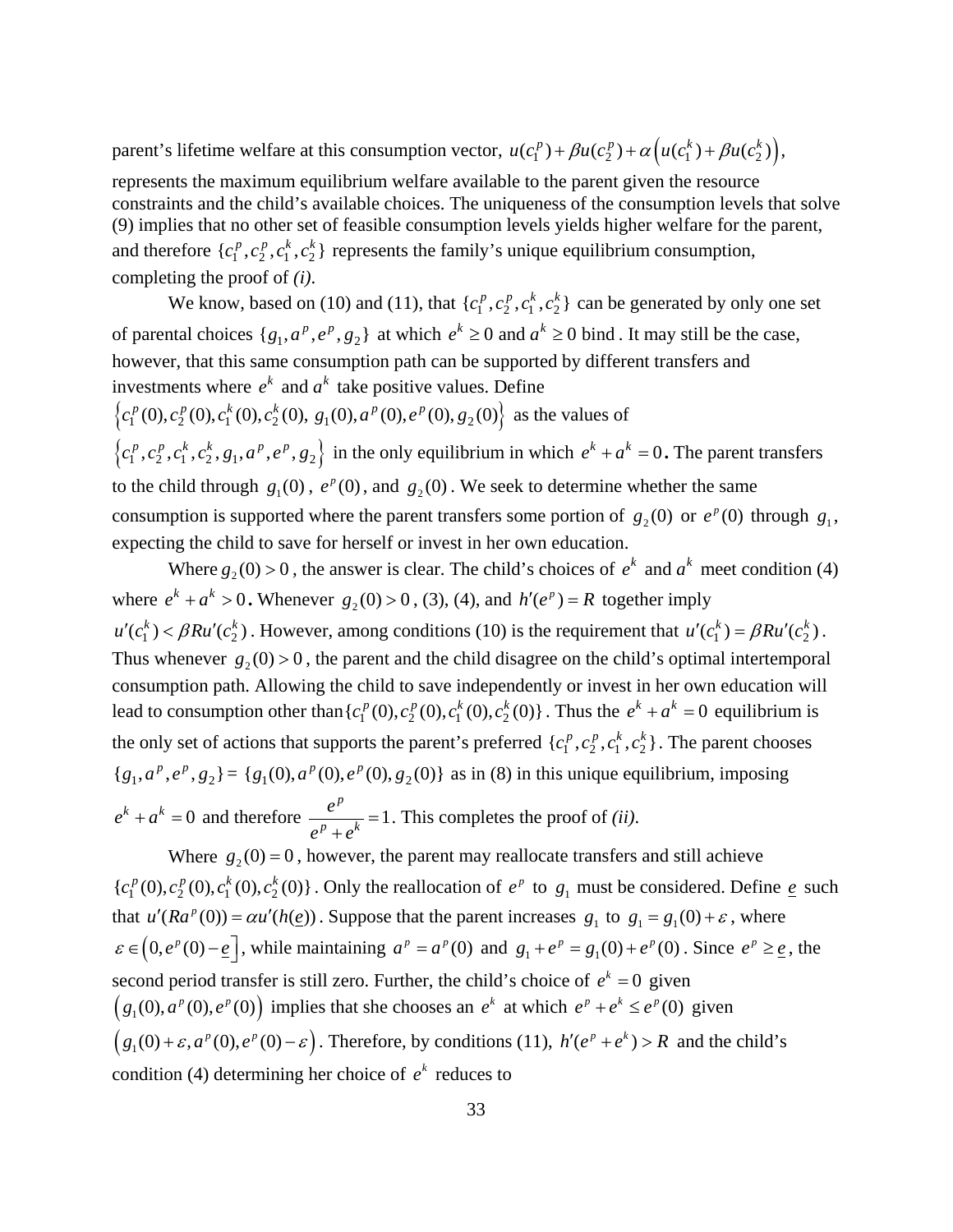$$
u'(c_1^k) = \beta h'(e^p + e^k)u'(c_2^k).
$$

Since the above agrees with the intertemporal condition on the child's consumption in (11), we see that the parent's reallocation of  $\varepsilon \in (0, e^p(0) - \underline{e}]$  from  $e^p$  to  $g_1$  results in the same equilibrium  $\{c_1^p(0), c_2^p(0), c_1^k(0), c_2^k(0)\}$ . Finally, condition (4) and the definition of  $\epsilon$  together indicate that where *p* reallocates  $\varepsilon \in (e^p(0) - \underline{e}, e^p(0))$  from  $e^p$  to  $g_1$  the child's educational investment may or may not be such that conditions (11) hold. Therefore where  $g_2(0) = 0$  there does exist a continuum of  ${\rm equilibrium} \{g_1, a^p, e^p, a^k, e^k\} \in \left[ \{g_1(0), a^p(0), e^p(0), 0, 0\}, \{g_1(0) + e^p(0) - \underline{e}, a^p(0), \underline{e}, 0, e^p(0) - \underline{e}\} \right]$ that support the unique equilibrium values of  $\{c_1^p, c_2^p, c_1^k, c_2^k\}$ , and there may exist further equilibria  ${g_1, a^p, e^p, a^k, e^k} \in \left[ {g_1(0) + e^p(0) - \underline{e}, a^p(0), \underline{e}, 0, e^p(0) - \underline{e}}, {g_1(0) + e^p(0), a^p(0), 0, 0, e^p(0)} \right]$ 

that support the unique equilibrium values of  $\{c_1^p, c_2^p, c_1^k, c_2^k\}$ . These values imply  $\frac{e^p}{\sqrt{p^p+1}} \in [0,1]$  $p \rightarrow k$ *e*  $e^p + e$  $\frac{1}{1+e^k} \in [0,1],$ completing the proof of *(iii)*.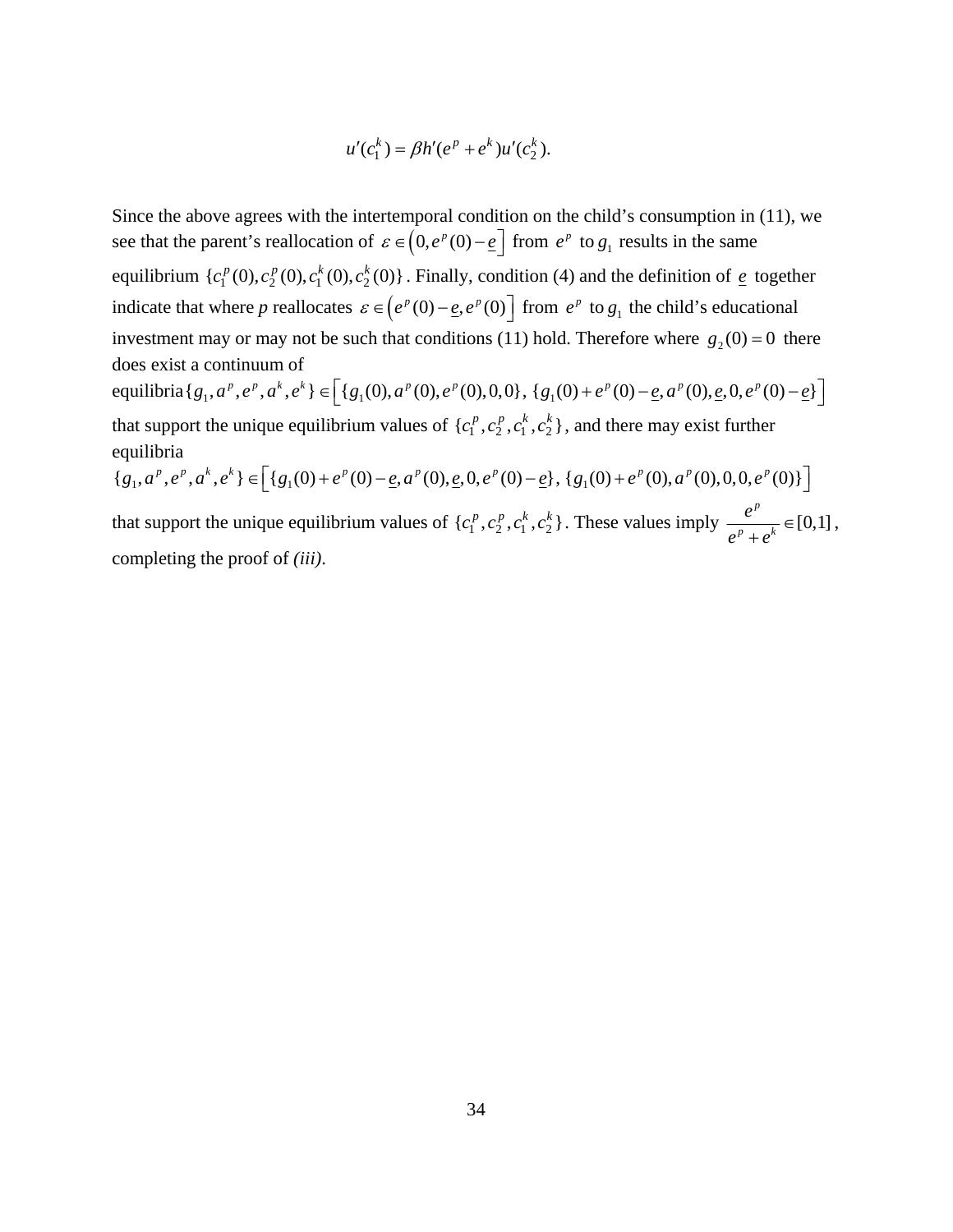| <u>rapid 1. moonig pooling tooto Togrobolon counidities or flog) moonig on flog) lood oonbamption</u> |         |              |                 |        |             |                     |  |  |  |
|-------------------------------------------------------------------------------------------------------|---------|--------------|-----------------|--------|-------------|---------------------|--|--|--|
| Sample                                                                                                |         | Fixed effect | No fixed effect |        | Sample size | Number of dynasties |  |  |  |
|                                                                                                       | Log     | Level        | Log             | Level  |             |                     |  |  |  |
| All split-off children                                                                                | 0.097   | 0.013        | 0.118           | 0.018  | 4404        | 1355                |  |  |  |
|                                                                                                       | (11.56) | (11.36)      | (12.27)         | (8.27) |             |                     |  |  |  |
| Unmarried split-off children only                                                                     | 0.052   | 0.011        | 0.091           | 0.019  | 1220        | 533                 |  |  |  |
|                                                                                                       | (2.91)  | (4.25)       | (6.16)          | (5.19) |             |                     |  |  |  |
|                                                                                                       |         |              |                 |        |             |                     |  |  |  |

# **Table 1: Income pooling tests--regression estimates of (log) income on (log) food consumption**

Note: Numbers in parentheses are *t* statistics testing the null hypothesis that the coefficient is zero.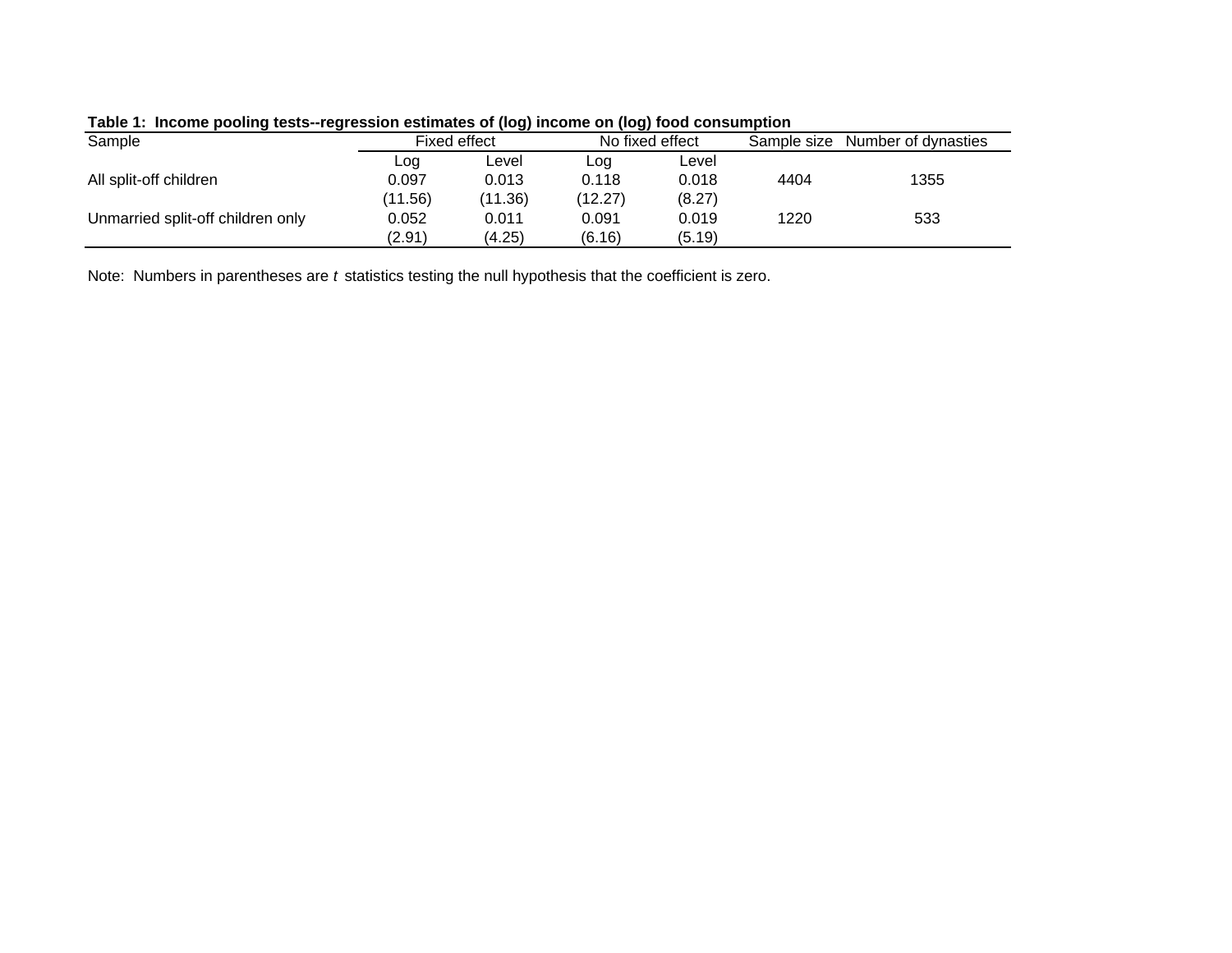|                                                                               |           | Large Sample                      |          | <b>Sample with Altruism Question</b> |                                   |         |  |
|-------------------------------------------------------------------------------|-----------|-----------------------------------|----------|--------------------------------------|-----------------------------------|---------|--|
| Dep. Var.: Parent paid none (0), some (1), or all (2) of the college expenses | Parameter | <b>Standard error T-statistic</b> |          | <b>Parameter</b>                     | <b>Standard error T-statistic</b> |         |  |
| Intercept 2                                                                   | $-2.632$  | 0.439                             | -6.00    | 3.661                                | 0.963                             | 3.80    |  |
| Intercept 1                                                                   | $-0.914$  | 0.438                             | $-2.09$  | 1.872                                | 0.960                             | 1.95    |  |
| Parents age                                                                   | 0.056     | 0.007                             | 7.54     | 0.072                                | 0.017                             | 4.28    |  |
| Number of children                                                            | $-0.176$  | 0.012                             | $-15.27$ | $-0.219$                             | 0.028                             | $-7.79$ |  |
| <b>Black</b>                                                                  | 0.021     | 0.065                             | 0.32     | 0.086                                | 0.167                             | 0.52    |  |
| Hispanic                                                                      | $-0.075$  | 0.108                             | $-0.69$  | 0.225                                | 0.355                             | 0.63    |  |
| Less than high school education                                               | $-0.342$  | 0.070                             | $-4.86$  | $-0.107$                             | 0.183                             | $-0.58$ |  |
| Some college                                                                  | 0.175     | 0.060                             | 2.90     | $-0.006$                             | 0.130                             | $-0.05$ |  |
| College graduate                                                              | 0.421     | 0.077                             | 5.44     | 0.183                                | 0.166                             | 1.10    |  |
| Post-college education                                                        | 0.442     | 0.078                             | 5.65     | 0.311                                | 0.161                             | 1.92    |  |
| Household income / 10^3                                                       | 0.005     | 0.001                             | 7.42     | 0.004                                | 0.001                             | 2.97    |  |
| Household income squared / 10^9                                               | $-0.003$  | 0.001                             | $-4.31$  | $-0.003$                             | 0.001                             | $-2.02$ |  |
| Household net worth / 10^6                                                    | 0.488     | 0.053                             | 9.25     | 0.710                                | 0.131                             | 5.41    |  |
| Child is a male                                                               | $-0.177$  | 0.045                             | $-3.92$  | $-0.368$                             | 0.101                             | $-3.65$ |  |
| Child age                                                                     | $-0.039$  | 0.005                             | $-7.72$  | $-0.039$                             | 0.012                             | $-3.37$ |  |
| Child is a stepchild                                                          | $-0.460$  | 0.080                             | $-5.74$  | $-0.597$                             | 0.176                             | $-3.39$ |  |
| If your child had only 3/4 of your income, would you give them 5% of yours?   |           |                                   |          | 0.325                                | 0.107                             | 3.04    |  |
| Number of observations                                                        | 7139      |                                   |          | 1467                                 |                                   |         |  |
| Log likelihood                                                                | -7213.09  |                                   |          | $-1463.67$                           |                                   |         |  |

#### **Table 2: Ordered Logit Estimates of the Fraction of Tuition Paid by Parents, HRS Sample**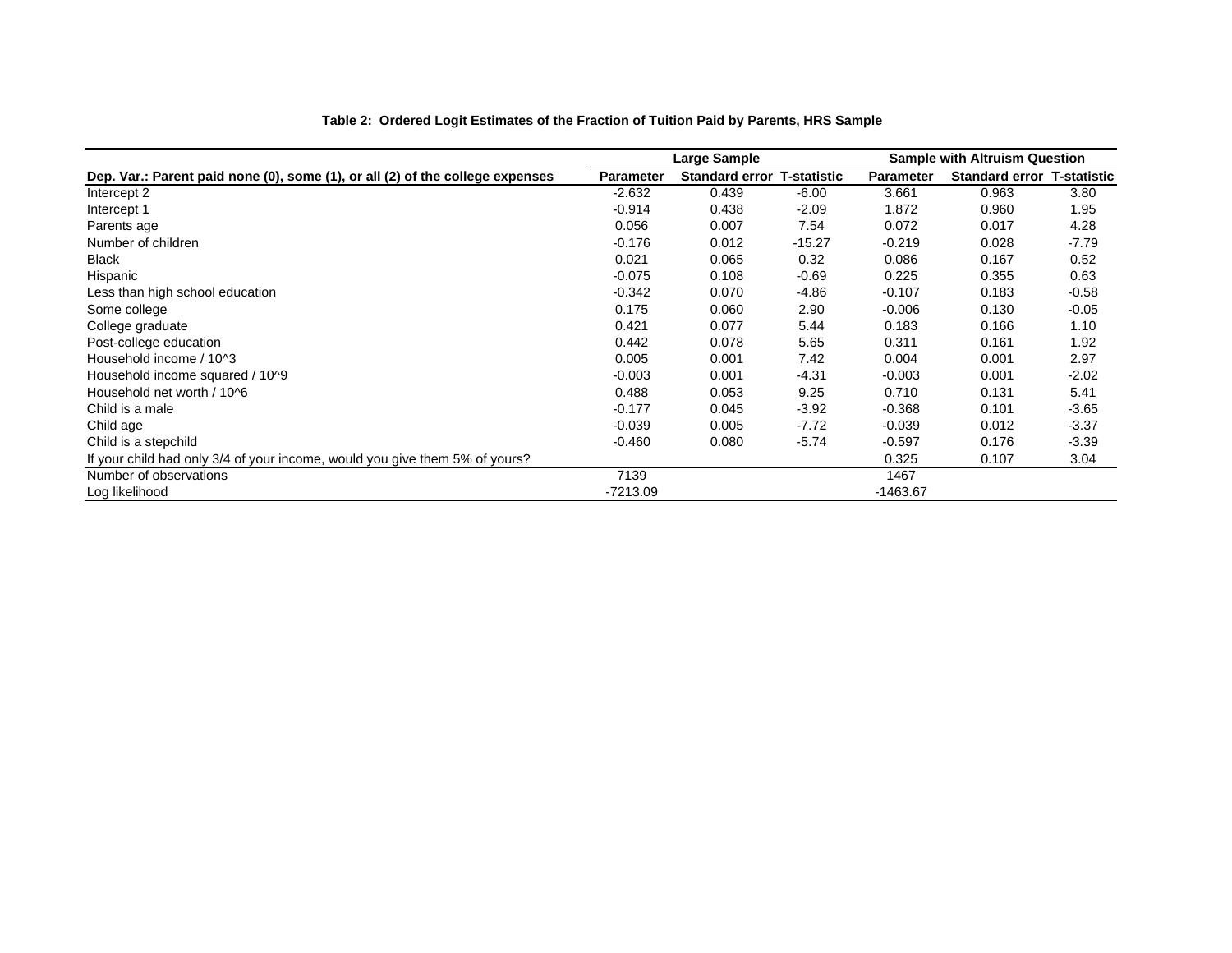|                                                                             |                  | Large Sample          |                    |                  | <b>Sample with Altruism Question</b> |         |
|-----------------------------------------------------------------------------|------------------|-----------------------|--------------------|------------------|--------------------------------------|---------|
| Dependent variable: The percentage of tuition paid by parents               | <b>Parameter</b> | <b>Standard error</b> | <b>T-statistic</b> | <b>Parameter</b> | <b>Standard error T-statistic</b>    |         |
| Intercept                                                                   | 11.426           | 15.196                | 0.75               | 49.937           | 32.409                               | 1.54    |
| Parent age                                                                  | 0.914            | 0.260                 | 3.52               | 0.314            | 0.577                                | 0.54    |
| Number of children                                                          | $-3.395$         | 0.460                 | $-7.39$            | $-6.082$         | 1.077                                | $-5.64$ |
| <b>Black</b>                                                                | $-9.563$         | 2.615                 | $-3.66$            | $-7.720$         | 6.505                                | $-1.19$ |
| Hispanic                                                                    | $-1.088$         | 4.697                 | $-0.23$            | 37.504           | 26.611                               | 1.41    |
| Less than high school education                                             | $-4.133$         | 2.910                 | $-1.42$            | $-3.870$         | 7.052                                | $-0.55$ |
| Some college                                                                | 3.168            | 2.237                 | 1.42               | $-4.508$         | 4.720                                | $-0.95$ |
| College graduate                                                            | 13.118           | 2.692                 | 4.87               | 13.116           | 5.314                                | 2.47    |
| Post-college education                                                      | 8.511            | 2.626                 | 3.24               | 0.404            | 5.347                                | 0.08    |
| Household income / 10^3                                                     | 0.134            | 0.018                 | 7.64               | 0.221            | 0.051                                | 4.35    |
| Household income squared / 10^9                                             | $-0.076$         | 0.015                 | $-5.16$            | $-0.392$         | 0.092                                | $-4.28$ |
| Household net worth / 10^6                                                  | 2.729            | 0.598                 | 4.56               | 1.319            | 0.665                                | 1.98    |
| Child is a male                                                             | $-2.859$         | 1.666                 | $-1.72$            | $-10.530$        | 3.478                                | $-3.03$ |
| Child age                                                                   | $-0.514$         | 0.190                 | $-2.70$            | $-0.330$         | 0.430                                | $-0.77$ |
| Child is a stepchild                                                        | $-3.398$         | 2.809                 | $-1.21$            | 12.855           | 5.970                                | 2.15    |
| If your child had only 3/4 of your income, would you give them 5% of yours? |                  |                       |                    | 6.486            | 3.749                                | 1.73    |
| Number of observations                                                      | 2166             |                       |                    | 464              |                                      |         |
| Adj R-squared                                                               | 0.137            |                       |                    | 0.186            |                                      |         |

#### **Table 3: OLS Regressions on the Percentage of Tuition Paid by Parents, HRS Sample**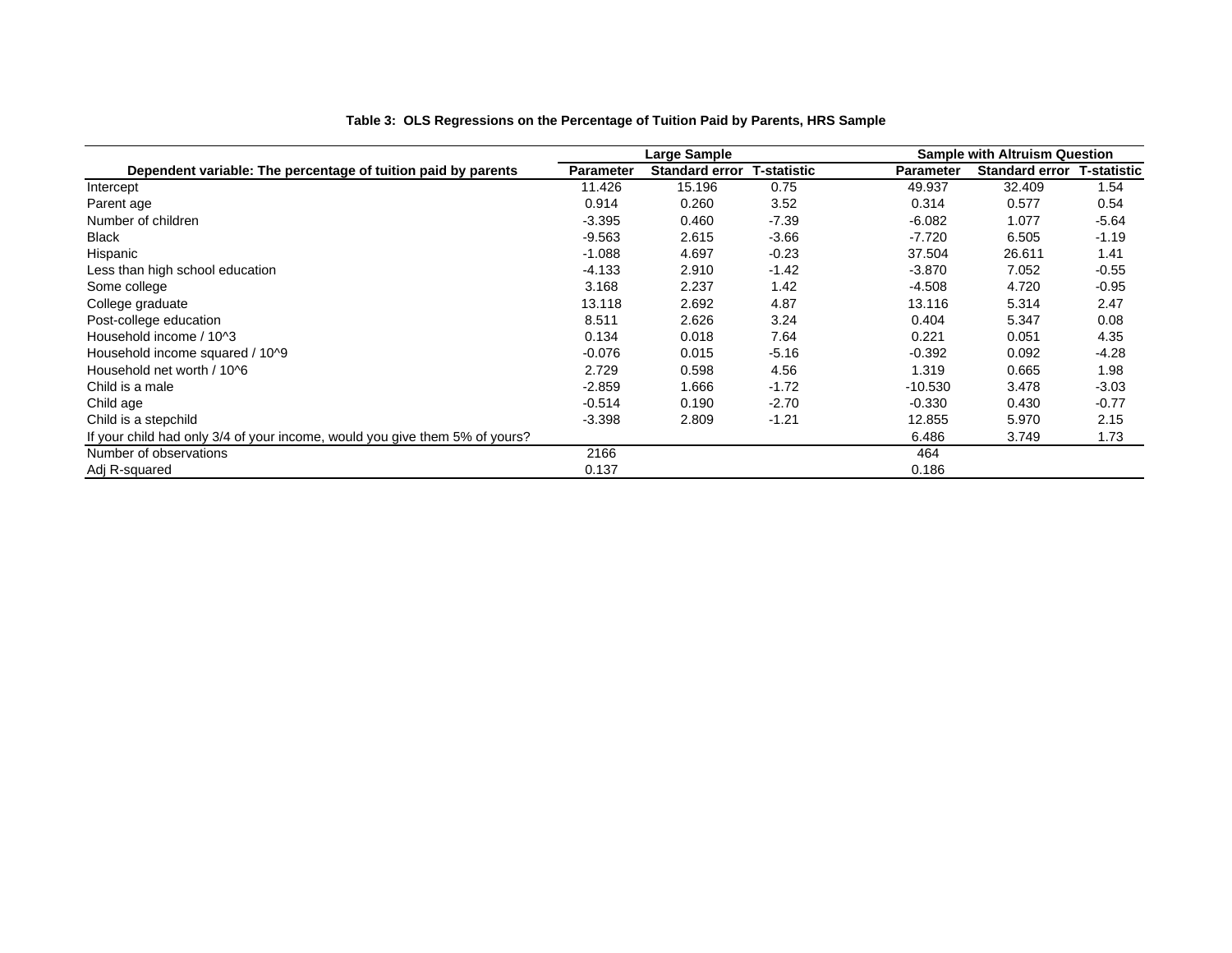|  | Table 4: Correlates of Cash Transfers, Including a Family-Specific Effect, WLS Sample |  |
|--|---------------------------------------------------------------------------------------|--|
|  |                                                                                       |  |

| Dependent variable: Amount of cash transfer receipt             | <b>Coefficient</b> | <b>Standard error</b> | <b>T-statistic</b> |
|-----------------------------------------------------------------|--------------------|-----------------------|--------------------|
| Age of child                                                    | 225                | 632                   | 0.36               |
| Gender of child (male)                                          | 2,722              | 1.748                 | 1.56               |
| Oldest child                                                    | 190                | 1.926                 | 0.10               |
| Youngest child                                                  | $-1,599$           | 2,570                 | $-0.62$            |
| Adopted child                                                   | 6,146              | 8,928                 | 0.69               |
| Marital status of child (currently married)                     | 323                | 2,011                 | 0.16               |
| The child lives with parents                                    | $-5,608$           | 4.076                 | $-1.38$            |
| Amount of tied transfer receipt                                 | $-0.36$            | 0.09                  | $-4.10$            |
| Intercept                                                       | 5,515              | 17,818                | 0.31               |
| Number of observations $=$<br>Fixed-effects (within) regression | 783                |                       |                    |
| Group variable (i): HHID1<br>Number of groups $=$               | 365                |                       |                    |
| $R$ -sq: within = 0.0608<br>Observations per group: min =       | 2                  |                       |                    |
| $avg =$                                                         | 2                  |                       |                    |
| 4<br>$max =$                                                    |                    |                       |                    |

Note: We conditioned the sample on having a positive cash transfer receipt and at least some college education but not being in school.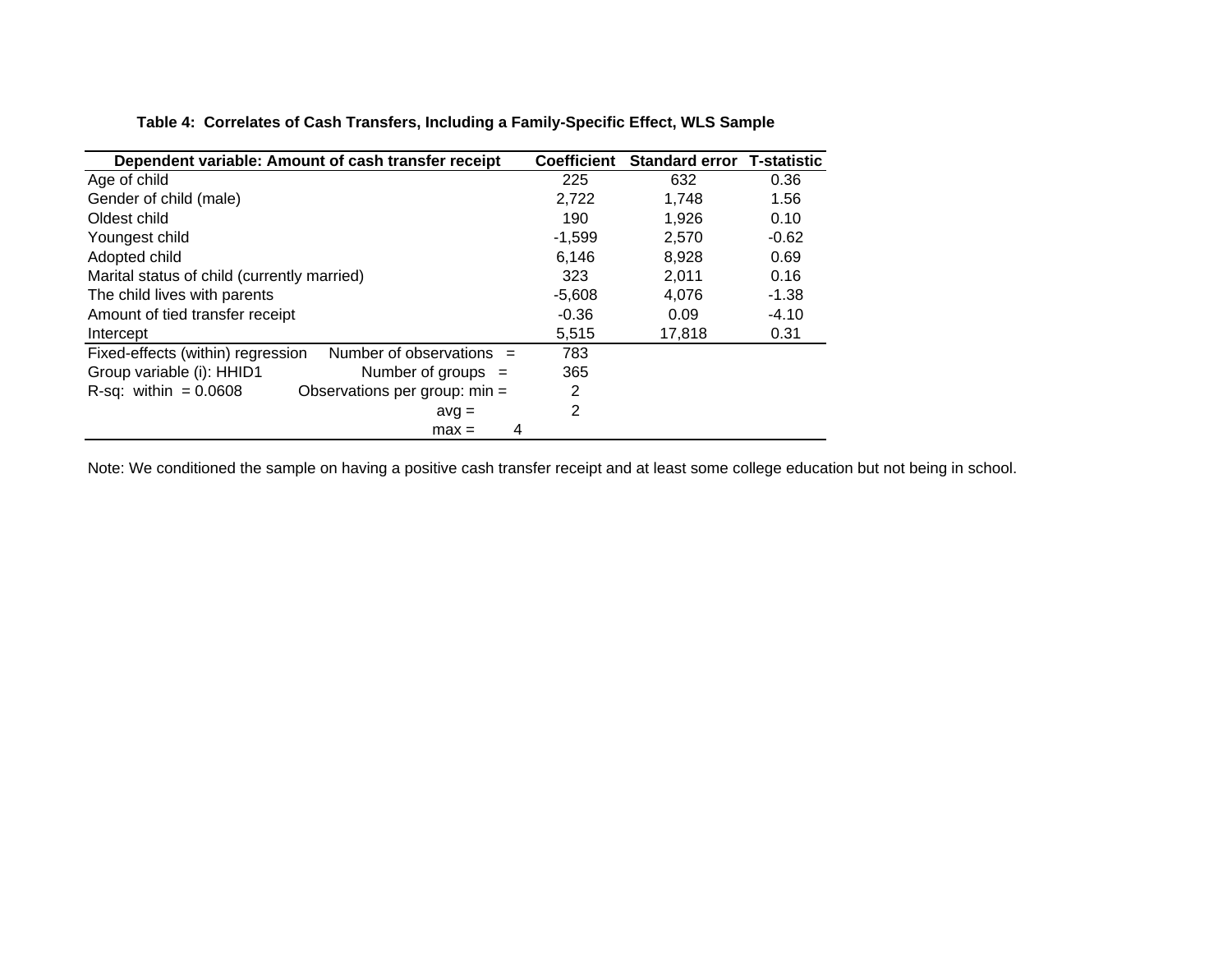|                             | Table 5: Two-Limit Tobit Regressions of the Percentage of Total Transfers Accounted for by Education Transfers. WLS Data. |                       |             |                    |                       |             |  |  |  |
|-----------------------------|---------------------------------------------------------------------------------------------------------------------------|-----------------------|-------------|--------------------|-----------------------|-------------|--|--|--|
|                             | <b>Coefficient</b>                                                                                                        | <b>Standard Error</b> | t-Statistic | <b>Coefficient</b> | <b>Standard Error</b> | t-Statistic |  |  |  |
| Parental Age                | $-0.85$                                                                                                                   | 0.72                  | $-1.18$     | $-0.66$            | 0.86                  | $-0.77$     |  |  |  |
| Number of Children          | $-4.55$                                                                                                                   | 1.53                  | $-2.97$     | $-9.69$            | 1.81                  | $-5.35$     |  |  |  |
| Less than High School       | $-26.37$                                                                                                                  | 10.63                 | $-2.48$     | $-62.73$           | 12.33                 | $-5.09$     |  |  |  |
| Some College                | 6.88                                                                                                                      | 6.17                  | 1.12        | 27.73              | 7.35                  | 3.77        |  |  |  |
| <b>College Grad</b>         | 23.85                                                                                                                     | 6.53                  | 3.65        | 72.89              | 7.91                  | 9.21        |  |  |  |
| More than College           | 14.77                                                                                                                     | 6.58                  | 2.24        | 71.63              | 7.92                  | 9.05        |  |  |  |
| IQ                          | $-0.48$                                                                                                                   | 0.17                  | $-2.90$     | 0.29               | 0.20                  | 1.46        |  |  |  |
| Income (in 1000s)           | $-0.42$                                                                                                                   | 0.10                  | $-3.96$     | $-0.26$            | 0.13                  | $-2.09$     |  |  |  |
| Income Squared              | 0.81                                                                                                                      | 0.33                  | 2.44        | 0.37               | 0.40                  | 0.92        |  |  |  |
| Net Worth                   | $-0.02$                                                                                                                   | 0.01                  | $-2.90$     | $-0.02$            | 0.01                  | $-1.76$     |  |  |  |
| <b>Child Male</b>           | $-17.91$                                                                                                                  | 4.23                  | $-4.23$     | $-27.46$           | 5.06                  | $-5.43$     |  |  |  |
| Child's Age                 | $-9.76$                                                                                                                   | 0.86                  | $-11.36$    | $-12.91$           | 1.02                  | $-12.62$    |  |  |  |
| Child Less than High School | $-65.91$                                                                                                                  | 22.69                 | $-2.90$     |                    |                       |             |  |  |  |
| Child Some College          | 131.67                                                                                                                    | 6.75                  | 19.51       |                    |                       |             |  |  |  |
| Child College Grad          | 194.82                                                                                                                    | 7.03                  | 27.72       |                    |                       |             |  |  |  |
| Child More than College     | 212.39                                                                                                                    | 9.53                  | 22.28       |                    |                       |             |  |  |  |
| Child Lives with Parents    | 15.50                                                                                                                     | 8.56                  | 1.81        | 1.57               | 10.21                 | 0.15        |  |  |  |
| <b>Child Married</b>        | $-12.79$                                                                                                                  | 4.53                  | $-2.83$     | $-11.36$           | 5.38                  | $-2.11$     |  |  |  |
| Child Adopted               | $-1.50$                                                                                                                   | 11.69                 | $-0.13$     | $-51.69$           | 13.87                 | $-3.73$     |  |  |  |
| Constant                    | 354.79                                                                                                                    | 47.72                 | 7.43        | 480.89             | 56.73                 | 8.48        |  |  |  |
| $N =$                       | 4826                                                                                                                      |                       |             | 4873               |                       |             |  |  |  |
| Log Likelihood =            | $-9537.74$                                                                                                                |                       |             | $-10249.10$        |                       |             |  |  |  |
| Pseudo $R^2$ =              | 0.09                                                                                                                      |                       |             | 0.03               |                       |             |  |  |  |
| Left censored $=$           | 1714                                                                                                                      |                       |             | 1744               |                       |             |  |  |  |
| $Right$ censored =          | 1961                                                                                                                      |                       |             | 1976               |                       |             |  |  |  |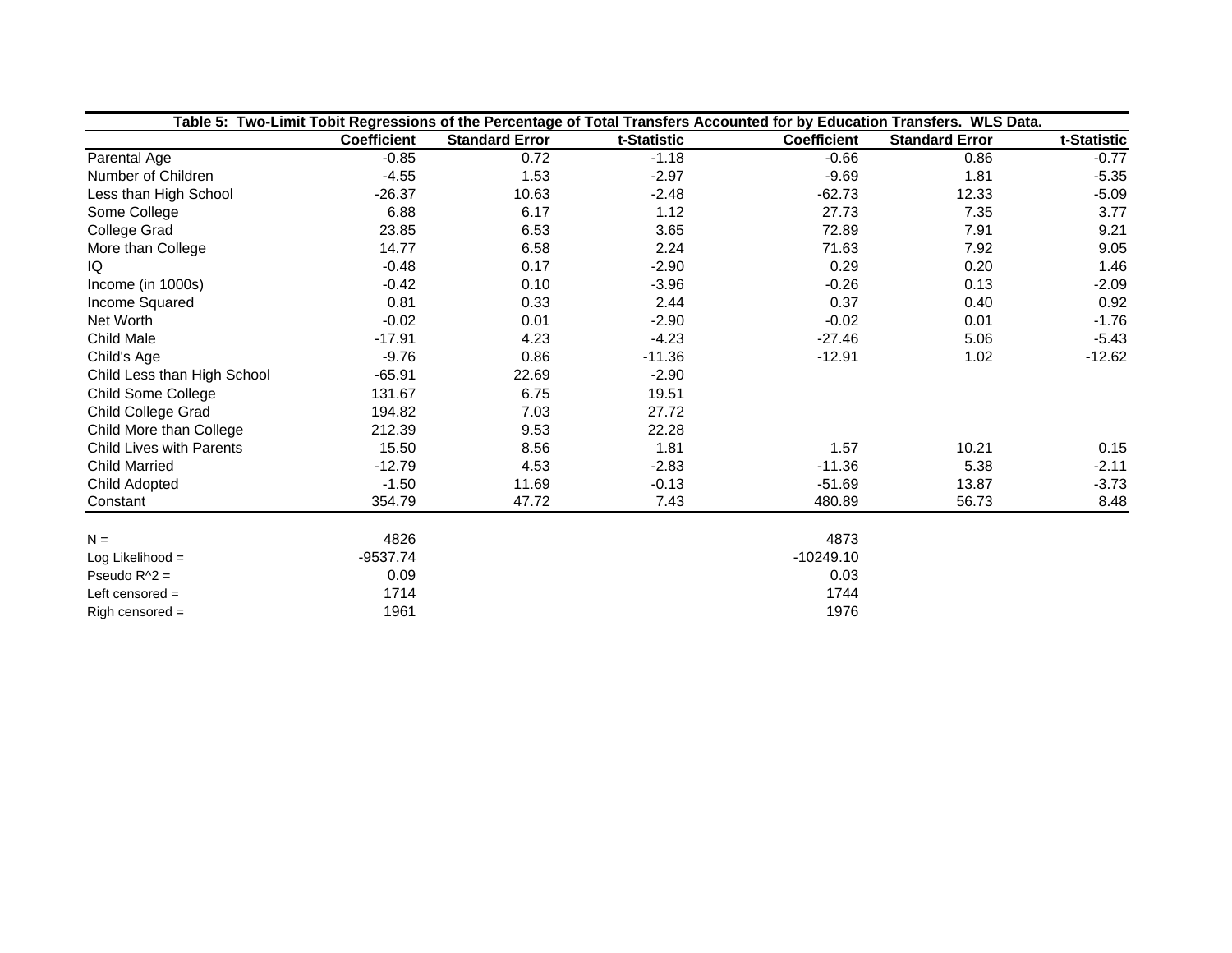|                                                              | <b>All Child Households</b> |       |           | <b>Single Child Households</b> |        | <b>Parent Households</b> |        | <b>All Households</b> |  |
|--------------------------------------------------------------|-----------------------------|-------|-----------|--------------------------------|--------|--------------------------|--------|-----------------------|--|
| Variable                                                     | Mean                        | SD    | Mean      | <b>SD</b>                      | Mean   | <b>SD</b>                | Mean   | <b>SD</b>             |  |
| Total annual household food expenditure                      | 5228                        | 2878  | 3842      | 2465                           | 5075   | 2900                     | 5181   | 2885                  |  |
| Total annual household income                                | 41322                       | 37504 | 22686     | 25144                          | 34101  | 52934                    | 39100  | 42971                 |  |
| Household head lists race as "Black"                         | 0.238                       | 0.426 | 0.335     | 0.472                          | 0.199  | 0.399                    | 0.226  | 0.418                 |  |
| Household head lists race as "Asian or Pacific Islander"     | 0.005                       | 0.070 | 0.010     | 0.100                          | 0.005  | 0.072                    | 0.005  | 0.071                 |  |
| Household head lists race as "American Indian, Aleut, or Esk | 0.006                       | 0.074 | 0.004     | 0.066                          | 0.011  | 0.105                    | 0.007  | 0.085                 |  |
| Household head lists race as "Latino"                        | 0.029                       | 0.167 | 0.041     | 0.198                          | 0.028  | 0.165                    | 0.028  | 0.166                 |  |
| Household head lists race as "Other"                         | 0.012                       | 0.108 | 0.022     | 0.146                          | 0.013  | 0.115                    | 0.012  | 0.110                 |  |
| Age of household head                                        | 35.645                      | 9.952 | 28.988    | 6.626                          | 55.598 | 13.734                   | 41.784 | 14.539                |  |
| Household head is female                                     | 0.179                       | 0.383 | 0.438     | 0.497                          | 0.297  | 0.457                    | 0.215  | 0.411                 |  |
| Household head is married                                    | 0.610                       | 0.488 | <b>NA</b> | <b>NA</b>                      | 0.622  | 0.485                    | 0.614  | 0.487                 |  |
| Number of children in household                              | 1.120                       | 1.218 | 0.450     | 0.934                          | 0.466  | 0.934                    | 0.919  | 1.178                 |  |
| Number of adults in household                                | 1.827                       | 0.643 | 1.355     | 0.617                          | 1.996  | 0.808                    | 1.879  | 0.702                 |  |
| Household size (adults and children)                         | 2.947                       | 1.518 | 1.805     | 1.218                          | 2.463  | 1.322                    | 2.798  | 1.477                 |  |

#### **Appendix Table 1: Summary Statistics for analyses based on the 1993 Panel Study of Income Dynamics**

Note: Child households represent children who have moved out of their parents' home. Single Children have moved out but have never been married. Parent and child information is collected via the 1993 head of household.

|  |  |  | Panel 2: Summary Statistics (weighted) for analyses based on the 1993 Panel Study of Income Dynamics |  |
|--|--|--|------------------------------------------------------------------------------------------------------|--|
|--|--|--|------------------------------------------------------------------------------------------------------|--|

|                                                              | All Child Households |           |           | <b>Single Child Households</b> |        | <b>Parent Households</b> |        | <b>All Households</b> |  |
|--------------------------------------------------------------|----------------------|-----------|-----------|--------------------------------|--------|--------------------------|--------|-----------------------|--|
| Variable                                                     | Mean                 | <b>SD</b> | Mean      | <b>SD</b>                      | Mean   | <b>SD</b>                | Mean   | <b>SD</b>             |  |
| Total annual household food expenditure                      | 5229                 | 2920      | 3722      | 2280                           | 5045   | 2917                     | 5160   | 2920                  |  |
| Total annual household income                                | 44558                | 40470     | 27537     | 30318                          | 37832  | 60199                    | 42055  | 48855                 |  |
| Household head lists race as "Black"                         | 0.082                | 0.274     | 0.139     | 0.346                          | 0.059  | 0.235                    | 0.073  | 0.261                 |  |
| Household head lists race as "Asian or Pacific Islander"     | 0.006                | 0.077     | 0.015     | 0.122                          | 0.005  | 0.069                    | 0.006  | 0.074                 |  |
| Household head lists race as "American Indian, Aleut, or Esk | 0.007                | 0.083     | 0.002     | 0.044                          | 0.004  | 0.065                    | 0.006  | 0.076                 |  |
| Household head lists race as "Latino"                        | 0.008                | 0.092     | 0.011     | 0.106                          | 0.006  | 0.078                    | 0.008  | 0.087                 |  |
| Household head lists race as "Other"                         | 0.007                | 0.081     | 0.010     | 0.100                          | 0.007  | 0.082                    | 0.007  | 0.081                 |  |
| Age of household head                                        | 36.222               | 9.936     | 29.678    | 6.707                          | 60.175 | 11.446                   | 45.137 | 15.646                |  |
| Household head is female                                     | 0.202                | 0.401     | 0.440     | 0.497                          | 0.257  | 0.437                    | 0.222  | 0.416                 |  |
| Household head is married                                    | 0.553                | 0.497     | <b>NA</b> | <b>NA</b>                      | 0.660  | 0.474                    | 0.593  | 0.491                 |  |
| Number of children in household                              | 0.936                | 1.151     | 0.187     | 0.569                          | 0.184  | 0.568                    | 0.656  | 1.041                 |  |
| Number of adults in household                                | 1.706                | 0.628     | 1.184     | 0.433                          | 1.902  | 0.711                    | 1.779  | 0.667                 |  |
| Household size (adults and children)                         | 2.641                | .506      | 1.371     | 0.782                          | 2.087  | 0.957                    | 2.435  | 1.355                 |  |

Note: Child households represent children who have moved out of their parents' home. Single Children have moved out but have never been married. Parent and child information is collected via the 1993 head of household.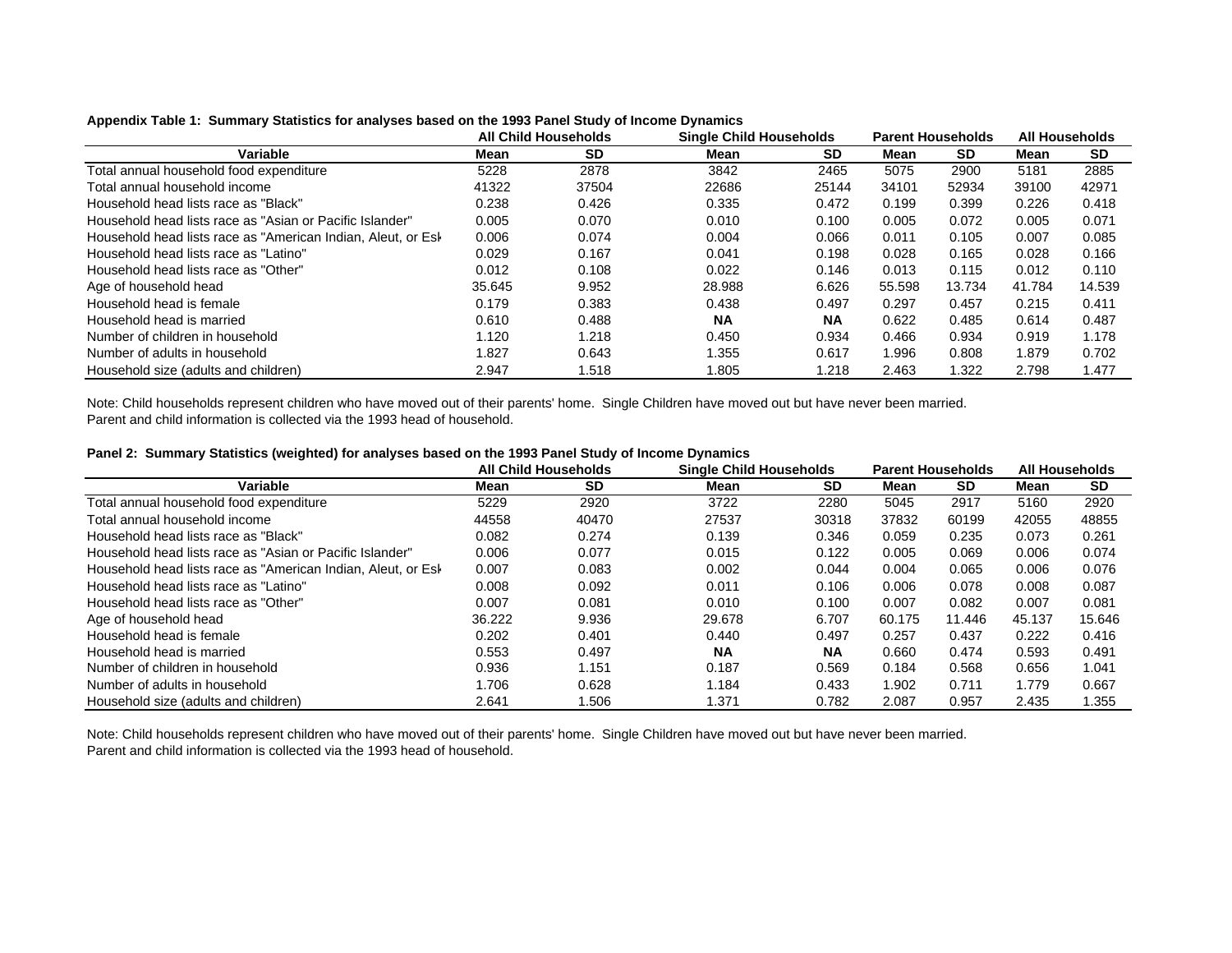| Variable                                                                        | Sample size | <b>Mean</b> | <b>Standard deviation</b> |
|---------------------------------------------------------------------------------|-------------|-------------|---------------------------|
| Parent age                                                                      | 15,499      | 64.18       | 3.60                      |
| Number of children                                                              | 15,499      | 4.81        | 2.56                      |
| <b>Black</b>                                                                    | 15,499      | 0.19        | 0.39                      |
| Hispanic                                                                        | 15,499      | 0.09        | 0.28                      |
| Less than high school education                                                 | 15,499      | 0.32        | 0.47                      |
| High school graduate                                                            | 15,499      | 0.35        | 0.48                      |
| Some college                                                                    | 15,499      | 0.18        | 0.39                      |
| College graduate                                                                | 15,499      | 0.07        | 0.26                      |
| Post-college education                                                          | 15,499      | 0.07        | 0.26                      |
| Household income                                                                | 15,499      | 47.02       | 63.80                     |
| Household net worth                                                             | 15,499      | 309.10      | 811.10                    |
| Child is a male                                                                 | 15,499      | 0.51        | 0.50                      |
| Child is a stepchild                                                            | 15,499      | 0.13        | 0.34                      |
| Child age                                                                       | 15,499      | 38.73       | 5.17                      |
| Child less than high school education                                           | 15,499      | 0.14        | 0.35                      |
| Child is a high school graduate                                                 | 15,499      | 0.39        | 0.49                      |
| Child has some college                                                          | 15,499      | 0.22        | 0.41                      |
| Child is a college graduate                                                     | 15,499      | 0.17        | 0.37                      |
| Child has a post-college education                                              | 15,499      | 0.08        | 0.27                      |
| Cash transfers post-college "G2"                                                | 5,285       | 1.93        | 8.20                      |
| Did child receive cash transfers?                                               | 5,285       | 0.29        | 0.45                      |
| Parent paid none (0), some (1), or all (2) of the college expenses of the child | 7,329       | 1.01        | 0.80                      |
| Total fraction of educational expenses paid by parents                          | 2,240       | 47.21       | 41.52                     |
| If your child had only 3/4 of your income, would you give them 5% of yours?     | 2,848       | 0.62        | 0.49                      |
| Cash transfers 93-94                                                            | 9,497       | 387.24      | 2,099.71                  |
| Cash transfers 95-96                                                            | 11,490      | 751.67      | 3,852.26                  |
| Cash transfers 97-98                                                            | 11,583      | 672.15      | 3,888.57                  |
| Cash transfers 1999-2000                                                        | 11,878      | 716.86      | 4,429.05                  |
| Did child receive cash transfers in 1999-2000?                                  | 11,878      | 0.15        | 0.35                      |
| Did your child attend an out-of-state public university?                        | 2,272       | 0.09        | 0.29                      |
| Did your child attend a private university?                                     | 2,272       | 0.15        | 0.36                      |

## **Appendix Table 2: Sample Statistics for the Analysis Based on the Health and Retirement Study**

Note: We conditioned the children sample on being aged 30 or older.

Parent information is collected from the primary respondents if available, and their spouses or partners if not.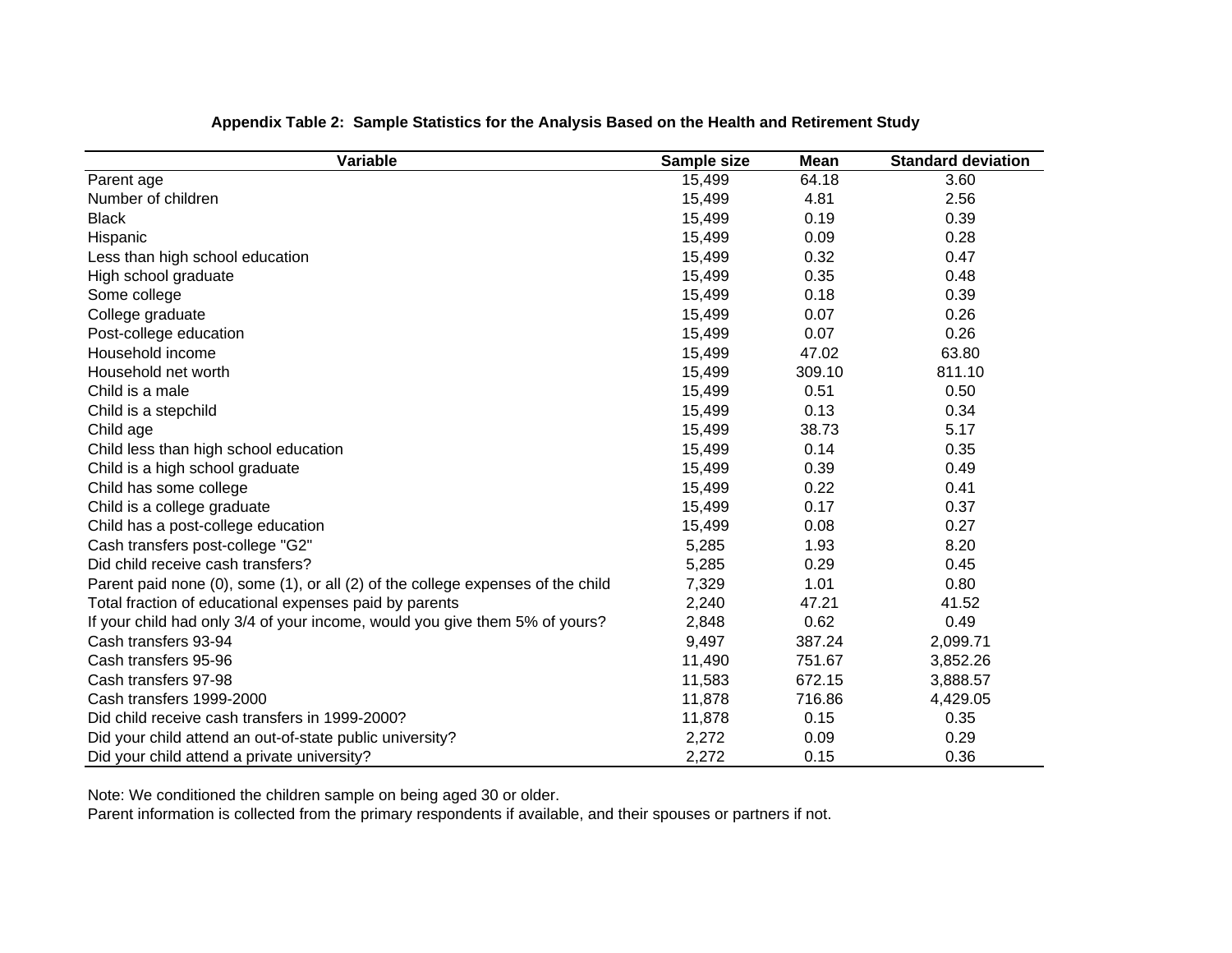## **Appendix Table 3: Sample Statistics for the Analysis Based on the Wisconsin Longitudinal Study**

| Variable                                    | Sample size | Mean   | <b>Standard deviation</b> |
|---------------------------------------------|-------------|--------|---------------------------|
| Age of child                                | 1,724       | 27.85  | 2.89                      |
| Gender of child (male)                      | 1,724       | 0.52   | 0.50                      |
| Oldest child                                | 1.724       | 0.43   | 0.50                      |
| Youngest child                              | 1,724       | 0.22   | 0.42                      |
| Adopted child                               | 1.724       | 0.03   | 0.18                      |
| Marital status of child (currently married) | 1,724       | 0.60   | 0.49                      |
| The child lives with parents                | 1.724       | 0.06   | 0.24                      |
| Amount of tied transfer receipt             | 1,724       | 10,158 | 18,817                    |
| Amount of cash tranfer receipt              | 1.724       | 9,289  | 24,217                    |

Note: We conditioned the sample on having a positive cash transfer receipt and at least some college education but not being in school. The amount of cash transfer receipt does not include any cash transfer amount received before receiving tied transfers.